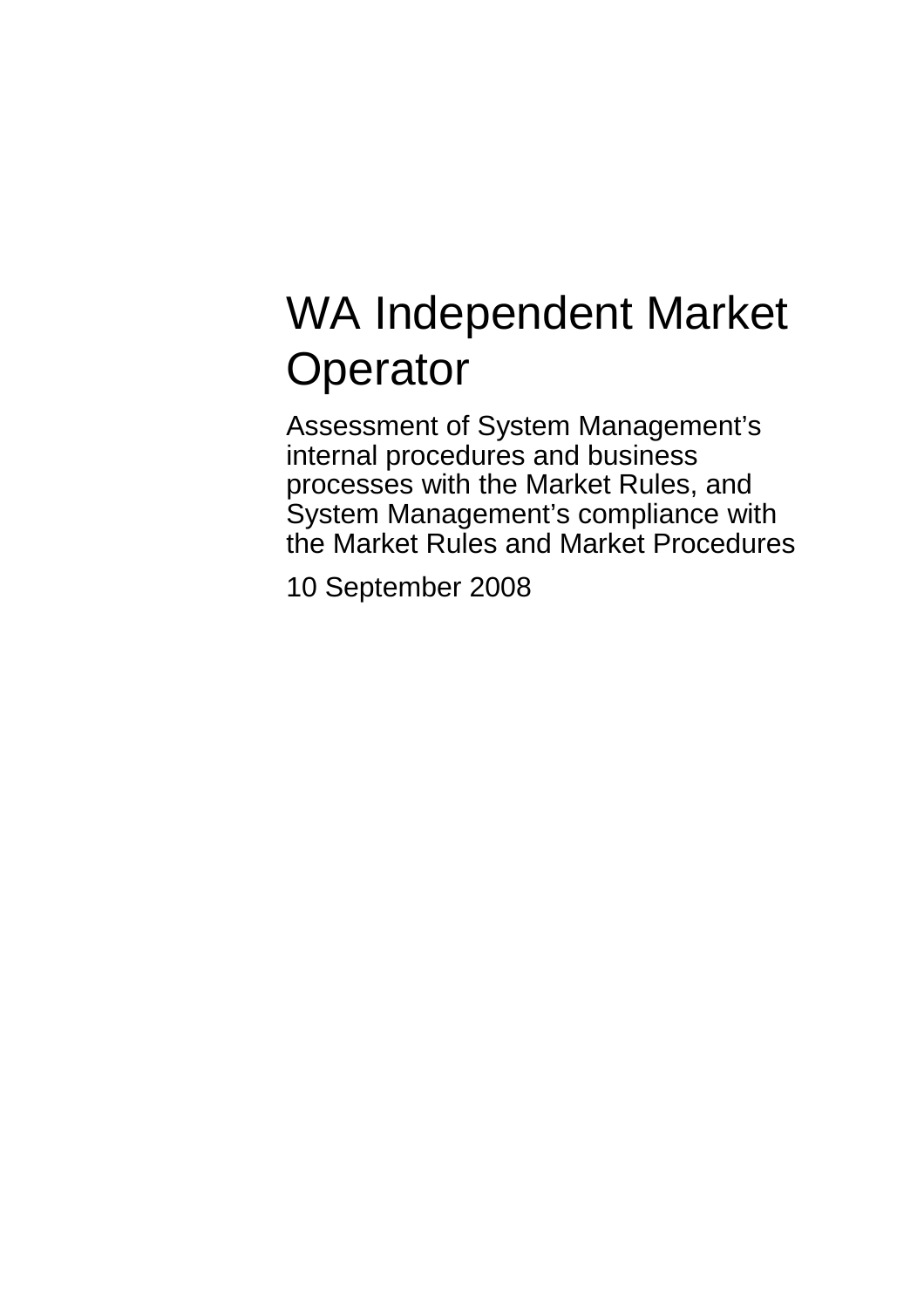# WA Independent Market **Operator**

Assessment of System Management's internal procedures and business processes with the Market Rules, and System Management's compliance with the Market Rules and Market Procedures

10 September 2008

© PA Knowledge Limited 2008

Prepared by: Oliver McShane Alasdair Turner

PA Consulting Group PO Box 1659 Lambton Quay **Wellington** Tel: +64 4 499 9053 Fax: +64 4 473 1630 www.paconsulting.com

Version: 1.5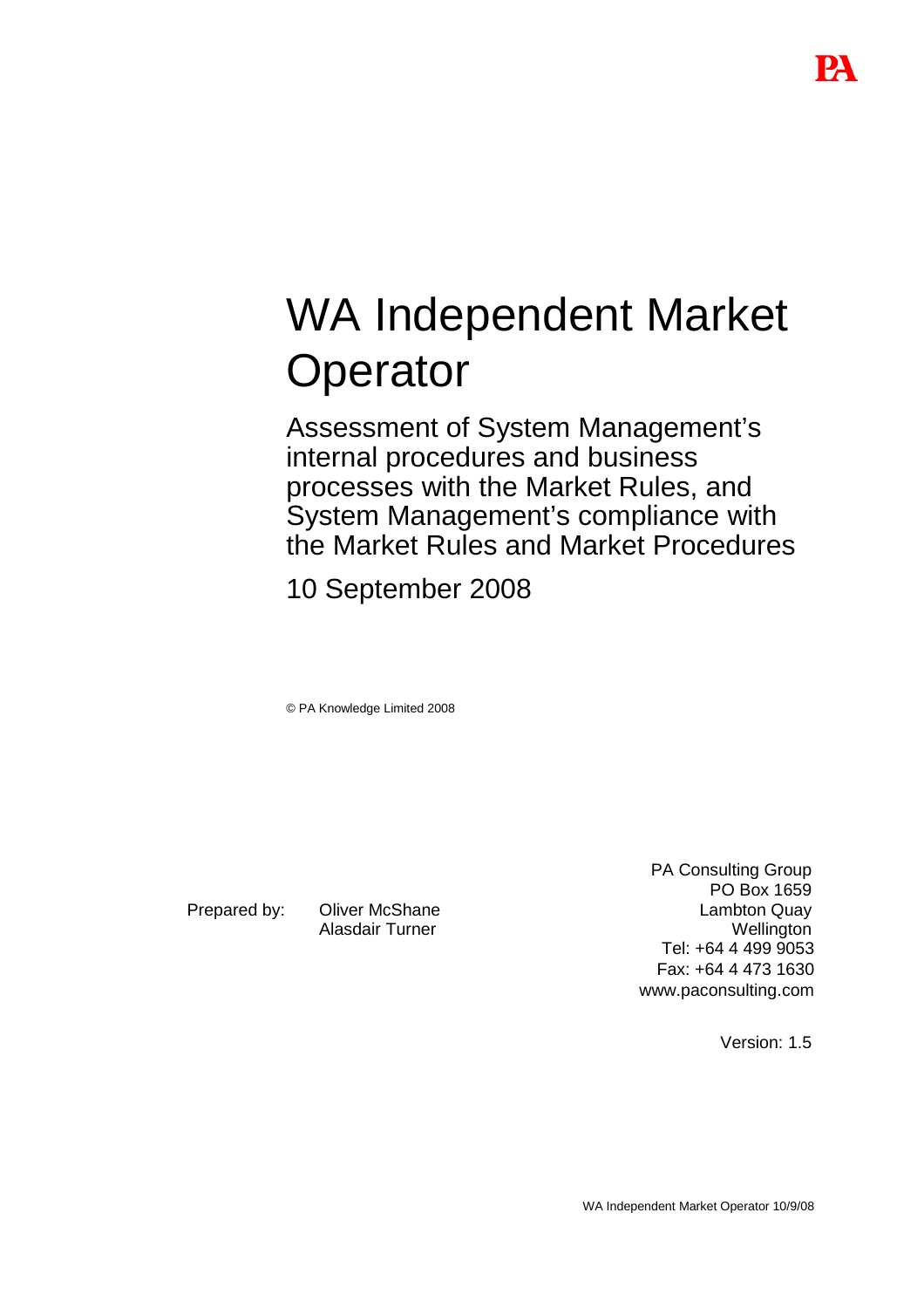

# **EXECUTIVE SUMMARY**

This report sets out the results of the market audit by PA Consulting Group in carrying out its assessment of the compliance of System Management's internal procedures and business processes with the Market Rules, and System Management's compliance with the Market Rules and Market Procedures.

This market audit has been carried out under Market Rule 2.14.6 (b) which requires that

… the IMO must at least annually, and may more frequently where it reasonably considers that System Management may not be complying with the Market Rules and Market Procedures:

(a) require System Management to demonstrate compliance with the Market Rules and Market Procedures by providing such records as are required to be kept under these Market Rules or any Market Procedure or

(b) subject System Management to an audit by the Market Auditor to verify compliance with the Market Rules and Market Procedures.

PA has found that System Management has generally complied with its obligations under the Market Rules. A number of instances of non-compliance, which we believe to be not material, have however been noted.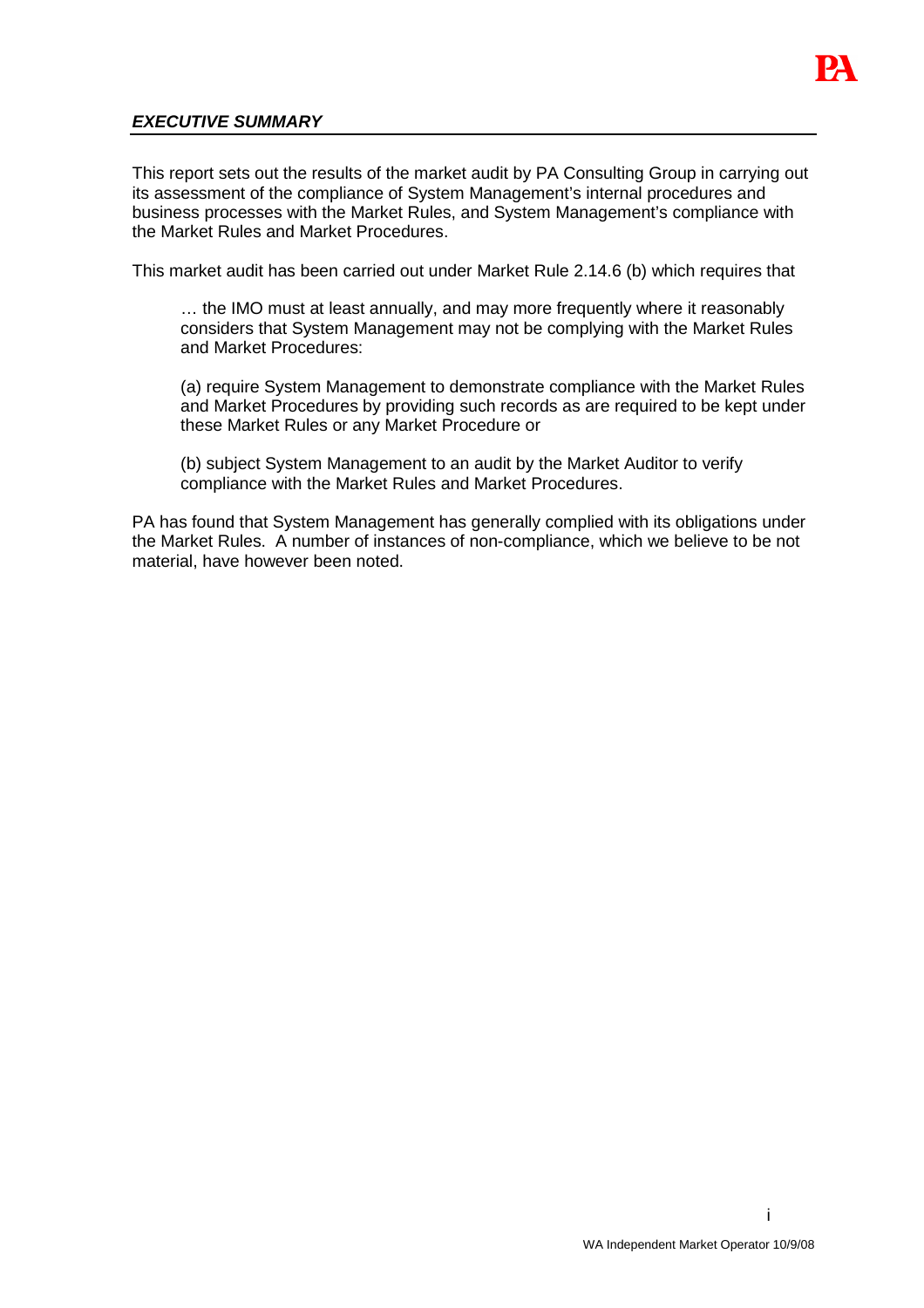

# **TABLE OF CONTENTS**

| j<br><b>Executive summary</b> |                                                                                                                                                                                                                                                                                         |                                                                           |  |
|-------------------------------|-----------------------------------------------------------------------------------------------------------------------------------------------------------------------------------------------------------------------------------------------------------------------------------------|---------------------------------------------------------------------------|--|
| $\mathbf 1$ .                 | <b>Introduction</b><br>1.1<br>Scope of the market audit<br>1.2<br>Market audit process<br>1.3<br>Status of the Power System Operational Procedures<br>1.4<br>Alleged breaches of the Market Rules by System<br>Management<br>Structure of this report<br>1.5<br>1.6<br>Acknowledgements | $1 - 1$<br>$1 - 1$<br>$1 - 1$<br>$1 - 3$<br>$1 - 3$<br>$1 - 4$<br>$1 - 4$ |  |
| 2.                            | <b>Market Rule Chapter 1 - Introduction</b><br><b>Documentation</b><br>2.1<br>2.2<br>Compliance with Chapter 1<br>2.3<br>Opinion                                                                                                                                                        | $2 - 1$<br>$2 - 1$<br>$2 - 1$<br>$2 - 1$                                  |  |
| 3.                            | <b>Market Rule Chapter 2 - Administration</b><br>Documentation<br>3.1<br>3.2<br><b>Amendments to Chapter 2</b><br>Compliance with Chapter 2<br>3.3<br>Opinion<br>3.4                                                                                                                    | $3 - 1$<br>$3 - 1$<br>$3 - 1$<br>$3 - 1$<br>$3 - 1$                       |  |
| 4.                            | Market Rule Chapter 3 – Power system security and<br>reliability<br>4.1<br>Documentation<br>4.2<br><b>Amendments to Chapter 3</b><br>4.3<br>Compliance with Chapter 3<br>Opinion<br>4.4                                                                                                 | $4 - 1$<br>$4 - 1$<br>$4 - 1$<br>$4 - 4$<br>$4 - 5$                       |  |
| 5.                            | Market Rule Chapter 4 – Reserve capacity<br>Documentation<br>5.1<br>5.2<br>Amendments to Chapter 4<br>5.3<br>Compliance with Chapter 4<br>5.4<br>Opinion                                                                                                                                | $5 - 1$<br>$5-1$<br>$5 - 1$<br>$5-1$<br>$5-1$                             |  |
| 6.                            | Market Rule Chapter 5 - Network control service<br>procurement<br>6.1<br>Documentation<br>6.2<br><b>Amendments to Chapter 5</b><br>6.3<br>Compliance with Chapter 5<br>6.4<br>Opinion                                                                                                   | $6 - 1$<br>$6 - 1$<br>$6 - 1$<br>$6 - 1$<br>$6 - 1$                       |  |
| 7.                            | Market Rule Chapter 6 - Energy market<br>Documentation<br>7.1<br>7.2<br>Amendments to Chapter 6<br>7.3<br>Compliance with Chapter 6                                                                                                                                                     | 7-1<br>$7 - 1$<br>$7 - 1$<br>$7 - 1$                                      |  |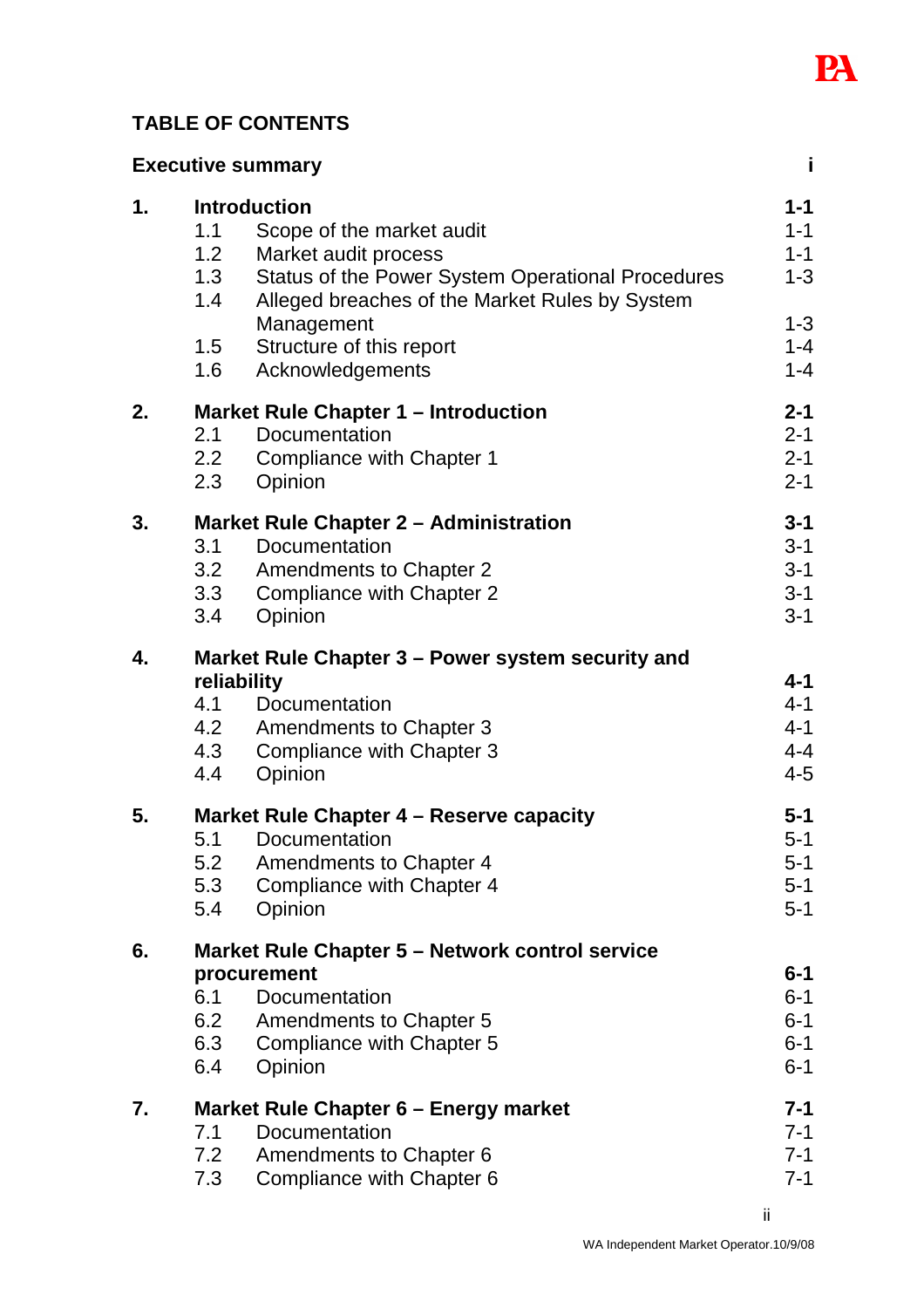|     | 7.4  | Opinion                                           | $7 - 1$  |
|-----|------|---------------------------------------------------|----------|
| 8.  |      | Market Rule Chapter 7 – Dispatch                  | $8 - 1$  |
|     | 8.1  | Documentation                                     | $8 - 1$  |
|     | 8.2  | Amendments to Chapter 7                           | $8 - 1$  |
|     | 8.3  | Alleged breaches of Chapter 7 obligations         | $8 - 2$  |
|     | 8.4  | Compliance with Chapter 7                         | $8 - 5$  |
|     | 8.5  | Opinion                                           | $8-6$    |
| 9.  |      | Market Rule Chapter 8 - Wholesale market metering | $9 - 1$  |
|     | 9.1  | Opinion                                           | $9 - 1$  |
| 10. |      | <b>Market Rule Chapter 9 - Settlement</b>         | $10 - 1$ |
|     |      | 10.1 Documentation                                | $10-1$   |
|     |      | 10.2 Amendments to Chapter 9                      | $10 - 1$ |
|     |      | 10.3 Compliance with Chapter 9                    | $10-1$   |
|     | 10.4 | Opinion                                           | $10-1$   |
| 11. |      | Market Rule Chapter 10 – Market information       | $11 - 1$ |
|     | 11.1 | Documentation                                     | $11 - 1$ |
|     |      | 11.2 Amendments to Chapter 10                     | $11 - 1$ |
|     |      | 11.3 Compliance with Chapter 10                   | $11 - 1$ |
|     | 11.4 | Opinion                                           | $11 - 1$ |
|     |      |                                                   |          |

# **Appendices**

| APPENDIX A: Status of issues identified in last year's annual audit A-1                                                                                    |       |
|------------------------------------------------------------------------------------------------------------------------------------------------------------|-------|
| <b>APPENDIX B: The status of the Power System Operational</b><br><b>Procedures</b>                                                                         | $B-1$ |
| <b>APPENDIX C: Mapping of System Management Market Rule</b><br><b>Obligations to Power System Operational</b><br><b>Procedures and Internal Procedures</b> | $C-1$ |

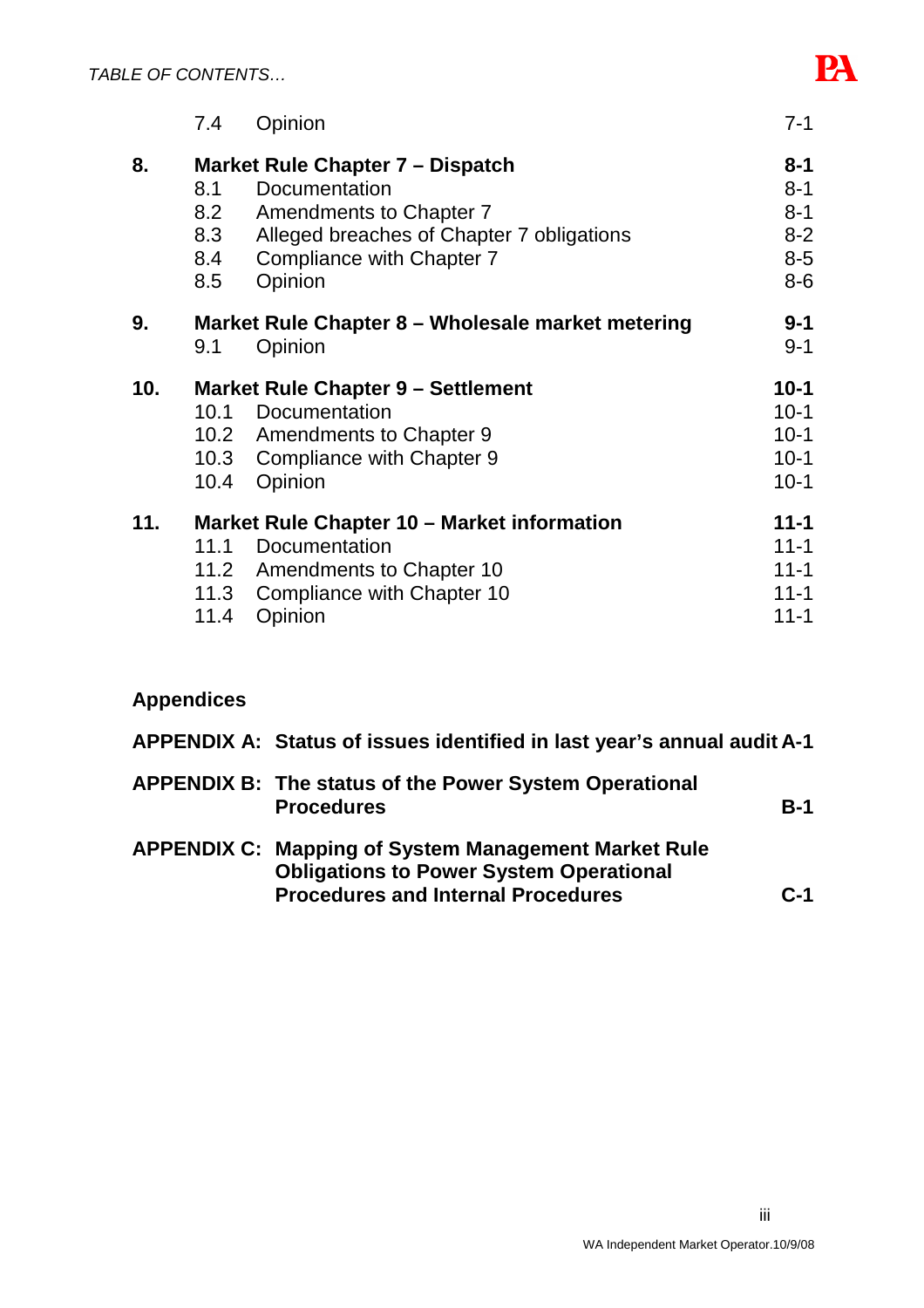

# **1. INTRODUCTION**

The document sets out the results of the market audit by PA Consulting Group in carrying out its assessment of the compliance of System Management's Internal Procedures and business processes with the Market Rules, and System Management's compliance with the Market Rules and Market Procedures.

#### **1.1 SCOPE OF THE MARKET AUDIT**

This market audit has been carried out under Market Rule 2.14.6, which requires that:

- 2.14.6. In accordance with the Monitoring Protocol, the IMO must at least annually, and may more frequently where it reasonably considers that System Management may not be complying with the Market Rules and Market Procedures:
	- (a) require System Management to demonstrate compliance with the Market Rules and Market Procedures by providing such records as are required to be kept under these Market Rules or any Market Procedure; or
	- (b) subject System Management to an audit by the Market Auditor to verify compliance with the Market Rules and Market Procedures.

#### **1.2 MARKET AUDIT PROCESS**

This year's market audit has taken the form of an "incremental" audit.

We have looked in detail at the clauses in the Market Rules and System Management Internal Procedures where:

- The clauses in the Market Rules are new or amended since last year's annual audit;
- Internal Procedures are new or updated since last year's annual audit;
- Internal Procedures relate to areas of non-compliance that were identified in last year's annual audit; and
- Internal Procedures relate to areas of alleged breaches of the Market Rules by System Management since last year's annual audit.

In essence, we have looked at areas that have changed (or should have changed) since last year's annual audit. Areas where the Internal Procedures and Market Rules have not changed, and where last year the Internal Procedure was found to comply with the Market Rules, will still be in compliance and we have deemed it unnecessary to assess in detail or comment on those areas in this audit report.

In conducting the market audit on the compliance of System Management with the Market Rules, PA has:

1. Ensured that it is up to date with its understanding of the West Australia Electricity Market Rules;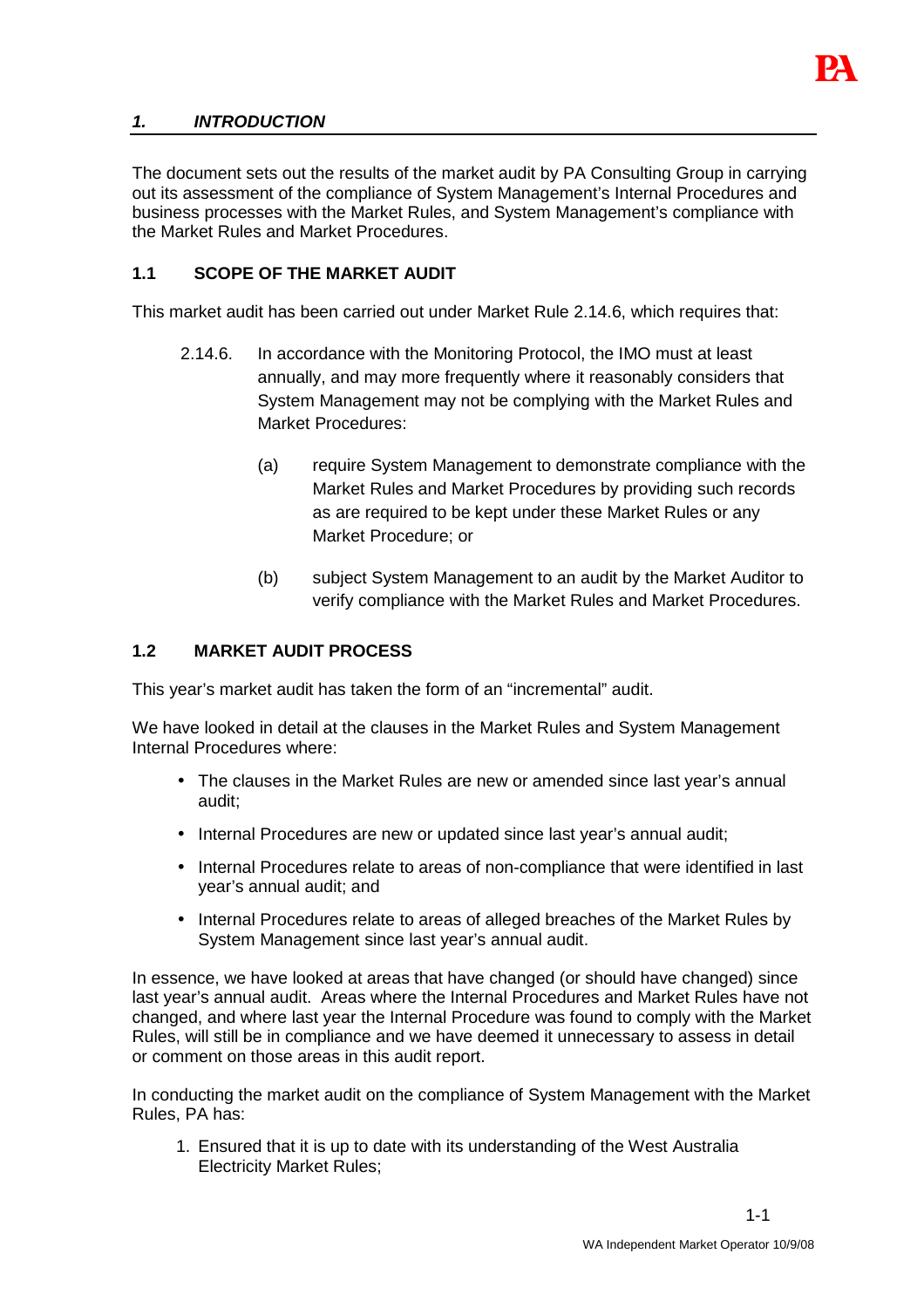- 2. Identified new or amended obligations placed on System Management by amendments to the Market Rules that have come into force since the previous market audit dated 1 September 2007;
- 3. Mapped those obligations identified in step 2 to the applicable Internal Procedures;
- 4. Identified new System Management Internal Procedures that are new or have been updated since the previous market audit dated 1 September 2007;
- 5. Identified System Management Internal Procedures that relate to areas of noncompliance identified in the previous market audit dated 1 September 2007;
- 6. Reviewed the System Management procedures identified in steps 3, 4 and 5 for compliance with the Market Rules;
- 7. Sought evidence that System Management is following those procedures so as to comply with the Market Rules;
- 8. Had discussions with System Management managers and staff to clarify issues identified; and then
- 9. Prepared a draft report setting out our findings followed by a final report.

There are limitations to any external audit. Audits are not an absolute guarantee of the truth or reliability of agency information or the effectiveness of internal controls. They may not identify all matters of significance. This is because external audit techniques involve:

- Professional judgement as to "good industry and market operational practice"
- The use of sample testing
- An assessment of the effectiveness of internal control structures and
- An assessment of risk.

A market audit does not guarantee every procedure and action carried out in the operation of the electricity market in the audit report, nor does it examine all evidence and every transaction. However, our audit procedures should identify errors or omissions significant enough to adversely affect the decisions of users of the market audit report.

We also note that there is a high degree of compliance monitoring built into the market design. Should System Management not carry out a requirement of the Market Rules, those cases that are material will have affected either the IMO or market participants and will have been raised.

Where non-compliant procedures or actions are identified, these are classified as being:

- Material, in that they may affect decisions made by market participants or otherwise affect the outcome of the market, or
- Non-material, in that
	- − they do not comply with the wording or the Market Rules but do comply with the intention of the Market Rules or
	- − they do not comply with the Market Rules but they are not likely to affect decisions made by market participants or otherwise affect the outcome of the market.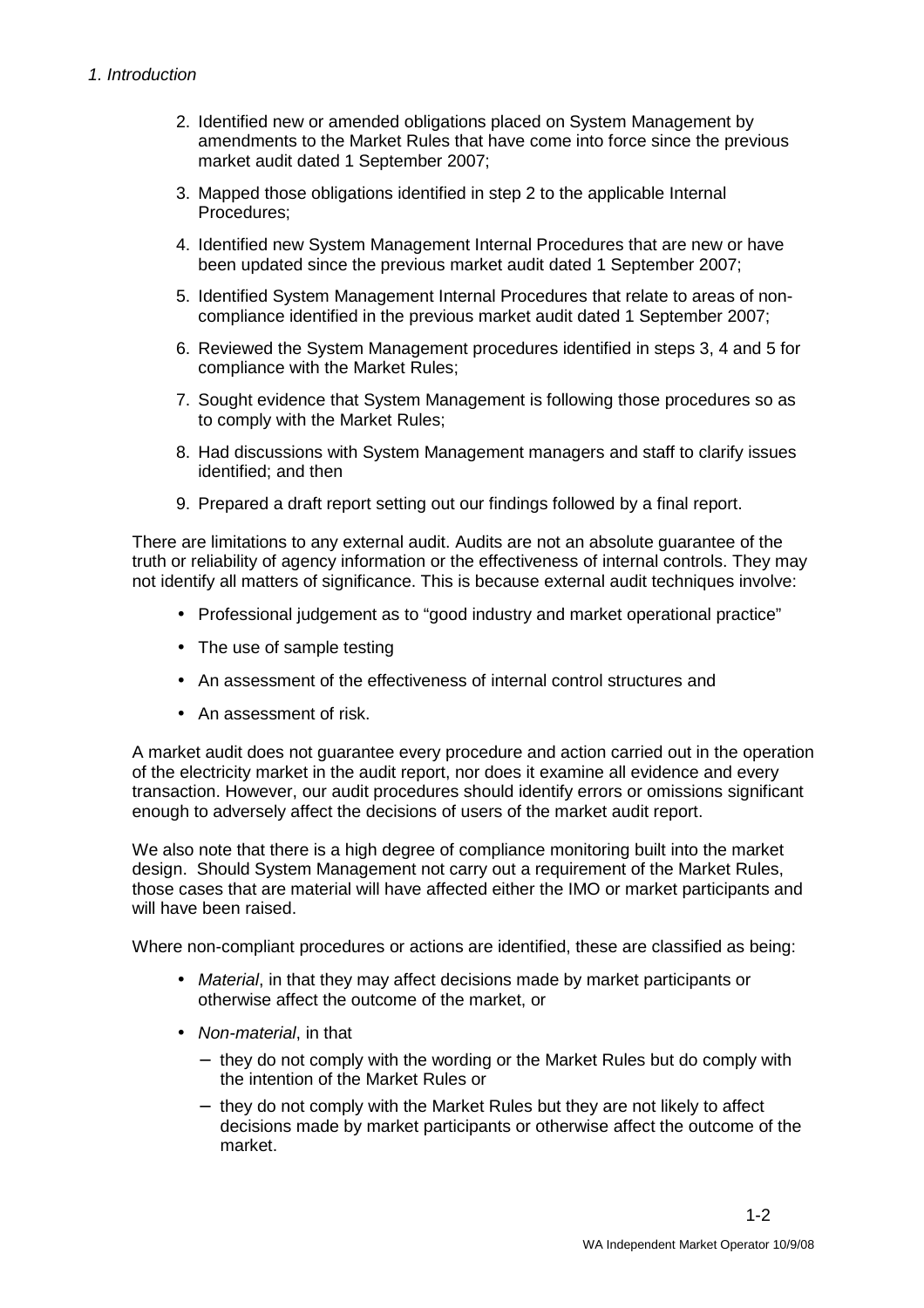# **1.3 STATUS OF THE POWER SYSTEM OPERATIONAL PROCEDURES**

This audit has relied primarily upon the System Management Internal Procedures rather than on the Power System Operational Procedures.

We understand that System Management intends to review the Power System Operational Procedures for their continued relevance as it believes that in their current form they do not provide a relevant basis for operation, either for System Management or for market participants. We have no view as to any outcome of this forthcoming review and are reporting on the present Power System Operational Procedures vis-à-vis the Market Rules.

Because of its pending review, System Management has generally not updated the Power System Operational Procedures since the commencement of the market. Therefore, several of the Power System Operational Procedures are now inconsistent with both System Management's practices and the Market Rules. Details of these inconsistencies are provided in Appendix B.

Although we note that System Management has now proposed to the IMO a date by which the Power System Operational Procedures will be updated, the fact that there has been no progress on updating these procedures for two years must be regarded as being a breach of the Market Rules.

## **1.4 ALLEGED BREACHES OF THE MARKET RULES BY SYSTEM MANAGEMENT**

Under clause 2.14.7, the IMO must provide an annual report to the Minister which must contain, among other things, "the results of any investigations of System Management's compliance with the Market Rules and Market Procedures carried out by the IMO under clause 2.13.10(b)".

During the course of our discussions, System Management raised some concerns they have regarding the process undertaken by the IMO under clause 2.13.10 when determining whether alleged breaches of the Market Rules by System Management are in fact breaches. In particular, System Management believe that the IMO is not correctly taking into account Market Rule 2.12.3, which is set out below (emphasis added).

- 2.12.3. With the exception of the obligations listed in clause 2.12.4, where System Management has an obligation under these Market Rules to do something:
	- (a) that obligation is **limited to a requirement for System Management to use reasonable endeavours** consistent with these Market Rules, including to give such directions or instructions as are within its power, to comply with that obligation; and
	- (b) if System Management fails to do that thing notwithstanding the use of System Management's reasonable endeavours, System Management will be taken not to have breached the obligation.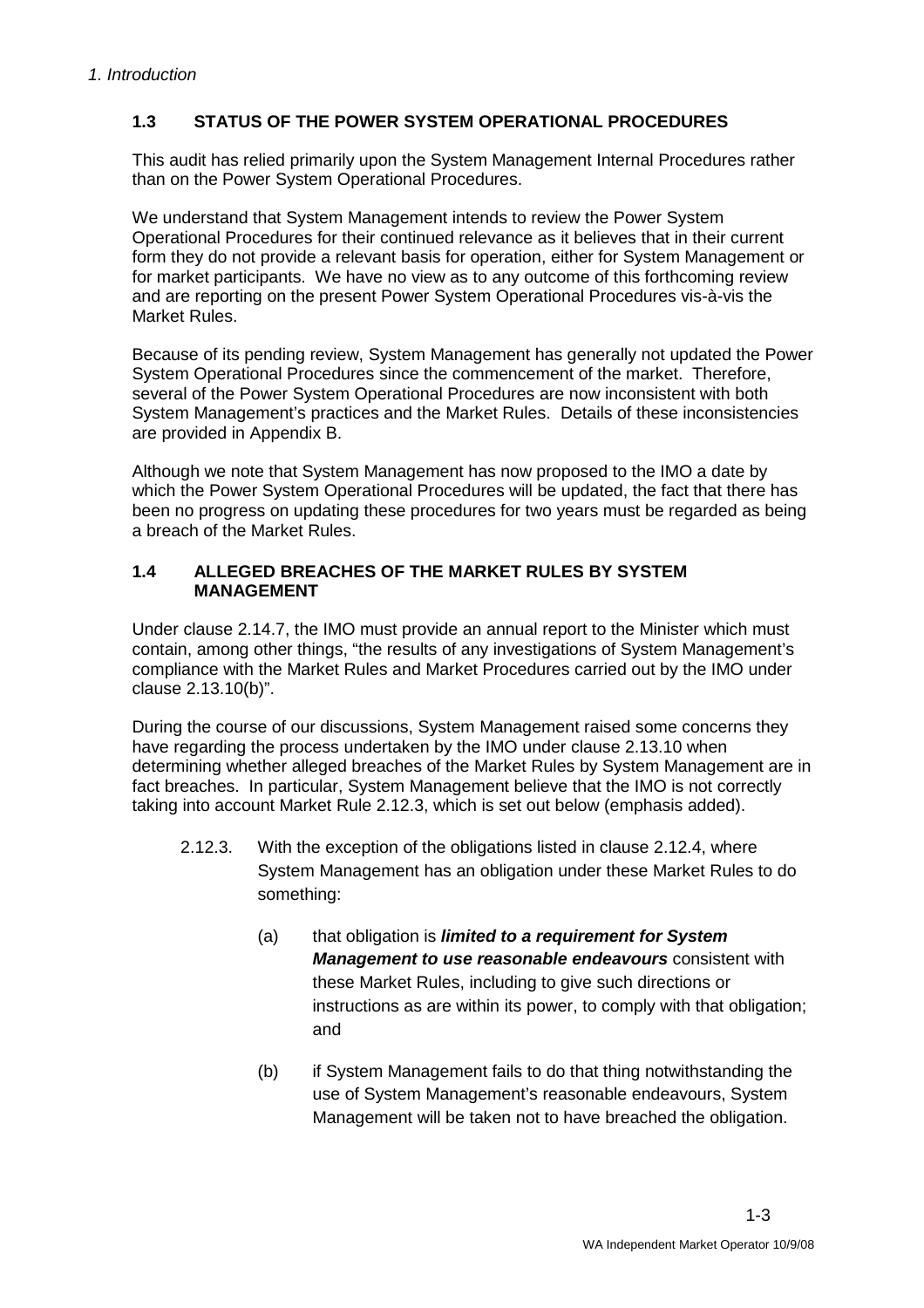In essence, the IMO has been determining that a breach of the Market Rules has occurred if the act required by the obligation is not fulfilled. It has not been making an assessment as to whether reasonable endeavours were used to attempt to fulfil the act required. We note that at the time the alleged breaches occurred, neither the IMO nor System Management were aware of the effect of clause 2.12.3. System Management became aware of its potential effect only a short time prior to the commencement of this audit, at which point they raised the issue with the IMO and the Market Auditor.

PA believes that by not applying the standard of performance required under clause 2.12.3, the IMO's investigation process is not compliant with the Market Rules. Further details relating to this can be found in the audit report entitled Assessment of the IMO's internal procedures and business processes with the Market Rules, and the IMO's compliance with the Market Rules and Market Procedures.

Because of this, in later chapters of this report where we comment on these incidents of 'breach', we refer to them as alleged breaches. We do not express an opinion as to whether System Management's conduct in the individual cases in the later chapters amounts to reasonable endeavours to comply with their obligations. This should be determined by the IMO in their investigations of the alleged breaches under clause 2.13.10.

# **1.5 STRUCTURE OF THIS REPORT**

This report contains PA's analysis of the operation of System Management on a Market Rules chapter by chapter basis.

However, when considering the mapping of System Management procedures to the Market Rules, it is relevant that these procedures are written around functions performed by System Management, rather than directly around requirements of the Rules. By contrast, because the IMO's functions are defined by the nature of the Rules, its procedures are written to ensure compliance on a Rule by Rule basis.

Appendix A contains a summary table which updates the status of the issues raised in last year's audit report.

Appendix B notes the Power System Operational Procedures that are non consistent with amended clauses of the Market Rules.

Appendix C records the mapping of Market Rule obligations to the appropriate Market Procedures and System Management Internal Procedures.

# **1.6 ACKNOWLEDGEMENTS**

PA would like to thank the managers and staff of System Management who willingly provided information and shared in discussions with us while we carried out this market audit.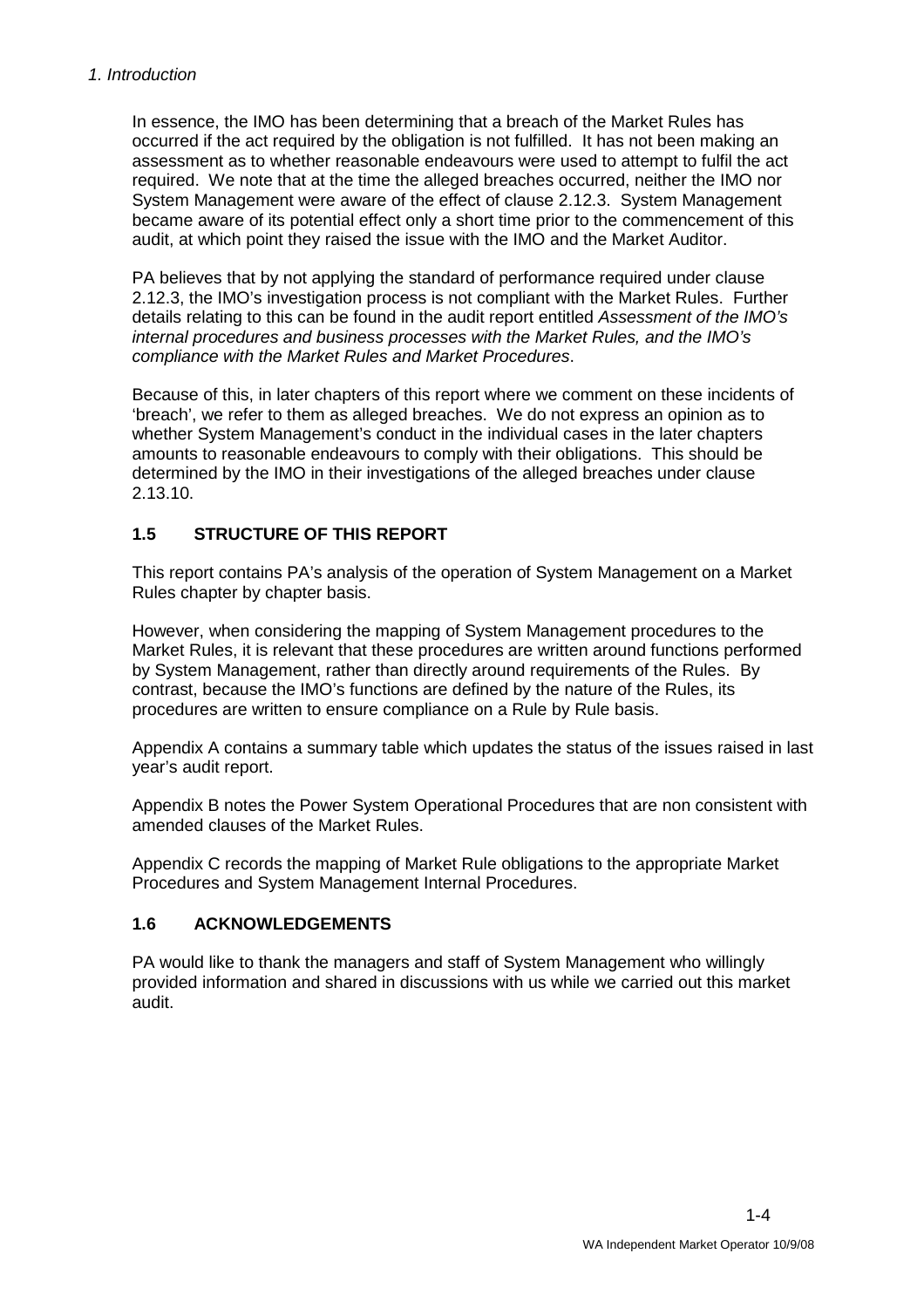

# **2. MARKET RULE CHAPTER 1 – INTRODUCTION**

Market Rule Chapter 1 sets out the Introduction to the Market Rules such as the objectives of the market, glossary and role of System Management.

# **2.1 DOCUMENTATION**

There are no relevant Power System Operational Procedures and there are no Internal Procedures.

#### **2.2 COMPLIANCE WITH CHAPTER 1**

The obligations placed on System Management under Chapter 1 of the Market Rules relate to transitional matters or matters that expired at the Energy Market Commencement.

#### **2.3 OPINION**

System Management has no obligations under Chapter 1 of the Market Rules.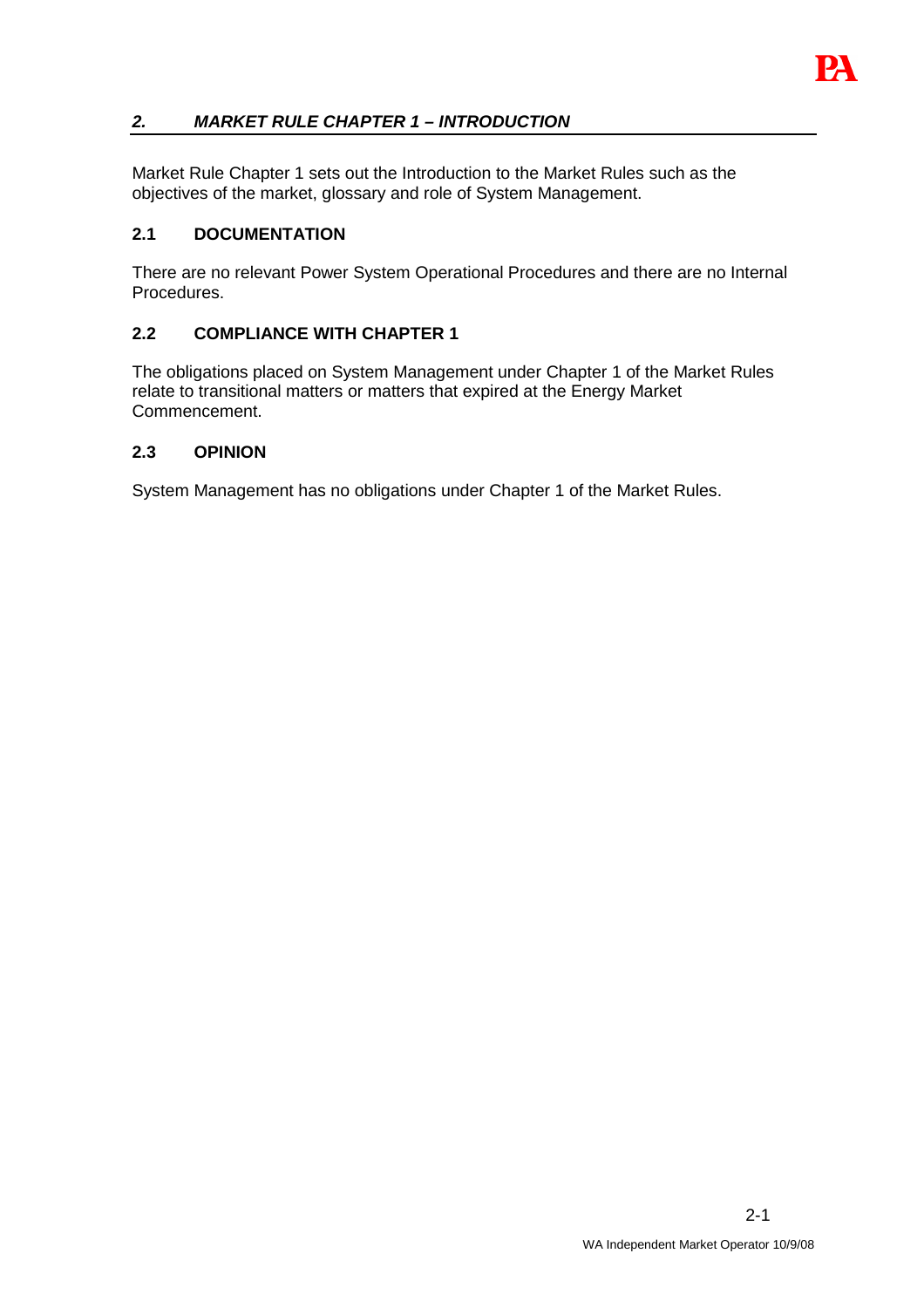

Market Rule Chapter 2 sets out the Functions and Governance Rules which affect both the Market Development and Market Operations functions of System Management.

# **3.1 DOCUMENTATION**

The following System Management Internal Procedures are new or updated since the previous market audit:

- Creating Procedure Change Proposals
- Monitoring the IMO's compliance regarding delivery of time-critical files to System Management
- Creation of Allowable Revenue Application
- Creation of System Managements Budget

# **3.2 AMENDMENTS TO CHAPTER 2**

The following clauses in Chapter 2 which relate to System Management's obligations have been amended since the previous market audit:

• 2.13.9(a)

# **3.2.1 Clause 2.13.9(a)**

Clause 2.13.9 sets out the clauses of the Market Rules for which System Management must monitor for breaches by Rule Participants. Clause 2.13.9(a) has been deleted, removing System Management's obligation to monitor for breaches of clauses 2.34.2, 2.34.2A and 2.34.3.

Last year's market audit identified that System Management was not monitoring for breaches of these rules as it did not have access to the required information. The deletion of clause 2.13.9(a) brings System Management's procedures into compliance with the Rules.

#### **3.3 COMPLIANCE WITH CHAPTER 2**

The procedures to be followed are fully documented and, if followed, should result in compliance with the Market Rules.

#### **3.4 OPINION**

System Management has complied with its obligations under Chapter 2 of the Market Rules.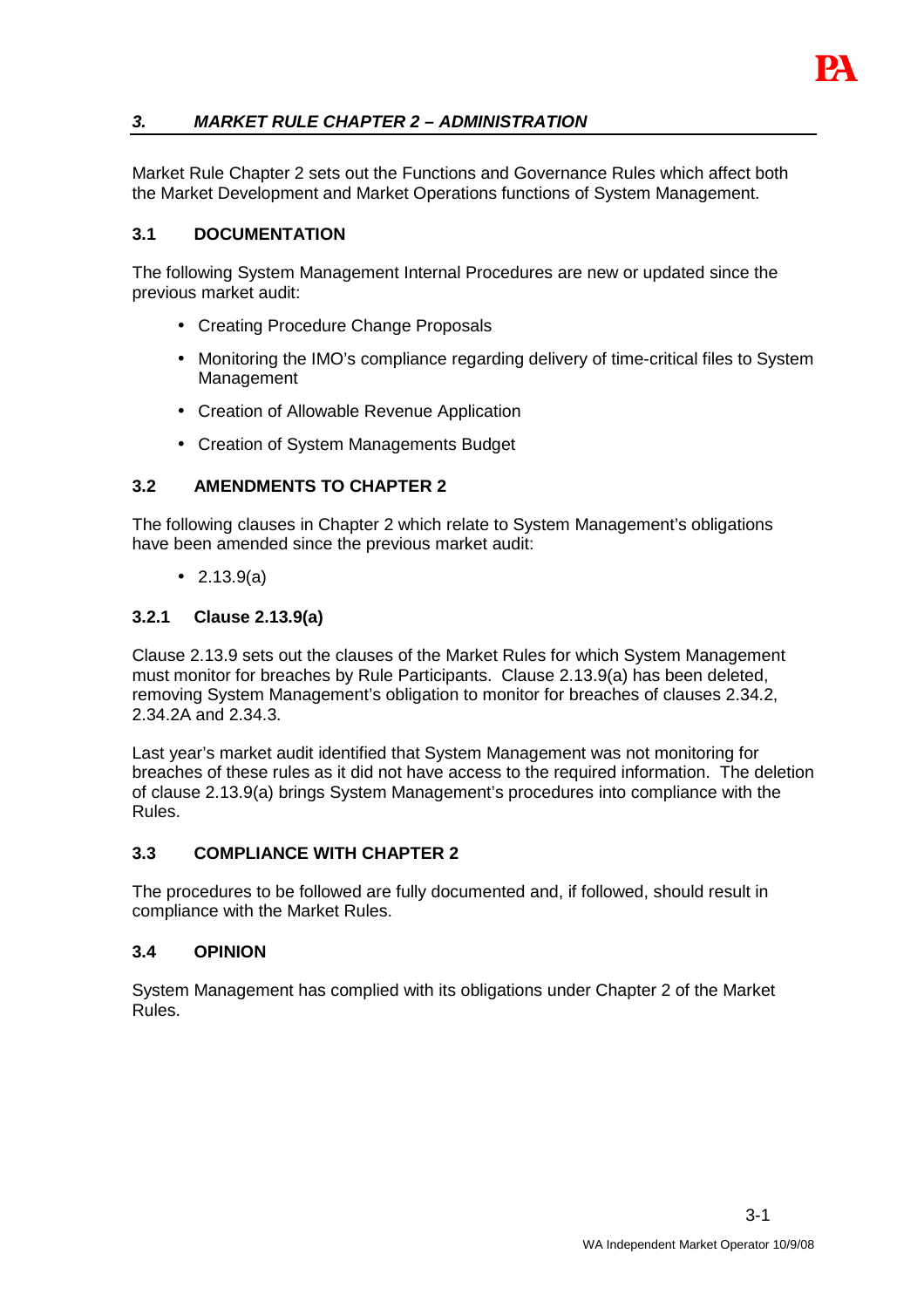

#### **4. MARKET RULE CHAPTER 3 – POWER SYSTEM SECURITY AND RELIABILITY**

Market Rule Chapter 3 sets out the Power System Security and Reliability Rules which affect both the Market Development, Market Operations, System Planning and System Operations functions of System Management.

# **4.1 DOCUMENTATION**

The following System Management Internal Procedures are new or updated since the previous market audit:

- Who may initiate a High Risk Operating State
- Who may initiate an Emergency Operating State
- Determining load shedding requirements and plans
- Determining whether an event is reportable/ Reporting to the IMO
- How System Management enters into an Ancillary Service Contract
- Updating the Equipment List
- How to determine whether a forced outage should be registered.
- Submission of Commissioning Plan Data by Participant.
- Medium Term PASA Publishing
- Short Term PASA Publishing
- How to accept or reject a generation outage
- How to coordinate outages between generation and transmission.
- How to approve or reject a generation outage
- How to approve or reject a transmission outage

The following Power System Operational Procedure is new since previous market audit:

• PSOP: System Restart Overview

# **4.2 AMENDMENTS TO CHAPTER 3**

The following clauses in Chapter 3 which relate to System Management's obligations have been amended since the last annual audit:

- $341$
- 3.5.1
- $3.11.8$
- 3.11.8A
- 3.11.8B
- 3.16.4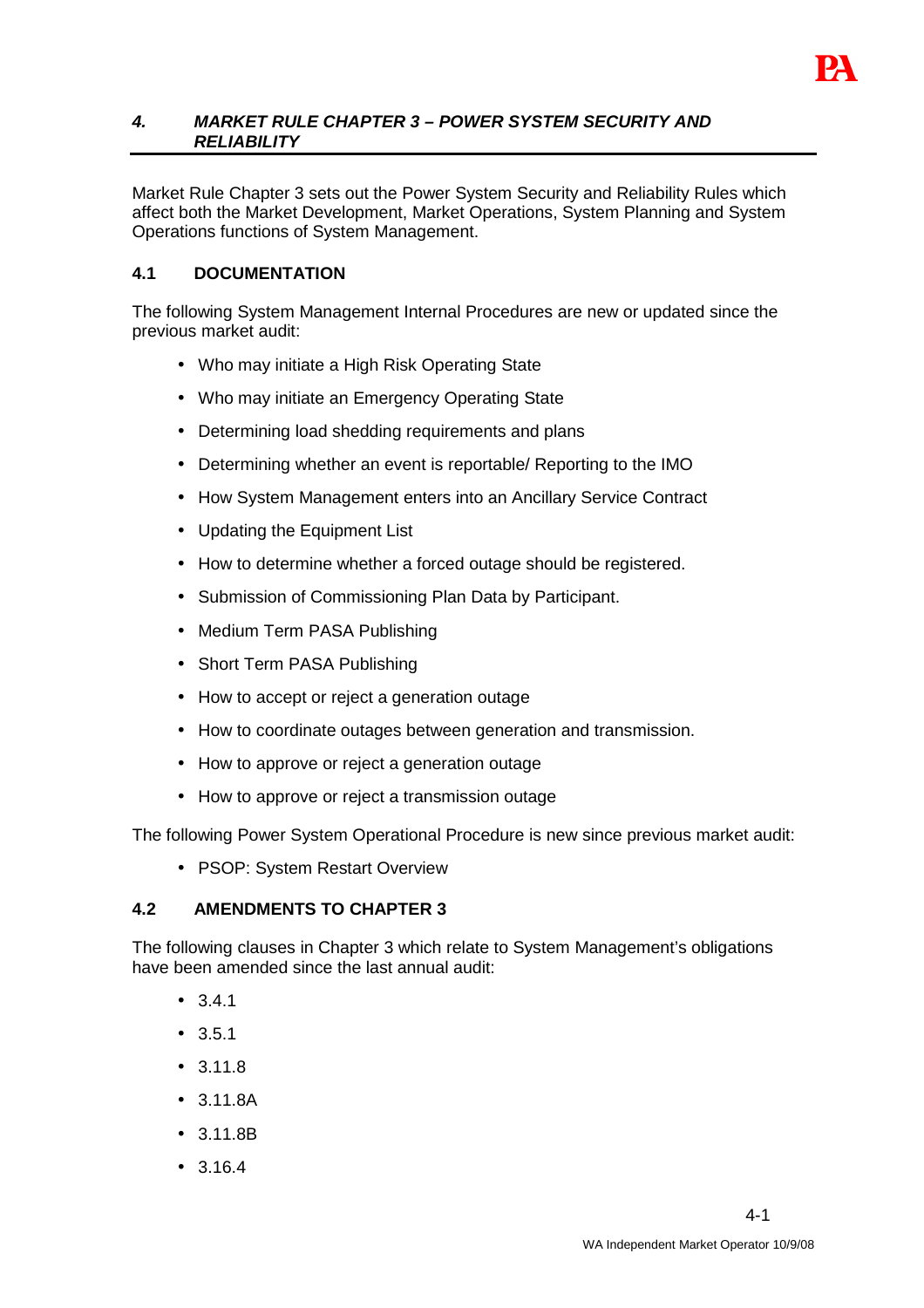- 3.16.9
- 3.17.5
- 3.17.9
- 3.18.11
- 3.19.6
- $3.216$

# **4.2.1 Clauses 3.4.1 and 3.5.1**

Clauses 3.4.1 and 3.5.1 relate to the circumstances under which the SWIS may be deemed to be in a High Risk or Emergency Operating State respectively. The amendments to the clauses widen the range of circumstance to include:

any other circumstance which would, in the reasonable opinion of System Management, (seriously)<sup>1</sup> threaten Power System Security or Power System Reliability.

System Management's Internal Procedures Who may initiate a High Risk Operating State and Who may initiate an Emergency Operating State have been updated to comply with these amendments.

# **4.2.2 Clauses 3.11.8, 3.11.8A and 3.11.8B**

These clauses relate to entering into Ancillary Services Contracts.

The amendments separate Ancillary Services into two classes based on whether the Electricity Generation Corporation is the default provider of those Ancillary Services or not and provide conditions for entering into contracts for those classes of Ancillary Services. They also place an obligation on System Management to obtain prior approval of the Economic Regulation Authority before entering into a Dispatch Support Ancillary Services Contract.

System Management's Internal Procedure How System Management enters into an Ancillary Service Contract has been updated to reflect these amendments.

# **4.2.3 Clauses 3.16.4 and 3.17.5**

 $\overline{a}$ 

Under these clauses Rule Participants are required to provide certain information to System Management who must monitor compliance under clause 2.13.9.

Last year's market audit identified that System Management had not been requiring Rule Participants to provide this information as the information was already provided through the outage planning process.

The amendments to these clauses allow System Management to instruct Rule Participants that it does not require the information to be provided, hence effectively

 $1$  "seriously" is included in the definition of Emergency Operating State and not included in the definition of High Risk Operating State.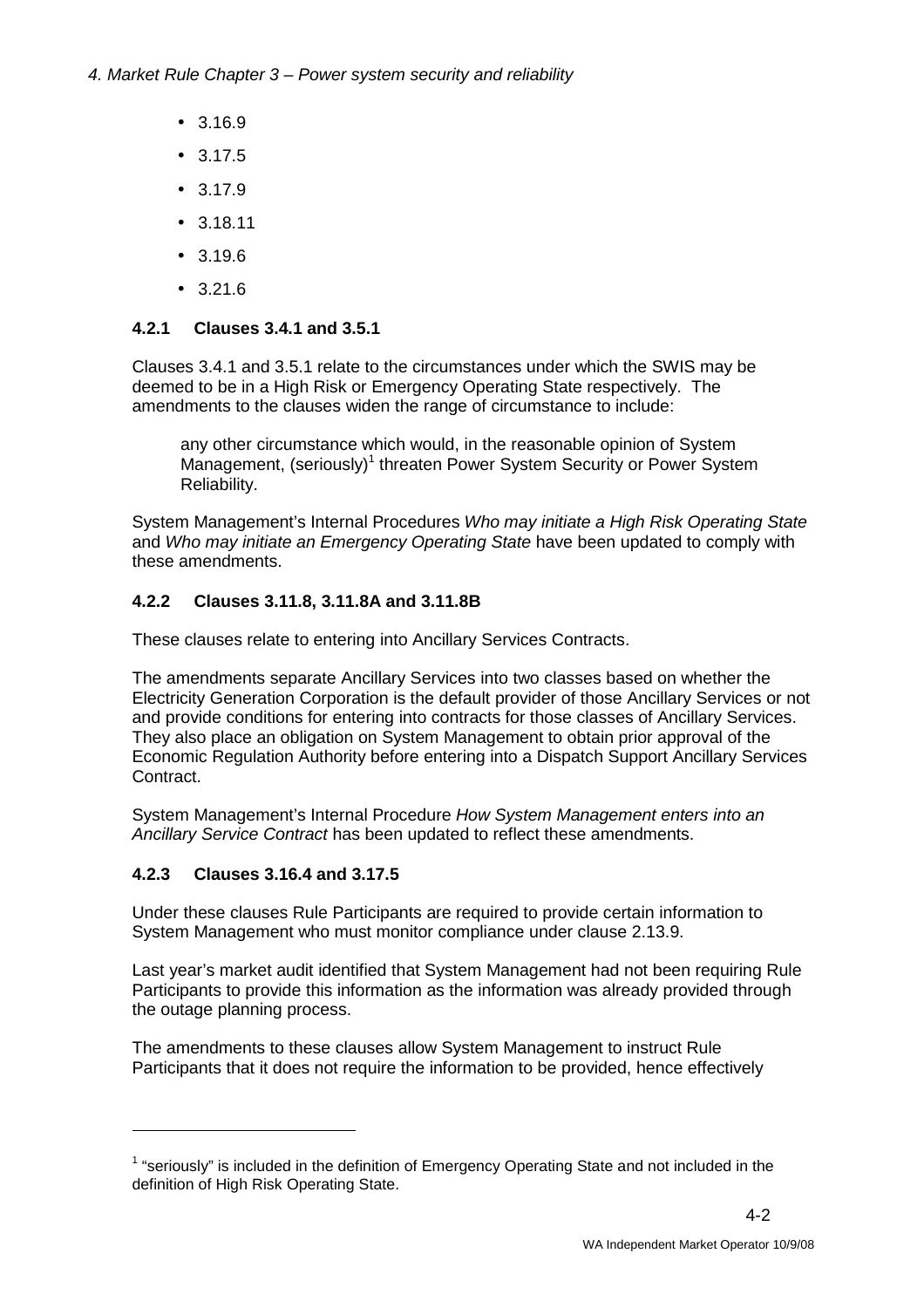relieving System Management of their monitoring obligation. System Management's procedures comply with the amended clauses.

#### **4.2.4 Clauses 3.16.9, 3.17.9, 3.18.11 and 3.19.6**

These clauses relate to the inclusion of Demand Side Management (DSM) in the Medium Term PASA, Short Term PASA and Outage Scheduling.

Last year's market audit identified that System Management was not including DSM in these processes, principally because it could not with certainty estimate the amount of DSM that would be available.

The amendments to these clauses now oblige System Management to include their reasonable forecast of DSM in the processes and System Management has advised that its reasonable forecast of DSM is zero.

This position has been adopted by System Management for several reasons:

- DSM has limited availability over longer periods, and there are restrictions on using certain types of DSM on consecutive days, or even during certain times of the day.
- DSM generally requires some varying period of advance notice to activate a contracted load reduction.
- The risks of over- and under-estimating the DSM capacity are non-symmetrical. Outages approved on the basis of over-estimated DSM capacity could lead to a capacity shortfall.

PA accepts that this is a reasonable forecast of DSM for the purposes which it is required. However, as more DSM facilities become available in the market, this position by System Management will become less tenable and we believe that System management should start moving to better manage and forecast the DSM available.

Nevertheless, we believe that System Management's procedures comply with the amended clauses.

#### **4.2.5 Clause 3.21.6**

Clause 3.21.6 is a new clause which clarifies the form of the outage data that System Management must provide to the IMO. System Management receives outage data from Market Participants on a MW sent out basis at 15 $\mathbb C$  ambient temperature and must convert that data to a MW sent out basis at  $41<sup>o</sup>$  am bient temperature basis before sending it to the IMO.

This process is handled by System Management's IT system and has been observed by PA to be in compliance with the Market Rules.

PA notes that on the day that this clause came in force there was an alleged breach of this clause by System Management. In particular, System Management incorrectly calculated outage data for the mothballed Muja 1-4 units. System Management was advised of the error and the process was corrected the following day and no further errors have occurred. PA considers this alleged breach to be not material.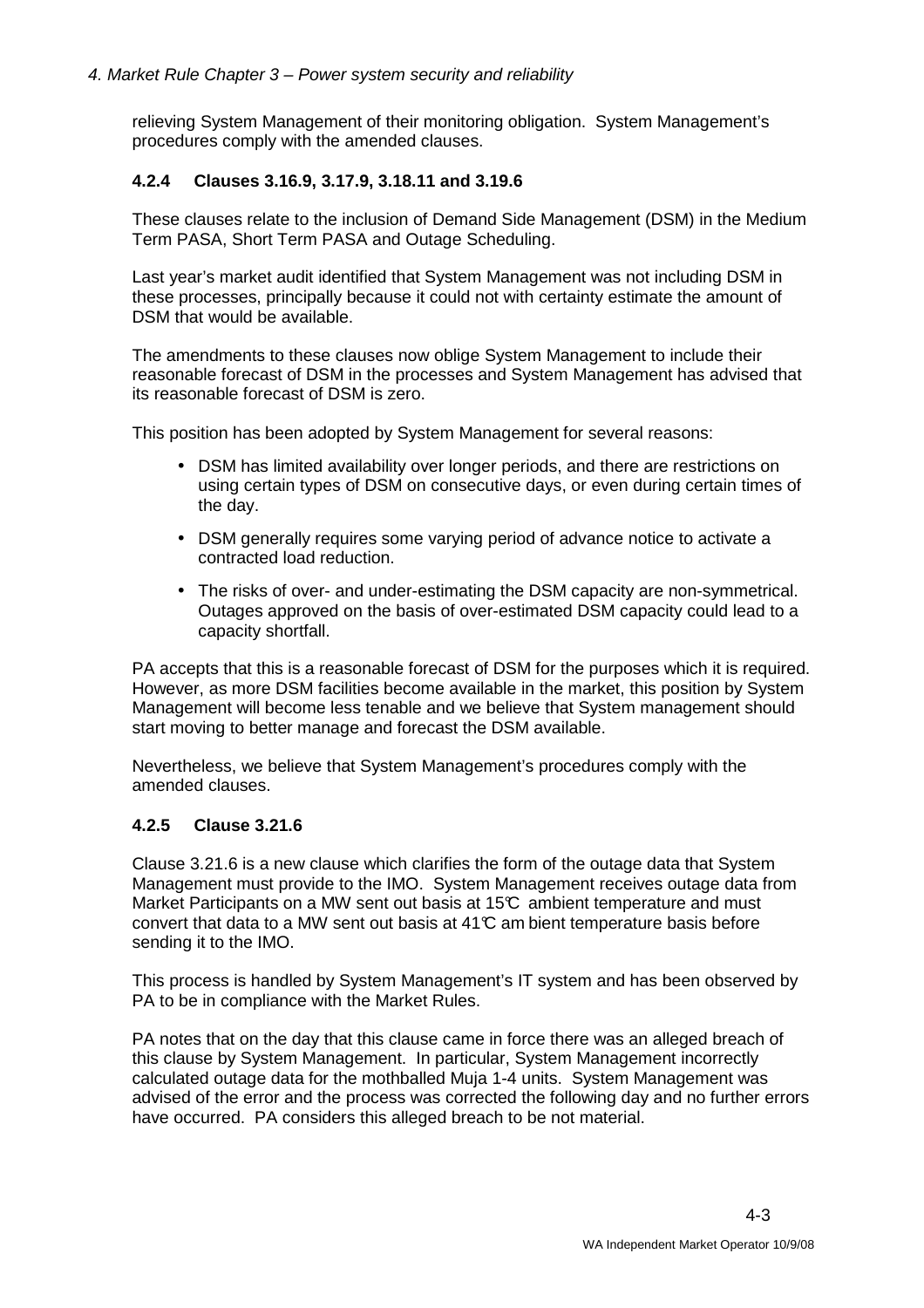# **4.3 COMPLIANCE WITH CHAPTER 3**

The procedures to be followed are fully documented and, if followed, should result in compliance with the Market Rules. However, the areas of non-compliance shown below have been noted.

| <b>Clause</b> | Non-compliance                                                                                                                                                                                                                                                                                                                                                                                                                                                                                                                                                                                                                                                                                                                                                                                                                                                                                                                                   | <b>PA comment</b>                                                                                                                                                                                                                                                                                                                                                                                                                                                                                                                                                        |
|---------------|--------------------------------------------------------------------------------------------------------------------------------------------------------------------------------------------------------------------------------------------------------------------------------------------------------------------------------------------------------------------------------------------------------------------------------------------------------------------------------------------------------------------------------------------------------------------------------------------------------------------------------------------------------------------------------------------------------------------------------------------------------------------------------------------------------------------------------------------------------------------------------------------------------------------------------------------------|--------------------------------------------------------------------------------------------------------------------------------------------------------------------------------------------------------------------------------------------------------------------------------------------------------------------------------------------------------------------------------------------------------------------------------------------------------------------------------------------------------------------------------------------------------------------------|
| 3.18.2(f)     | Facilities on the List of Equipment must<br>schedule outages in accordance with 3.19,<br>3.20, and 3.21. System Management must<br>monitor compliance with this clause as required<br>by MR 2.13.9.<br>All scheduled generation facilities<br>a)<br>comply with this clause.<br>All transmission facilities comply with<br>b)<br>this clause.<br>DSM (with the exception of SIMCOA)<br>$\mathsf{C}$<br>and non-scheduled generators do not generally<br>inform System Management when they suffer<br>an outage. The unavailability of these facilities<br>generally does not have a material impact on<br>the operation and security of the SWIS.<br>Further, as these facilities have a RCOQ of<br>zero, System Management is not required to<br>provide this outage data to the IMO.<br>DSM (with the exception of SIMCOA)<br>d)<br>and non-scheduled generators also do not<br>generally apply to schedule outages with<br>System Management. | PA note that items (a) and (b)<br>comply with the Market Rules.<br>Items (c) and (d) relate to<br>intermittent plant and DSM that are<br>generally small in magnitude and<br>which can be considered not to<br>have a material effect on the<br>scheduling and dispatch of the<br>market.<br>System Management is presently<br>developing a tool that will make it<br>easier for these Participants to<br>apply for outages by having those<br>outages automatically approved<br>under certain conditions.<br>PA considers this non-compliance<br>as being not material. |
| 3.21.4        | Facilities on the List of Equipment must notify<br>System Management of forced outages.<br>System Management must monitor compliance<br>with this clause as required by MR 2.13.9.<br>Due to operational constraints and error<br>a)<br>margins, System Management only reports<br>outages greater than 10 MW, and for at least<br>one Trading Interval. This value was chosen<br>for parity with the EGC compliance threshold<br>(MR 7.6A).                                                                                                                                                                                                                                                                                                                                                                                                                                                                                                     | See discussion in section 4.3.1.                                                                                                                                                                                                                                                                                                                                                                                                                                                                                                                                         |

# **4.3.1 Clause 3.21.4**

For practical reasons, System Management adopts a tolerance below which they do not report non-compliance by Participants. This is inconsistent with the Market Rules which do not provide for such a tolerance

PA considers this non-compliance as being not material.

PA notes that System Management does not agree with PA's view that adopting a tolerance is non-compliant.

PA appreciates that the clause as it is written requires System Management to report any non-notification of an outage, irrespective of the size of that outage. System Management believes that such a requirement is not a satisfactory outcome as it requires (vis-à-vis System Management's current practice) more effort on the part of both System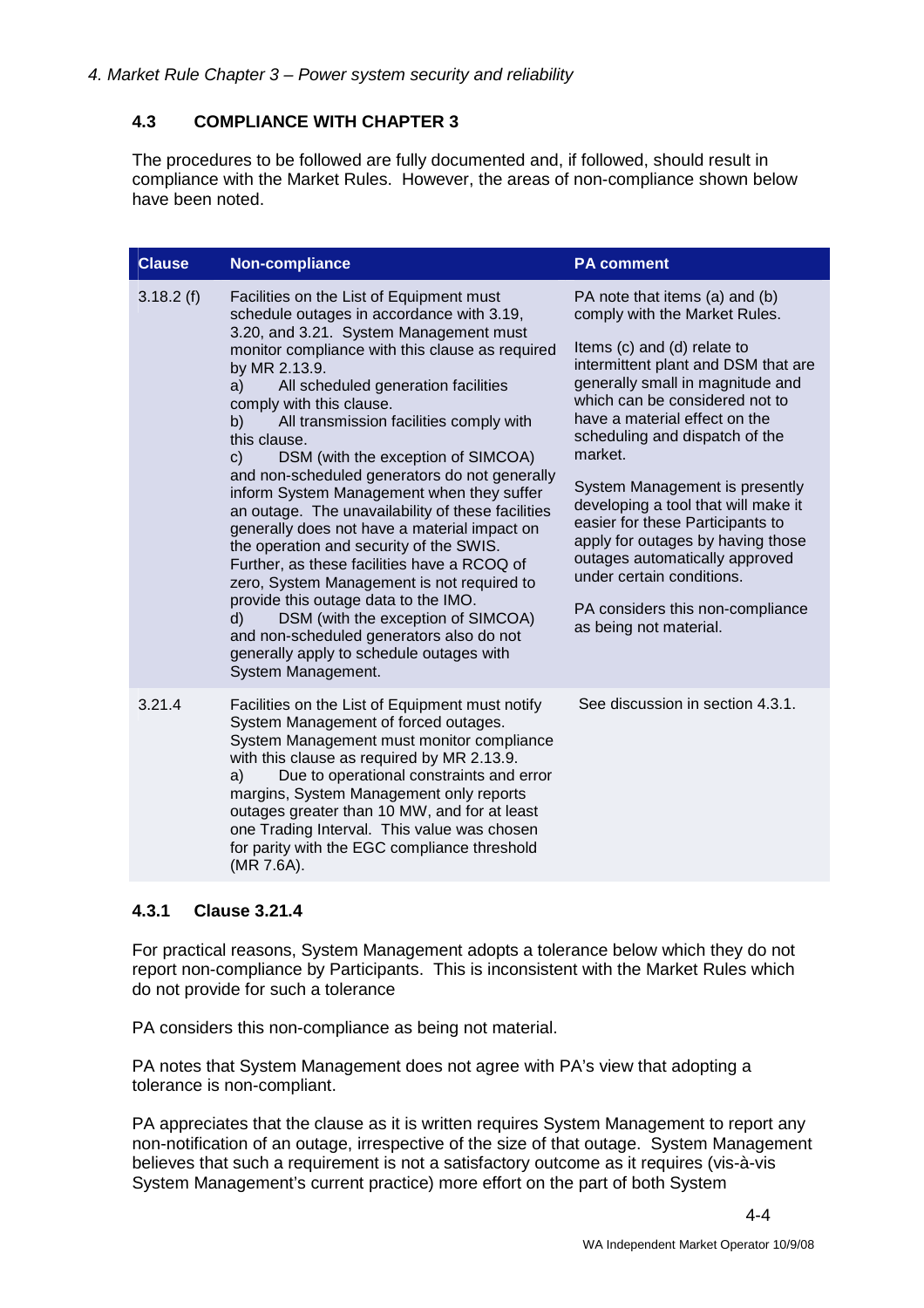Management – informing the IMO of numerous small non-notified outages – and the IMO – investigating the non-notified outages –, for minimal additional benefit. If it is deemed that System Management's current process is satisfactory, then PA suggests the a rule change be considered to bring the Rules in line with System Management's practice.

#### **4.4 OPINION**

Although System Management generally complies with Chapter 3 of the Market Rules, we have noted two areas of not material non-compliance.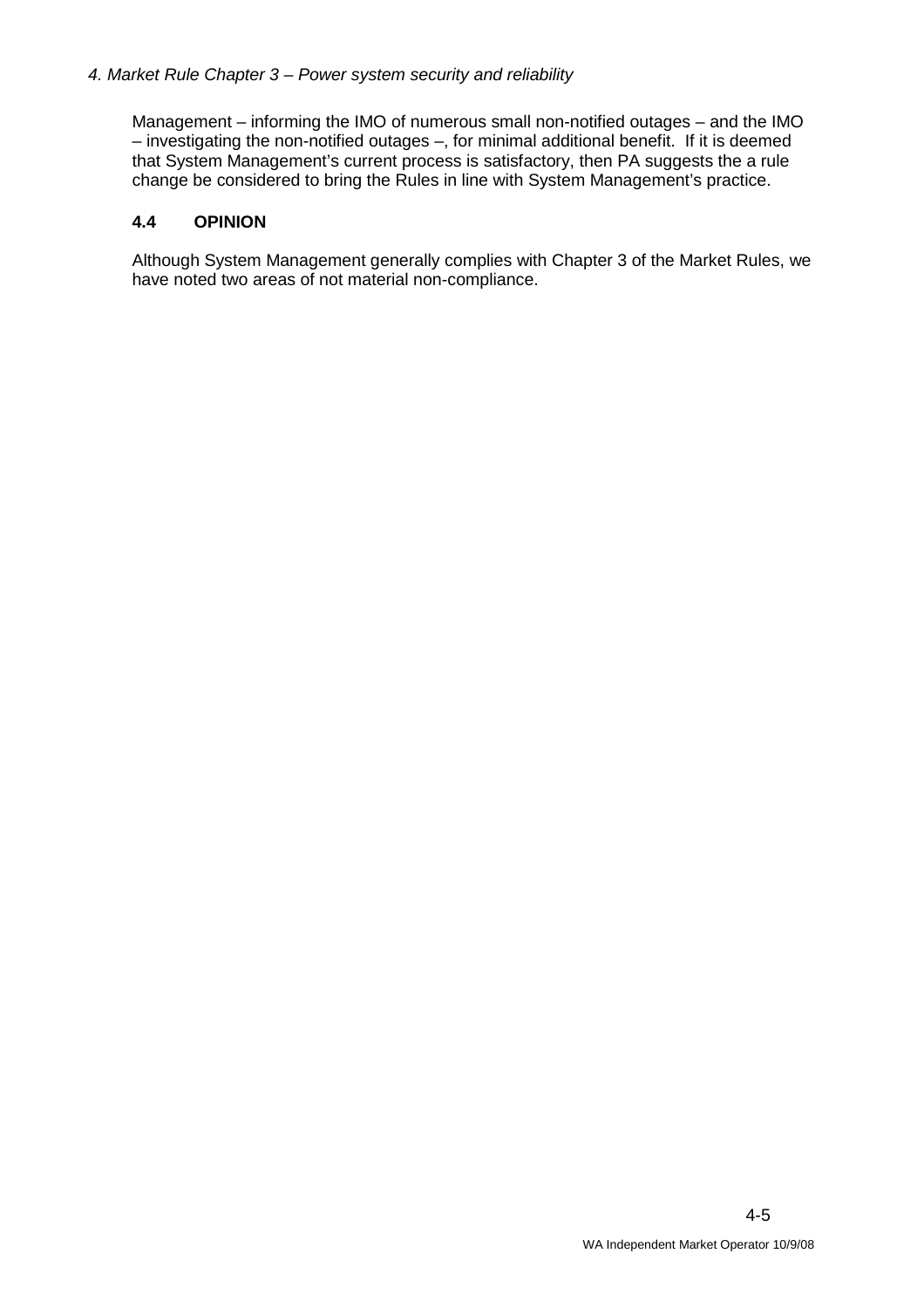

# **5. MARKET RULE CHAPTER 4 – RESERVE CAPACITY**

Market Rule Chapter 4 sets out the Reserve Capacity Rules which affect both the Market Development and System Operations functions of System Management.

#### **5.1 DOCUMENTATION**

The following System Management Internal Procedures are new or updated since the previous market audit:

• How to notify IMO of details of (Reserve Capacity) Tests

#### **5.2 AMENDMENTS TO CHAPTER 4**

The following clauses in Chapter 4 which relate to System Management's obligations have been amended:

 $4.25.9$ 

#### **5.2.1 Clause 4.25.9**

The clause relates to Reserve Capacity Testing and the amendment to this clause removes an issue that was identified during last year's annual audit.

System Management must now only inform the IMO that a test has been successfully performed, which System Management is able to do. Previously the obligation on System Management was to inform the IMO if the test was successful, but System Management did not have access to the required information to do this.

System Management's Internal Procedure How to notify IMO of details of (Reserve Capacity) Tests complies with the amended clause.

#### **5.3 COMPLIANCE WITH CHAPTER 4**

The procedures to be followed are fully documented and, if followed, will ensure compliance with the Market Rules.

#### **5.4 OPINION**

System Management comply with Chapter 4 of the Market Rules.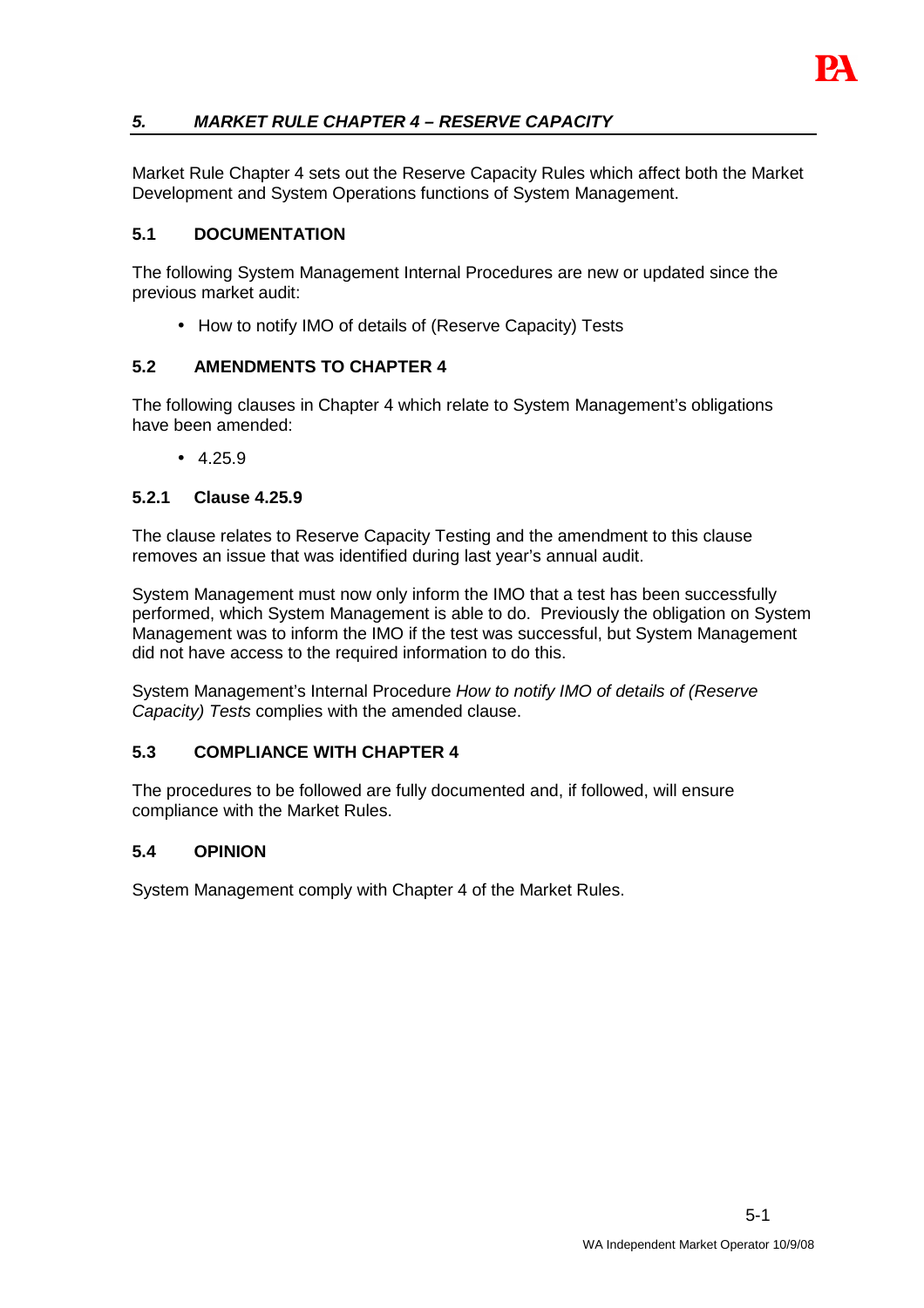

#### **6. MARKET RULE CHAPTER 5 – NETWORK CONTROL SERVICE PROCUREMENT**

Market Rule Chapter 5 sets out the Network Control Service Procurement Rules which affect both the Market Development, Market Operations, System Planning and System Operations functions of System Management.

# **6.1 DOCUMENTATION**

The following System Management Internal Procedures are new or updated since the previous market audit:

• Calling on Registered Facilities under a Network Control Services Contract

# **6.2 AMENDMENTS TO CHAPTER 5**

There have been no amendments to Chapter 5 which affect System Management's obligations under that chapter.

#### **6.3 COMPLIANCE WITH CHAPTER 5**

System Management now has an Internal Procedure covering the process it will follow when calling on Registered Facilities under a Network Control Services Contract. This, coupled with the Power System Operational Procedure: Dispatch, constitutes compliance with clause 5.7.4.

#### **6.4 OPINION**

System Management complies with Chapter 5 of the Market Rules.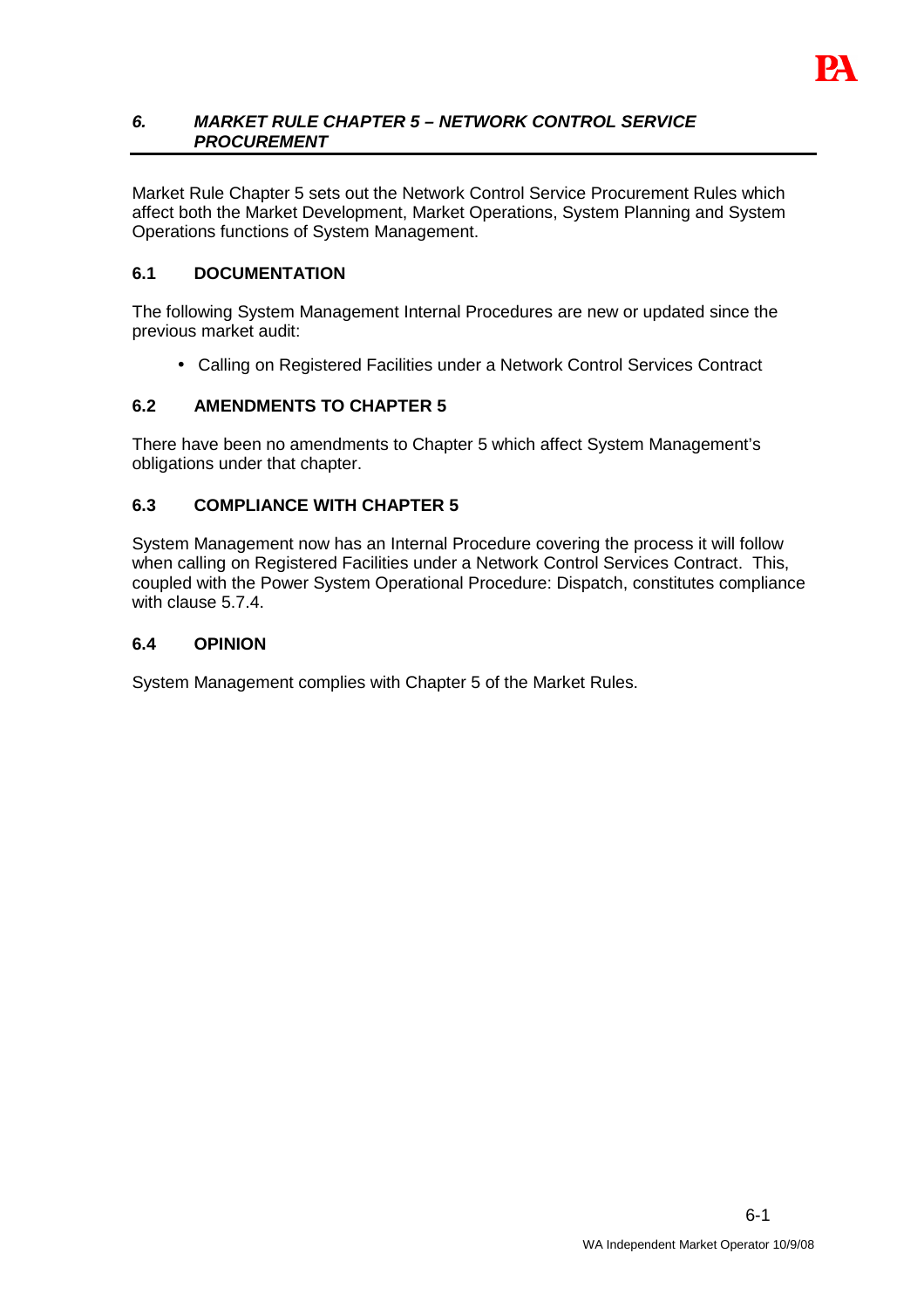# **7. MARKET RULE CHAPTER 6 – ENERGY MARKET**

Market Rule Chapter 6 sets out the Energy Market Rules which affect both the Market Development, Market Operations, System Planning and System Operations functions of System Management.

# **7.1 DOCUMENTATION**

There are no new or updated System Management Internal Procedures dealing with Chapter 6.

# **7.2 AMENDMENTS TO CHAPTER 6**

There have been no amendments to Chapter 6 which affect System Management's obligations under that chapter.

# **7.3 COMPLIANCE WITH CHAPTER 6**

The requirements on System Management consist of providing the IMO with data and requiring System Management comply with directions issued by the IMO as a part of a Market Advisory.

We have not been able to find any evidence of non-compliance with Chapter 6 of the Market Rules.

#### **7.4 OPINION**

System Management has complied with Chapter 6 of the Market Rules.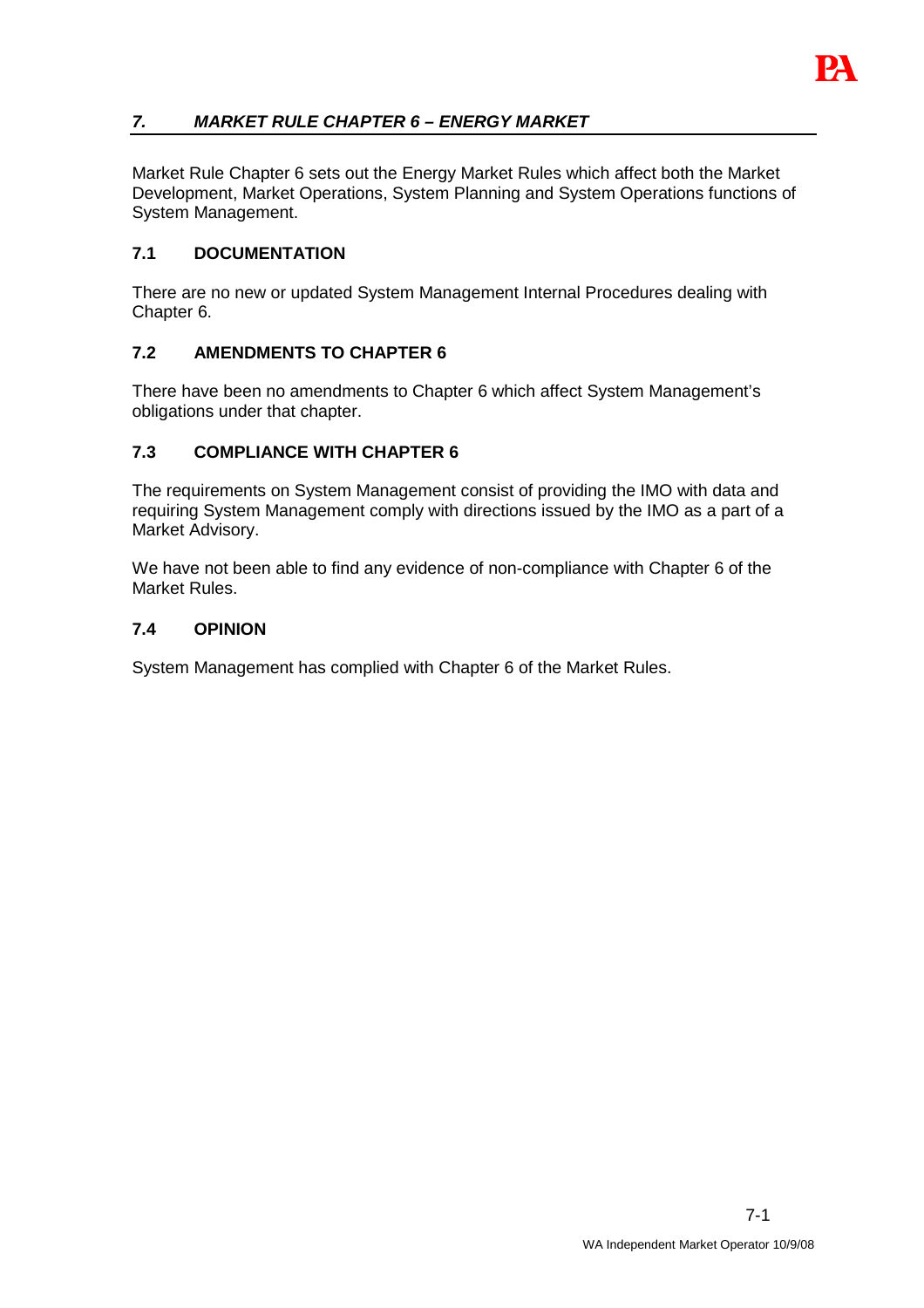

# **8. MARKET RULE CHAPTER 7 – DISPATCH**

Market Rule Chapter 7 sets out the Dispatch Rules which affect the Market Development, Market Operations, System Planning and System Operations functions of System Management.

## **8.1 DOCUMENTATION**

The following System Management Internal Procedures are new or updated since the previous market audit:

- How to monitor compliance with Resource Plans (After the Event)
- Issue a warning for Dispatch Deviation
- How to create the 7.12 Status Report
- Using the backup system to produce Resource SCADA Data
- Preparing and updating load forecasts

#### **8.2 AMENDMENTS TO CHAPTER 7**

The following clauses which relate to System Management's obligation under Chapter 7 of the Market Rules have been amended since last year's annual audit:

- $7.13.1$
- $7131A$

# **8.2.1 Clauses 7.13.1 and 7.13.1A**

These clauses relate to the provision by System Management to the IMO of settlement and monitoring data. The amendments resolve an issue relating to the timing of these obligations that was raised in last year's annual audit.

The outage schedule for all facilities and the non-compliance quantity of the Electricity Generation Corporation have been removed from the list of data that must be provided the following business day in clause 7.13.1. These two items have been placed in a separate clause 7.13.1A and the timeline for their provision has been extended to 15 business days.

This removes the issue noted last year where, in certain circumstances, System Management was required to provide the IMO with outage data before a Market Participant was required to have notified System Management of its outage.

System Management has updated its IT systems to give effect to this rule change. It has also put in place further measures to ensure Market Participants provide outage data to System Management in a timely manner.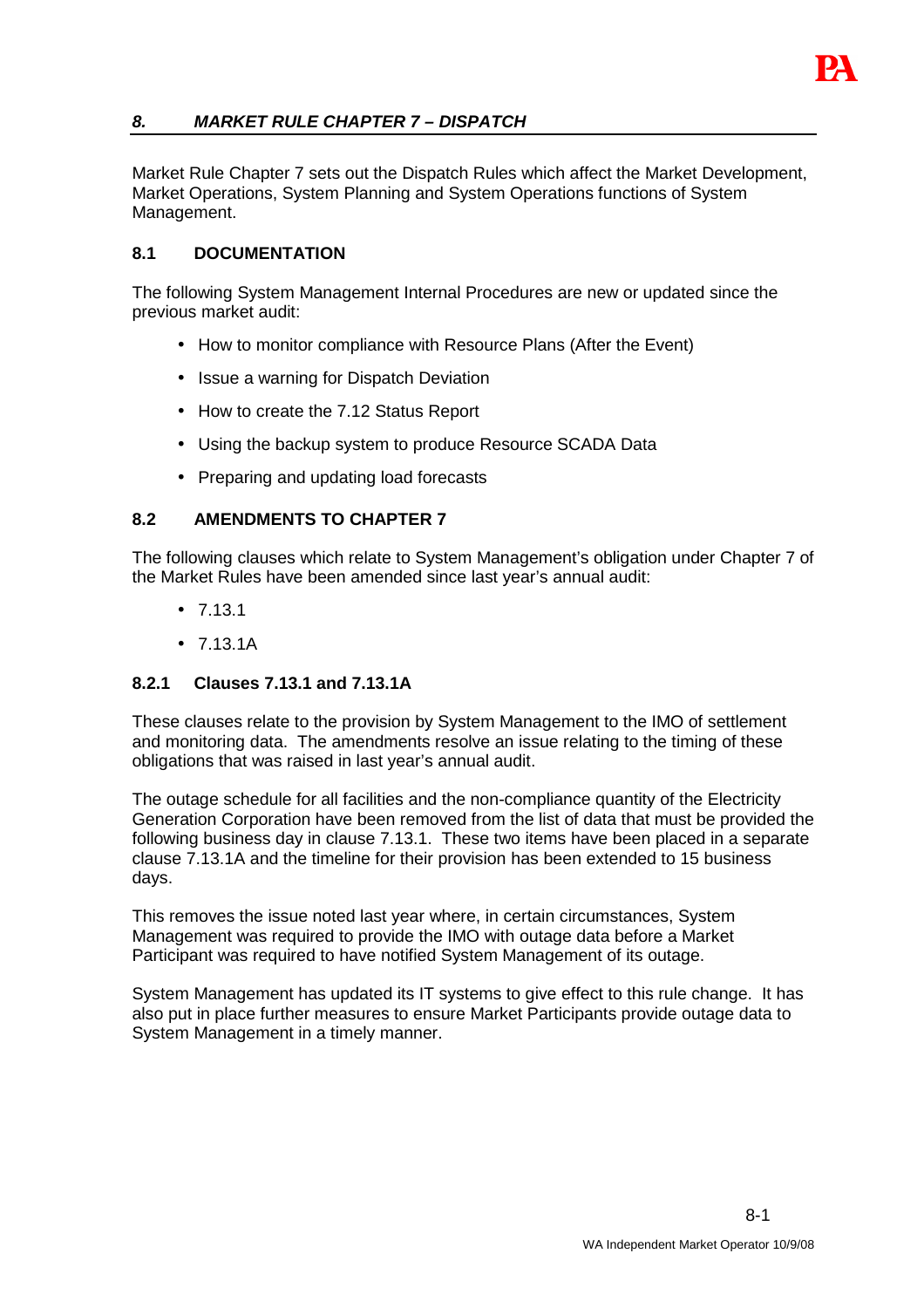# **8.3 ALLEGED BREACHES OF CHAPTER 7 OBLIGATIONS**

#### **8.3.1 Overview**

In the period since last year's annual audit, there have been several instances where System Management is alleged to have breached its obligations under Chapter 7 of the Market Rules. The obligations fall into three areas and are outlined in the table below.

In outlining the alleged breaches by System Management, we are conscious that the scope of this market audit, as stated in clause 2.14.6 (b) of the Market Rules is to "verify compliance [by System Management] with the Market Rules and Market Procedures". Prima facie, this scope may be viewed as including verifying whether System Management has complied with the Market Rules in individual cases of alleged breach.

However, the responsibility for verifying whether System Management has complied with the Market Rules in individual cases of alleged breach is specifically placed upon the IMO under clause 2.13.10 as part of its investigation obligations. We do not believe clause 2.14.6 (b) should be viewed as either requiring or even permitting the Market Auditor to reinvestigate incidents of alleged breach.

In this market audit, because we believe that the IMO's investigation process under clause 2.13.10 does not comply with the Market Rules (see Section 1.4), we will not rely on the results of the IMO's investigations and will refer below to the incidents as 'alleged breaches'.

Further, PA has been asked by System Management to note that in the incidents outlined in the table below, System Management does not believe that they breached the Market Rules as they believe they made reasonable endeavours to comply with their obligations. PA emphasises that it expresses no view in this matter.

| <b>Clause(s)</b>  | <b>Description of obligation and alleged breach</b>                                                                                                                                                                                                                                                                                                                                                   | <b>PA comment</b>                                                                                                                                                                                       |
|-------------------|-------------------------------------------------------------------------------------------------------------------------------------------------------------------------------------------------------------------------------------------------------------------------------------------------------------------------------------------------------------------------------------------------------|---------------------------------------------------------------------------------------------------------------------------------------------------------------------------------------------------------|
| 7.2.3B,<br>7.3.4  | System Management must provide the IMO with:<br>a list of facilities that would provide ancillary<br>services; and<br>a schedule of outages<br>by 8:30 each morning.<br>On 13 July 2008, due to problems with System<br>Management servers, this information was not provided<br>by the required time.                                                                                                | The general comments in<br>Section 8.3.1 apply to this<br>incident.                                                                                                                                     |
| 7.10.1,<br>7.10.5 | System Management must monitor Participant<br>compliance with Resource Plans. If a Participant<br>deviates from their Resource Plan, under certain<br>circumstances System Management must warn the<br>Participant and require the Participant to return to their<br>Resource Plan.<br>In two cases, alleged breaches by System Management<br>occurred where a Participant deviated from its Resource | The general comments in<br>Section 8.3.1 as well as<br>the discussion in Section<br>8.3.3 applies to these<br>incidents.<br>PA also understands that<br>System Management is<br>considering proposing a |

# **8.3.2 Table of alleged breaches**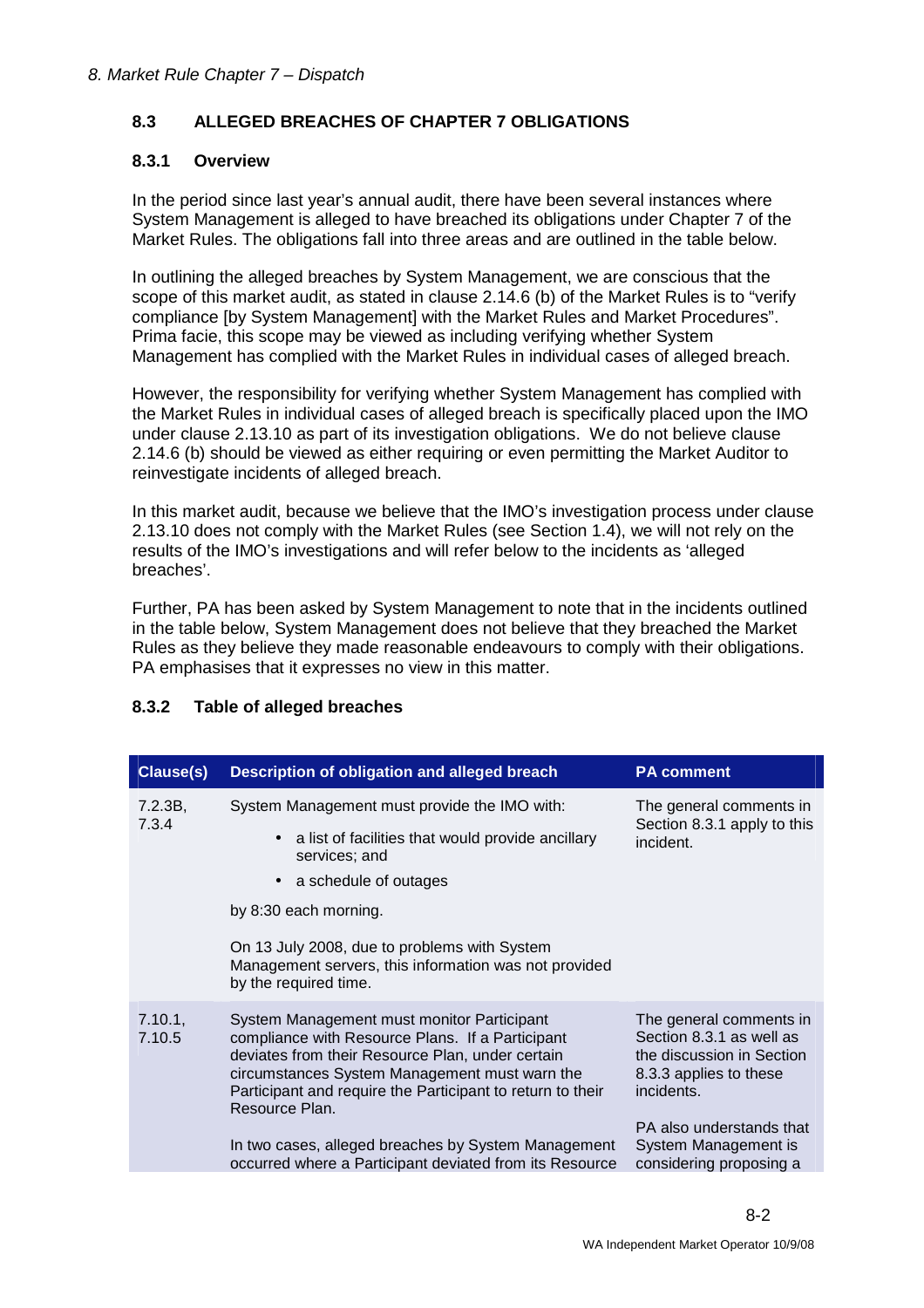| Clause(s) | Description of obligation and alleged breach                                                                                                                                                                                                                                                                                                                                                                                                                                                                                                                                                                                                                                                                                                                                                                                                                                                                  | <b>PA comment</b>                                                     |
|-----------|---------------------------------------------------------------------------------------------------------------------------------------------------------------------------------------------------------------------------------------------------------------------------------------------------------------------------------------------------------------------------------------------------------------------------------------------------------------------------------------------------------------------------------------------------------------------------------------------------------------------------------------------------------------------------------------------------------------------------------------------------------------------------------------------------------------------------------------------------------------------------------------------------------------|-----------------------------------------------------------------------|
|           | Plan.                                                                                                                                                                                                                                                                                                                                                                                                                                                                                                                                                                                                                                                                                                                                                                                                                                                                                                         | Rule Change.                                                          |
| 7.13.1    | System Management must provide the IMO with<br>settlement data by noon on the following business day.<br>On two occasions following a High Risk Operating State<br>during the previous day, this information was not<br>provided by the required time.<br>Dispatch instructions are issued by telephone by<br>System Management. Ordinarily, dispatch instructions<br>are transcribed when issued. However during a High<br>Risk Operating State, the control room staff often are<br>not able to transcribe the instructions as they go due to<br>the volume of instructions issued.<br>Thus the instructions must be transcribed after the fact<br>by listening to taped audio conversations between the<br>control room and Market Participants. Because of the<br>time taken to do this, System Management was not able<br>to meet the deadline to provide the data to the IMO on<br>these two occasions. | The general comments in<br>Section 8.3.1 apply to<br>these incidents. |

#### **8.3.3 Participant deviation from a Resource Plan**

Under clause 7.10.4, System Management must monitor Participant compliance with clause 7.10.1, which obliges a Participant to comply with its Resource Plan. Further, under clause 7.10.5, under certain circumstances System Management has further obligations.

System Management must warn the Market Participant about the deviation and request an explanation for the deviation; and cessation of the behaviour within a time that System Management considers reasonable.

There have been two incidents in the past year where System Management is alleged to have breached its obligations to monitor a Participant's deviation from its Resource Plan and to instruct the Participant to return to its Resource Plan.

On 15 -16 October 2007 a Participant deviated from its Resource Plan. System Management was not aware of this at the time but discovered it using an ex-post check system that it has in place.

On 29 November 2007 another Participant deviated from its Resource Plan. On this occasion System Management noticed the deviation in real time and contacted the Participant to request an explanation. Nonetheless System Management is alleged to have breached its obligation because although it contacted the Participant, it failed to instruct the Participant to return to its Resource Plan.

As a result of these incidents, System Management has developed an automated tool that attempts to identify unapproved Participant deviations (as opposed to ramping, etc). This tool sends an email to the Participant informing them to contact the Control Centre immediately to explain their deviation.

Despite this automated tool, monitoring a Participant's compliance with its Resource Plan in real time is a difficult exercise for System Management. The reasons for this include: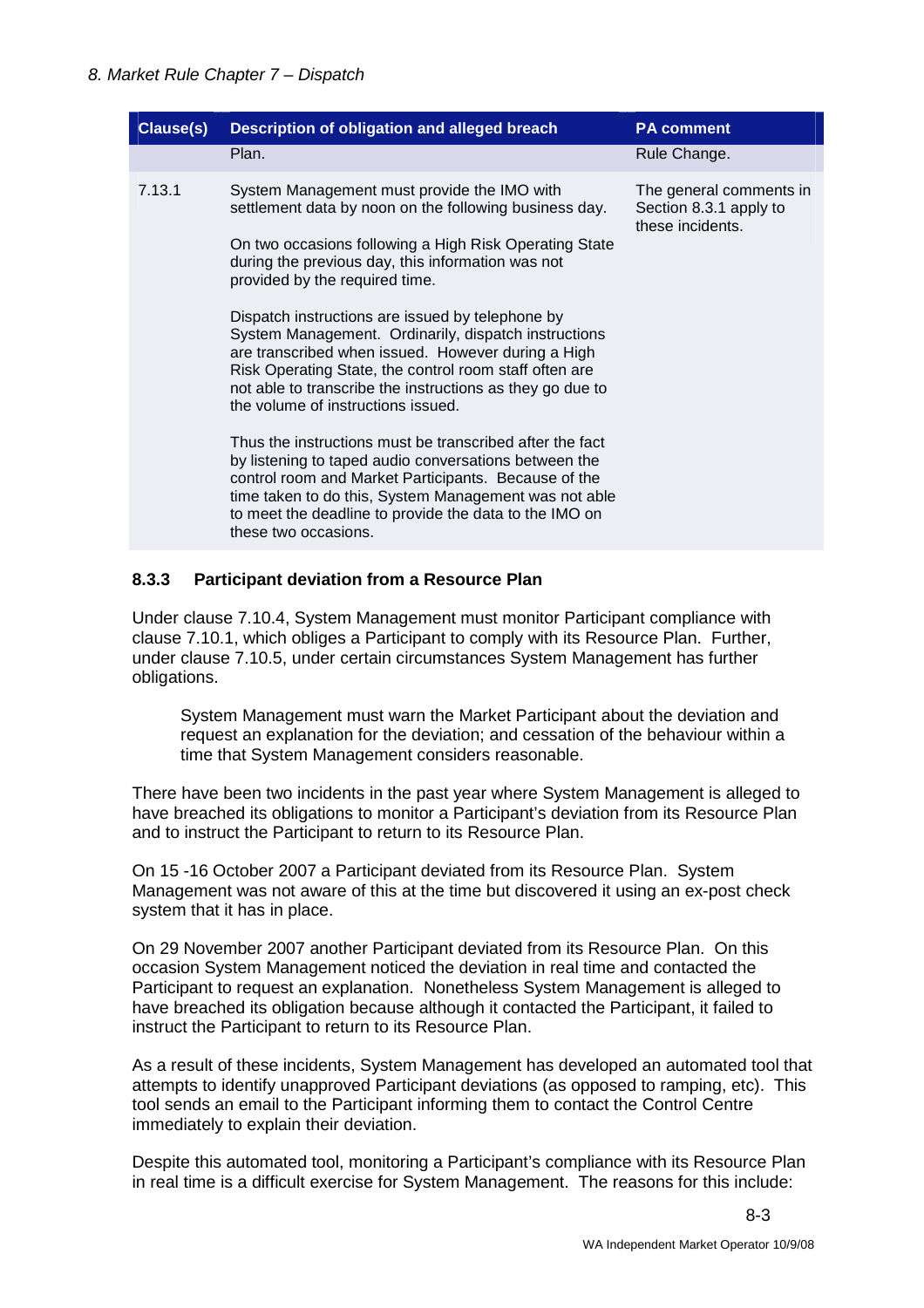- Generation units that provide load following and frequency keeping ancillary services are dispatched automatically. Because of this, an individual Participant's deviation from its Resource Plan will rarely manifest itself as underor over-generation or as changes in system frequency.
- A Participant's Resource Plan obliges the Participant to generate a certain average quantity over a half hour period. Ramp rate constraints mean that a Participant often needs to under- and over-generate during that half hour period in order to achieve the required average generation for the half hour. In practice this means that System Management cannot necessarily determine a deviation from its Resource Plan for the half hour period simply by observing at a Participant's instantaneous generation.
- The SCADA data available to System Management to monitor a Participant's generation is only accurate to  $\pm 1\%$ , which can be a significant quantity for a large plant.

System Management have also expressed concern regarding the interpretation of the conditions under which their obligations under clause 7.10.5 arise.

- 7.10.5. Where System Management considers that a Market Participant has not complied with clause 7.10.1 in relation to any of its Registered Facilities in a manner that:
	- (a) threatens Power System Security or Power System Reliability;
	- (b) would require System Management to issue instructions to the Registered Facilities of the Electricity Generation Corporation or Registered Facilities covered by any Balancing Support Contract or Ancillary Service Contract; or
	- (c) would require System Management to issue Dispatch Instructions to other Registered Facilities in accordance with clauses 7.6.3 or 7.6.4;

System Management must warn the Market Participant about the deviation and request an explanation for the deviation; and cessation of the behaviour within a time that System Management considers reasonable.

Having considered the effect of this clause, together with what appears to be its intention, PA considers that there are three reasons that deviations from the dispatch plan may occur.

- 1. The plant is supplying load following or frequency keeping ancillary services; or
- 2. The plant is ramping to its required dispatch plan output; or
- 3. The plant is for some other reason not following its dispatch plan.

The intention of this clause appears to be to catch plant which is in the third category such that their deviation requires System management to intervene to address the situation.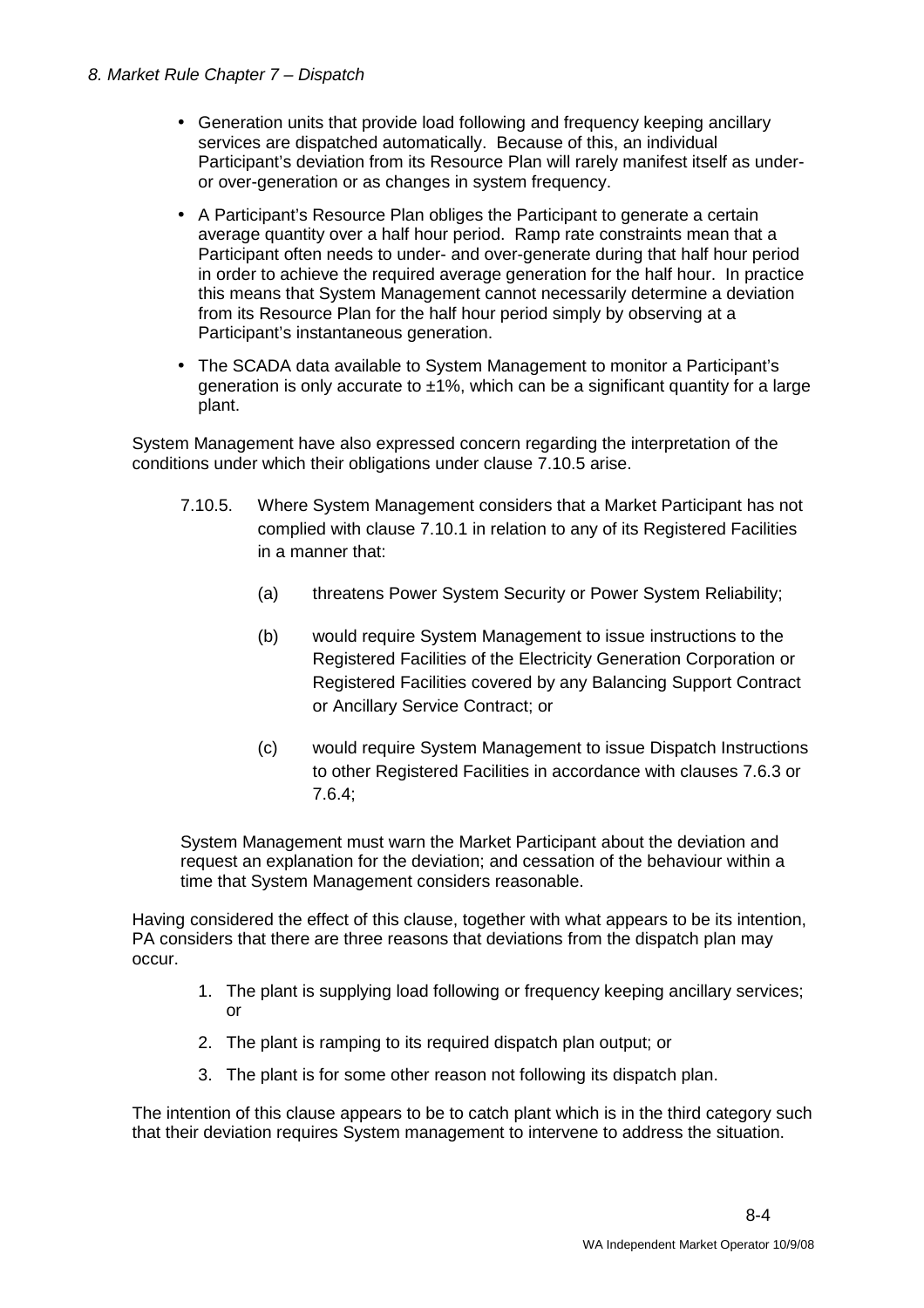If our interpretation of the intent of this clause is correct, for the avoidance of doubt, plant in the first two categories should be exempted from this clause.

# **8.4 COMPLIANCE WITH CHAPTER 7**

The procedures to be followed are fully documented and, if followed, will ensure compliance with the Market Rules.

Minor areas of non-compliance noted are:

| <b>Clause(s)</b> | Non-compliance                                                                                                                                                                                                                                                                                                                                                                                                                                                                                                                                                                             | <b>PA comment</b>                                           |
|------------------|--------------------------------------------------------------------------------------------------------------------------------------------------------------------------------------------------------------------------------------------------------------------------------------------------------------------------------------------------------------------------------------------------------------------------------------------------------------------------------------------------------------------------------------------------------------------------------------------|-------------------------------------------------------------|
| 7.6A.2(c)        | System Management must provide a dispatch<br>plan to Verve each day.<br>System Management does not create a<br>a)<br>formal Dispatch Plan as defined in 7.6A.2 (c).<br>System Management does produce a<br>b)<br>dispatch plan for Verve, which is varied by<br>dispatch orders. The information is not<br>recorded as a "plan", but can be reconstructed<br>by System Management should the need arise<br>(such as an event that could endanger the<br>SWIS).<br>System Management is developing a<br>C)<br>tool to produce the Dispatch Plan. This is<br>currently budgeted for 2008/09. | See the discussion below in<br>Section 8.4.1 on this point. |

#### **8.4.1 Non supply of a dispatch schedule to Verve Energy**

Under Market Rule 7.6A2(c)

With respect to the scheduling of the Electricity Generation Corporation Facilities

(c) System Management must provide to the Electricity Generation Corporation by 12:30 PM on the Scheduling Day associated with a Trading Day:

i. a forecast of the requirements for the Electricity Generation Corporation energy, being a forecast of the whole of system energy requirement less the aggregate Net Contract Positions of other Market Participants, for the Trading Day;

ii. the Dispatch Plan for each Facility for the Trading Day;

iii. a forecast of the detailed Ancillary Services required from each Facility;

where the format and time resolution of this data is to be described in a procedure.

As explained to PA, the key problem here is one of timing; that the fuel availability data required to produce the Dispatch Plan required is not available until after the deadline for sending the plan to Verve Energy. System Management agreed that that they could send an empty plan to Verve Energy so as to comply with the deadline but they would then be non-compliant in that the plan would not be a dispatch plan.

When this was raised with System management in the previous annual audit, we were advised that it would be developing a software tool in the 2008-9 year which will allow it to comply with this Market Rule. We have been advised that budgeting for this tool is in place.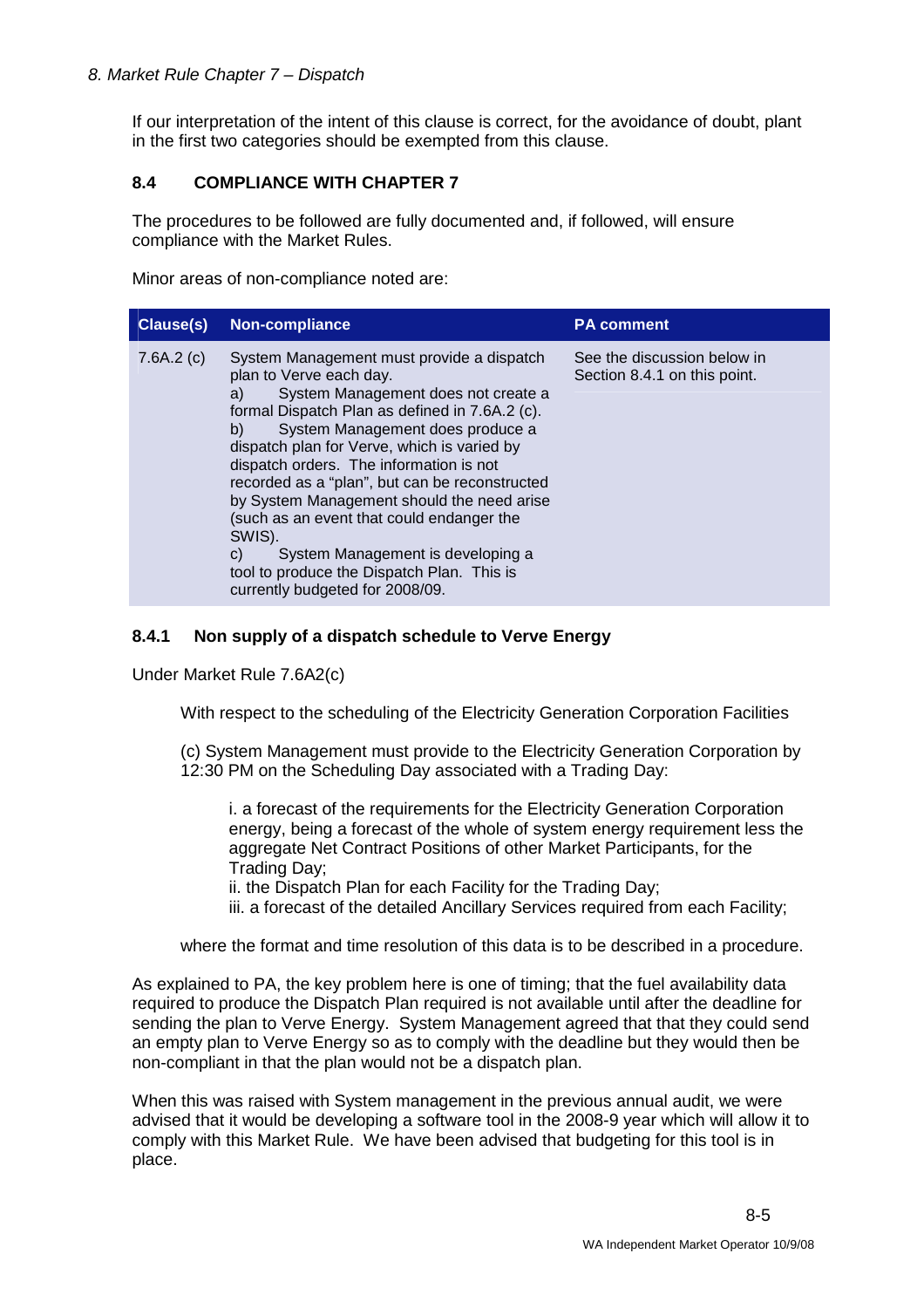# **8.5 OPINION**

Although System Management does not fully comply with Chapter 7 of the Market Rules, the area of non-compliance identified is not considered to be material.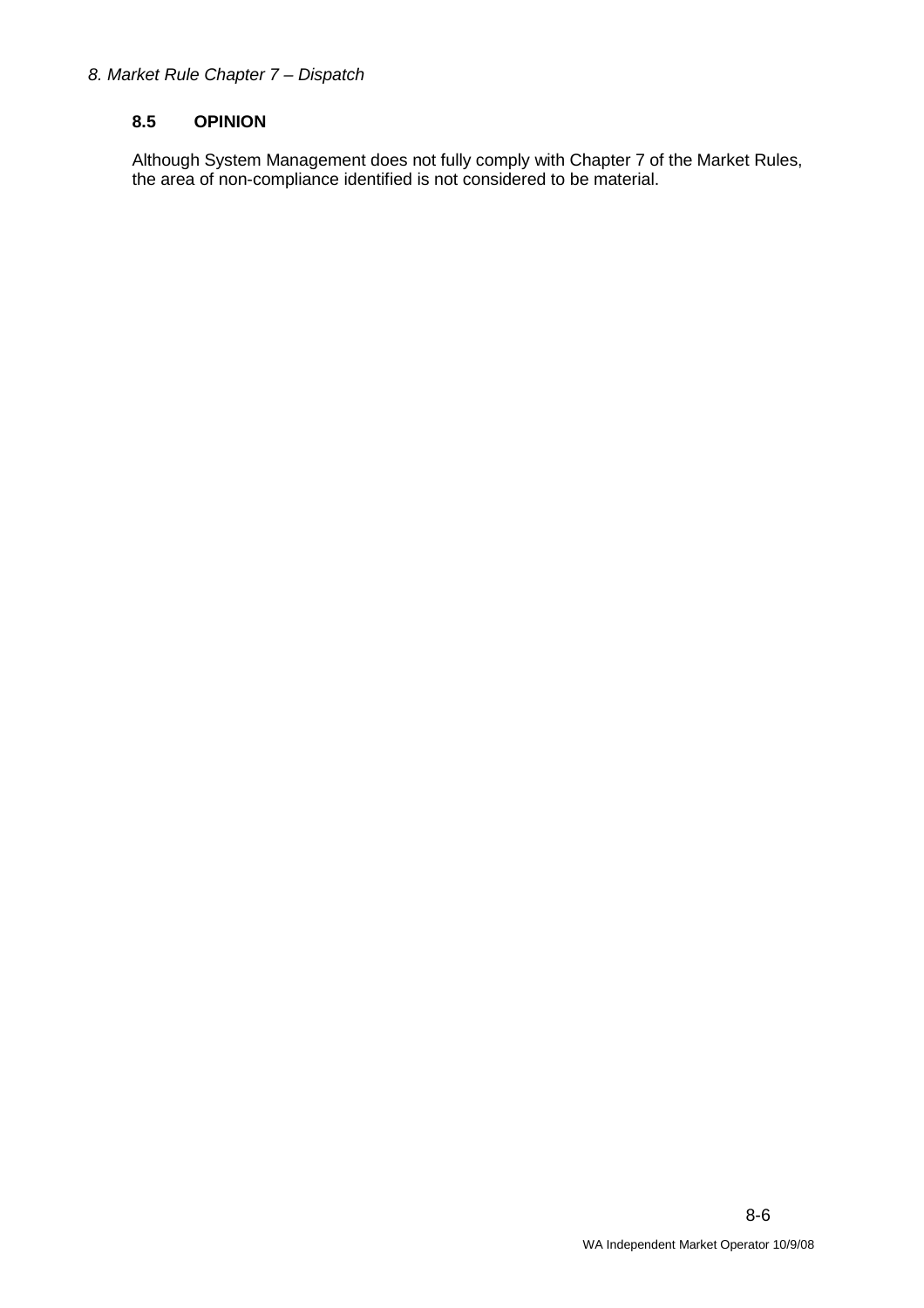

# **9. MARKET RULE CHAPTER 8 – WHOLESALE MARKET METERING**

Market Rule Chapter 8 sets out the Wholesale Market Metering Rules. These rules do not apply to System Management.

#### **9.1 OPINION**

System Management are not required to comply with Chapter 8 of the Market Rules.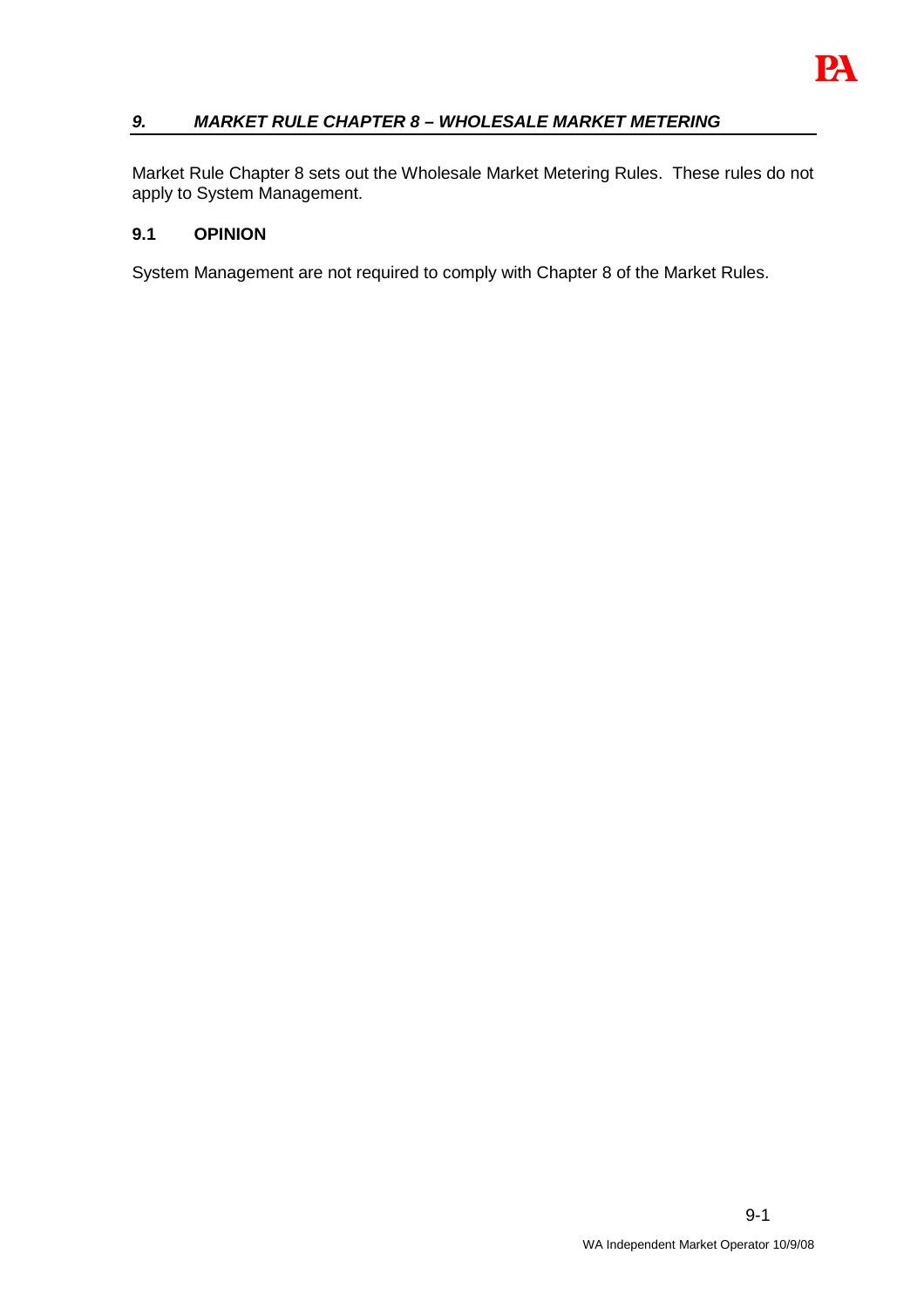

# **10. MARKET RULE CHAPTER 9 – SETTLEMENT**

Market Rule Chapter 9 sets out the Settlement Rules which affect the Market Development, Market Operations, System Planning and System Operations functions of System Management.

#### **10.1 DOCUMENTATION**

There have been no new or updated System Management Internal Procedures dealing with Chapter 9 since last year's annual audit.

#### **10.2 AMENDMENTS TO CHAPTER 9**

There have been no amendments to Chapter 9 which affect System Management's obligations since last year's annual audit.

#### **10.3 COMPLIANCE WITH CHAPTER 9**

The procedures to be followed are fully documented and, if followed, will ensure compliance with the Market Rules.

We have not found any evidence of non-compliance on the part of System Management.

#### **10.4 OPINION**

System Management has complied with Chapter 9 of the Market Rules.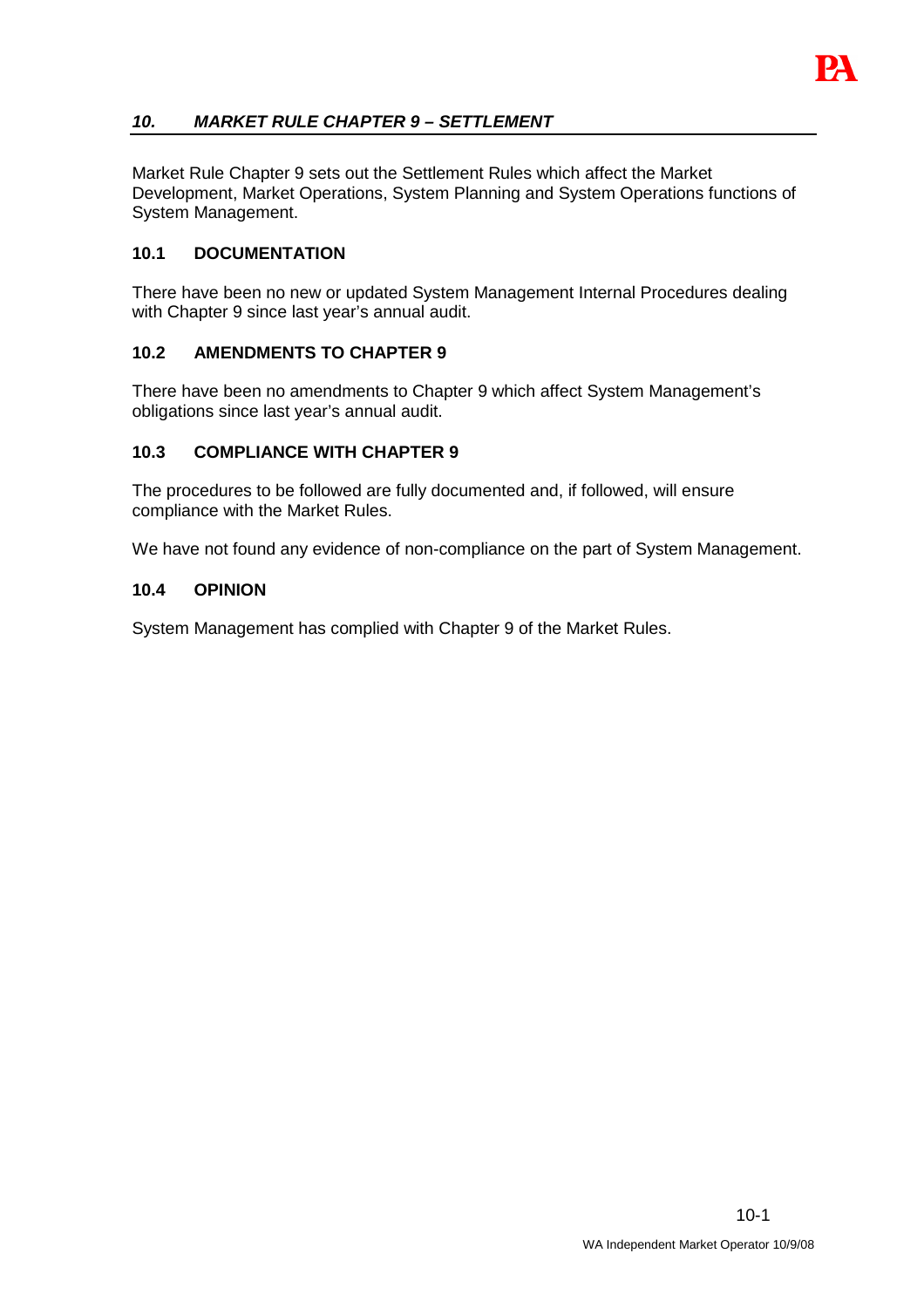

# **11. MARKET RULE CHAPTER 10 – MARKET INFORMATION**

Market Rule Chapter 10 sets out the Market Information Rules affect the Market Development, Market Operations, System Planning and System Operations functions of System Management.

#### **11.1 DOCUMENTATION**

There have been no new or updated System Management Internal Procedures dealing with Chapter 10 since last year's annual audit.

#### **11.2 AMENDMENTS TO CHAPTER 10**

There have been no amendments to Chapter 10 which affect System Management's obligations since last year's annual audit.

#### **11.3 COMPLIANCE WITH CHAPTER 10**

The procedures to be followed are fully documented and, if followed, will ensure compliance with the Market Rules.

#### **11.4 OPINION**

System Management has complied with Chapter 10 of the Market Rules.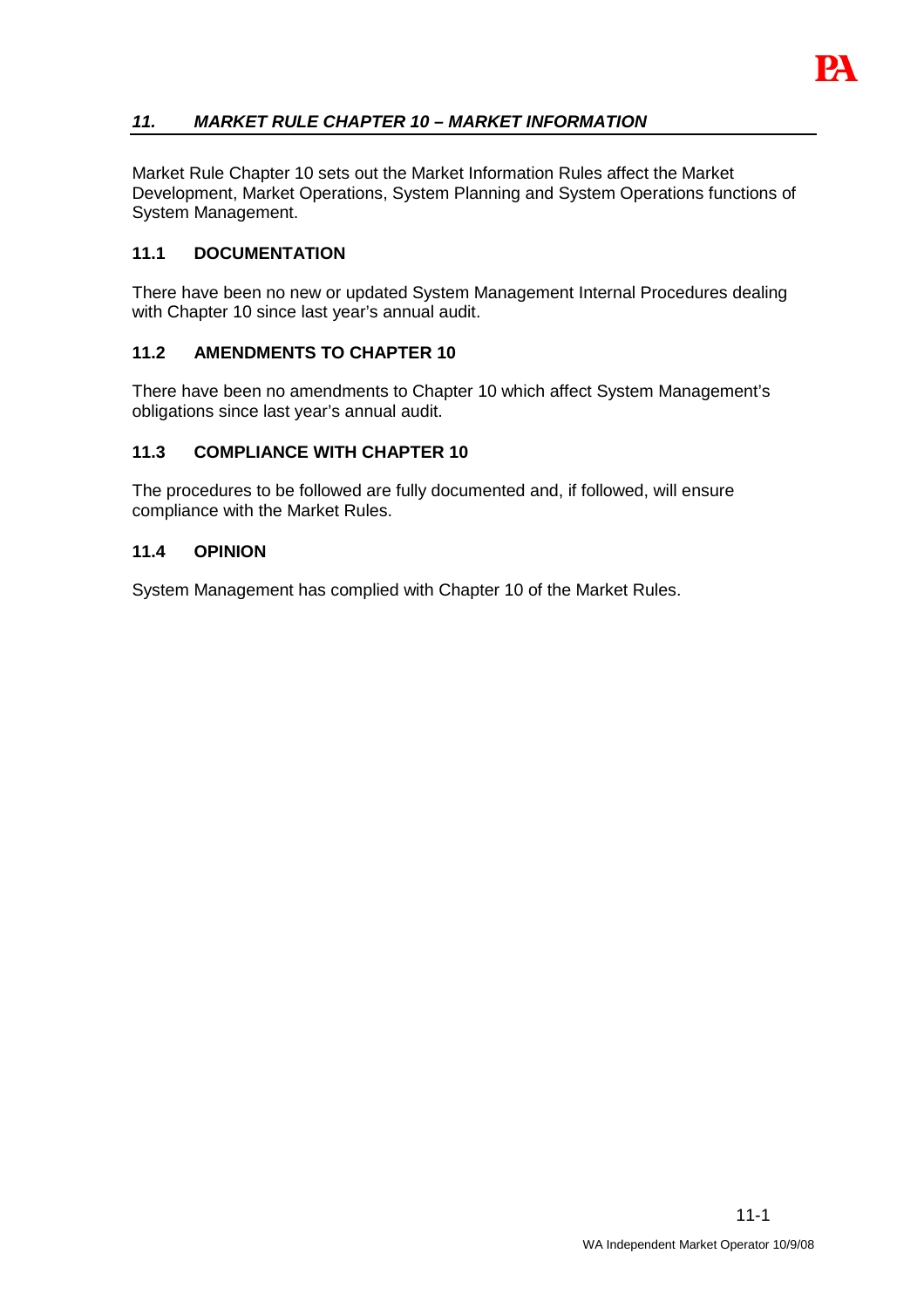# **APPENDIX A: STATUS OF ISSUES IDENTIFIED IN LAST YEAR'S ANNUAL AUDIT**

Below we present a table commenting on the status of the issue we identified in last year's annual audit. The issues are given one of three statuses:

- **Clause amended** the clause mentioned (or, in some cases, the clause which gives rise to the obligations under the clause mentioned) has been amended or deleted such that there is no longer an issue of non-compliance by System Management.
- **Procedure updated**  System Management have updated their procedures so that they are now in compliance with the Market Rules
- **Issue outstanding** the issue identified in last year's annual audit remains. Further discussion on the issue can be found in the corresponding chapter in the main body of this audit report.

| <b>Clause</b>     | <b>Brief description</b>                                                                                                                                                                | <b>Status</b>     |
|-------------------|-----------------------------------------------------------------------------------------------------------------------------------------------------------------------------------------|-------------------|
| 2.34.2A           | Participants must revise Standing Data as soon as practical if<br>the data is inaccurate. System Management must monitor<br>compliance with this clause as required by MR 2.13.9.       | Clause amended    |
|                   | System Management does not have the ability to identify the<br>correctness of any non-dispatch standing data (such as<br>balancing prices or nominated maximum intermittent loads etc). |                   |
| 2.34.3            | Participants must revise Standing Data in a certain format.<br>System Management must monitor compliance with this clause<br>as required by MR 2.13.9.                                  | Clause amended    |
|                   | System Management does not have the ability to identify the<br>correctness of any non-dispatch standing data (such as<br>balancing prices or nominated maximum intermittent loads etc). |                   |
| 3.16.4            | Participants are required to provide information to System<br>Management on a regular basis. System Management must<br>monitor compliance with this clause as required by MR 2.13.9.    | Clause amended    |
|                   | System Management does not see a need to ensure<br>Participants provide any information via this clause as they<br>comply through the outage planning process.                          |                   |
| 3.16.9            | Inclusion of DSM in MT PASA.                                                                                                                                                            | Clause amended    |
|                   | SM doesn't include it as DSM not reliable.                                                                                                                                              |                   |
| 3.17.1            | PASA must be republished after a material change.                                                                                                                                       | Procedure updated |
|                   | SM was not complying with this clause.                                                                                                                                                  |                   |
| 3.17.9            | Inclusion of DSM in MT PASA.                                                                                                                                                            | Clause amended    |
|                   | SM doesn't include it as DSM not reliable.                                                                                                                                              |                   |
| 3.17.5,<br>3.17.6 | Participants are required to provide information to System<br>Management every Thursday. System Management must<br>monitor compliance with this clause as required by MR 2.13.9.        | Clauses amended   |
|                   | SMMITS provides ability to provide this info, however it is                                                                                                                             |                   |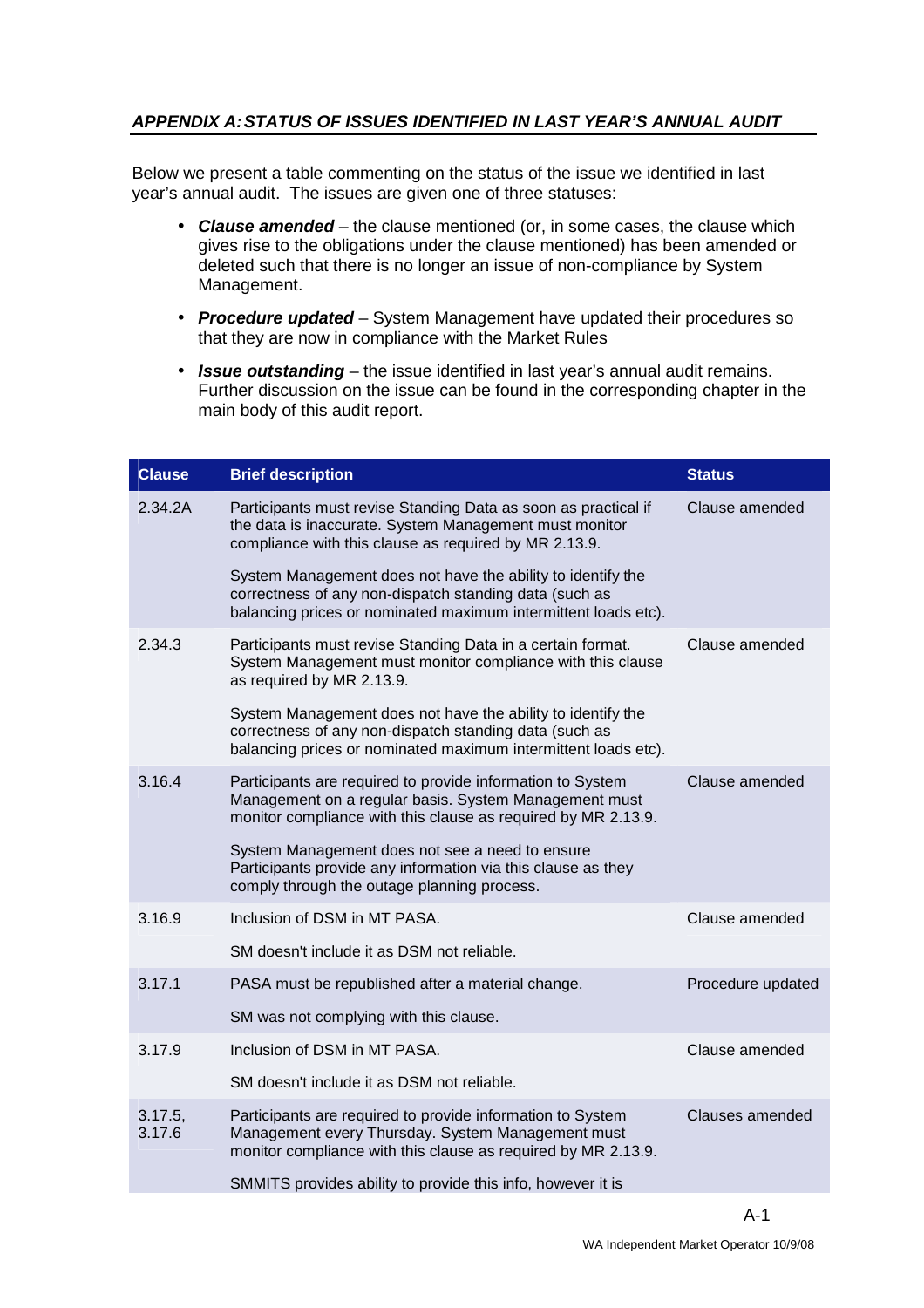| <b>Clause</b> | <b>Brief description</b>                                                                                                                                                                                                                        | <b>Status</b>     |
|---------------|-------------------------------------------------------------------------------------------------------------------------------------------------------------------------------------------------------------------------------------------------|-------------------|
|               | already provided in outage process so SM have not placed<br>much emphasis on compliance with these sections.                                                                                                                                    |                   |
| 3.17.9(h)     | System Management must include fuel restriction information in<br>the ST PASA.                                                                                                                                                                  | Clause amended    |
|               | System Management advises Participants of fuel restriction<br>information via a Dispatch Advisory, and therefore there is no<br>benefit for the published ST PASA to be updated, unless the<br>fuel restriction is for an extended period.      |                   |
| 3.18.2(f)     | Facilities on the List of Equipment must schedule outages in<br>accordance with 3.19, 3.20, and 3.21. System Management<br>must monitor compliance with this clause as required by MR<br>2.13.9.                                                | Issue outstanding |
|               | Various issues relating outage scheduling and notification by<br>DSM and non-scheduled generators.                                                                                                                                              |                   |
| 3.21.4        | Facilities on the List of Equipment must notify System<br>Management of forced outages. System Management must<br>monitor compliance with this clause as required by MR 2.13.9.                                                                 | Issue outstanding |
|               | Due to operational constraints and error margins, System<br>Management only monitors for outages greater than 10 MW,<br>and for at least one Trading Interval. This value was chosen for<br>parity with the EGC compliance threshold (MR 7.6A). |                   |
| $4.25.9$ (e)  | System Management must inform the IMO whether a Reserve<br>Capacity Test was successful.                                                                                                                                                        | Clause amended    |
|               | System Management are not able to comply with this rule.                                                                                                                                                                                        |                   |
| 7.6A.2(c)     | System Management must provide a dispatch plan to Verve<br>each day.                                                                                                                                                                            | Issue outstanding |
|               | Fuel availability data required to produce the Dispatch Plan<br>required is not available until after the deadline for sending the<br>plan to Verve Energy.                                                                                     |                   |
|               | System Management advise that it will be developing a<br>software tool in the 2008-9 year which will allow it to comply<br>with this Market Rule."                                                                                              |                   |
| $7.9.1$ (b)   | Participants must notify System Management 5 minutes before<br>synchronising. System Management has agreed to monitor this<br>clause.                                                                                                           | Procedure updated |
|               | System Management has an arrangement with all Participants<br>that this notice should only be provided on an exception basis<br>(i.e. if the scheduled time is varied).                                                                         |                   |
| $7.9.5$ (b)   | Participants must notify System Management 5 minutes before<br>de-synchronising. System Management has agreed to monitor<br>this clause.                                                                                                        | Procedure updated |
|               | System Management has an arrangement with all Participants<br>that this notice should only be provided on an exception basis<br>(i.e. if the scheduled time is varied).                                                                         |                   |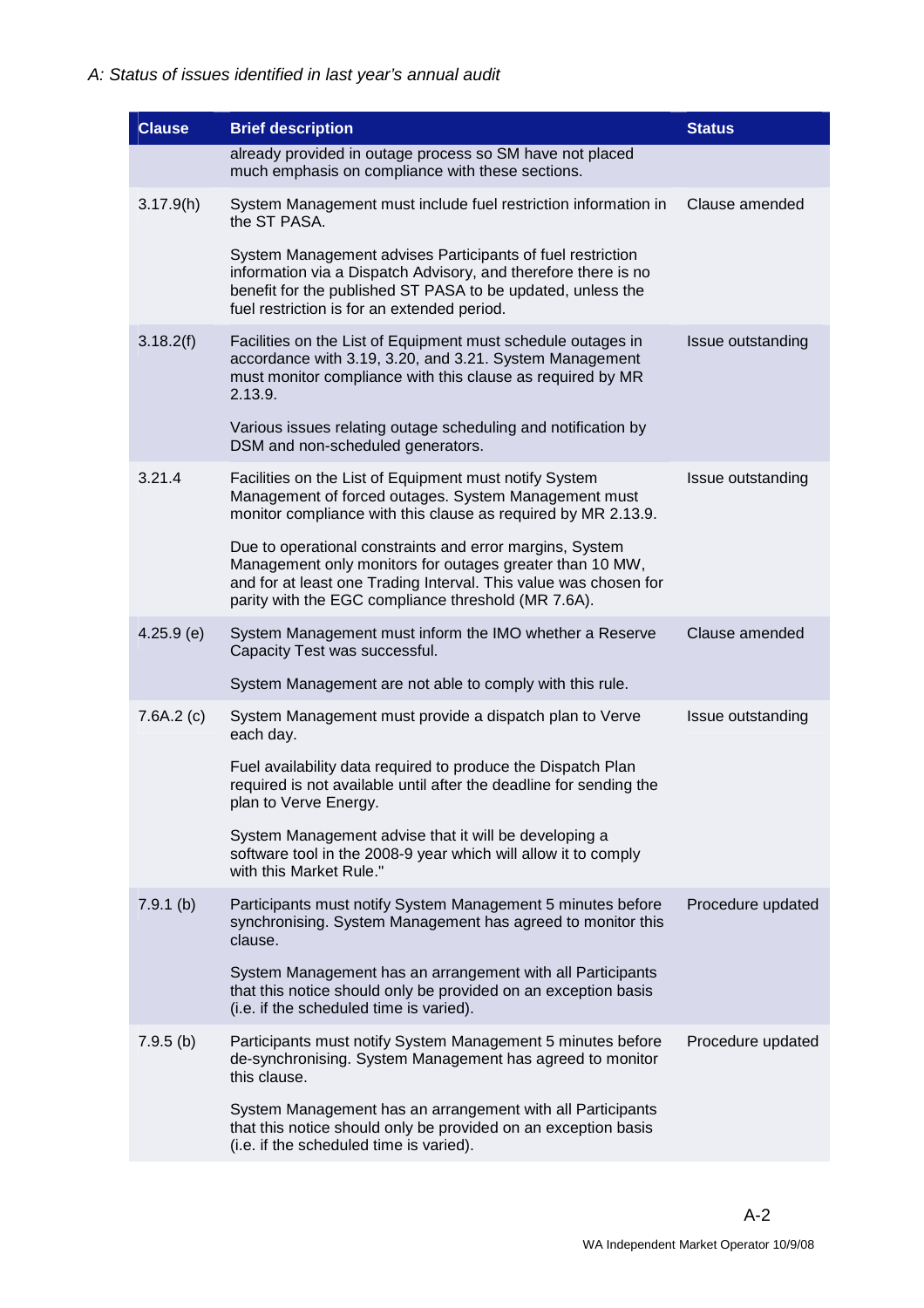| <b>Clause</b> | <b>Brief description</b>                                                                                                         | <b>Status</b>  |
|---------------|----------------------------------------------------------------------------------------------------------------------------------|----------------|
| $7.13.1$ (e)  | System Management must notify the IMO of outages in<br>accordance with this clause.                                              | Clause amended |
|               | Participants often provide forced outage notifications to System<br>Management outside of the time-frame indicated in MR 7.13.1. |                |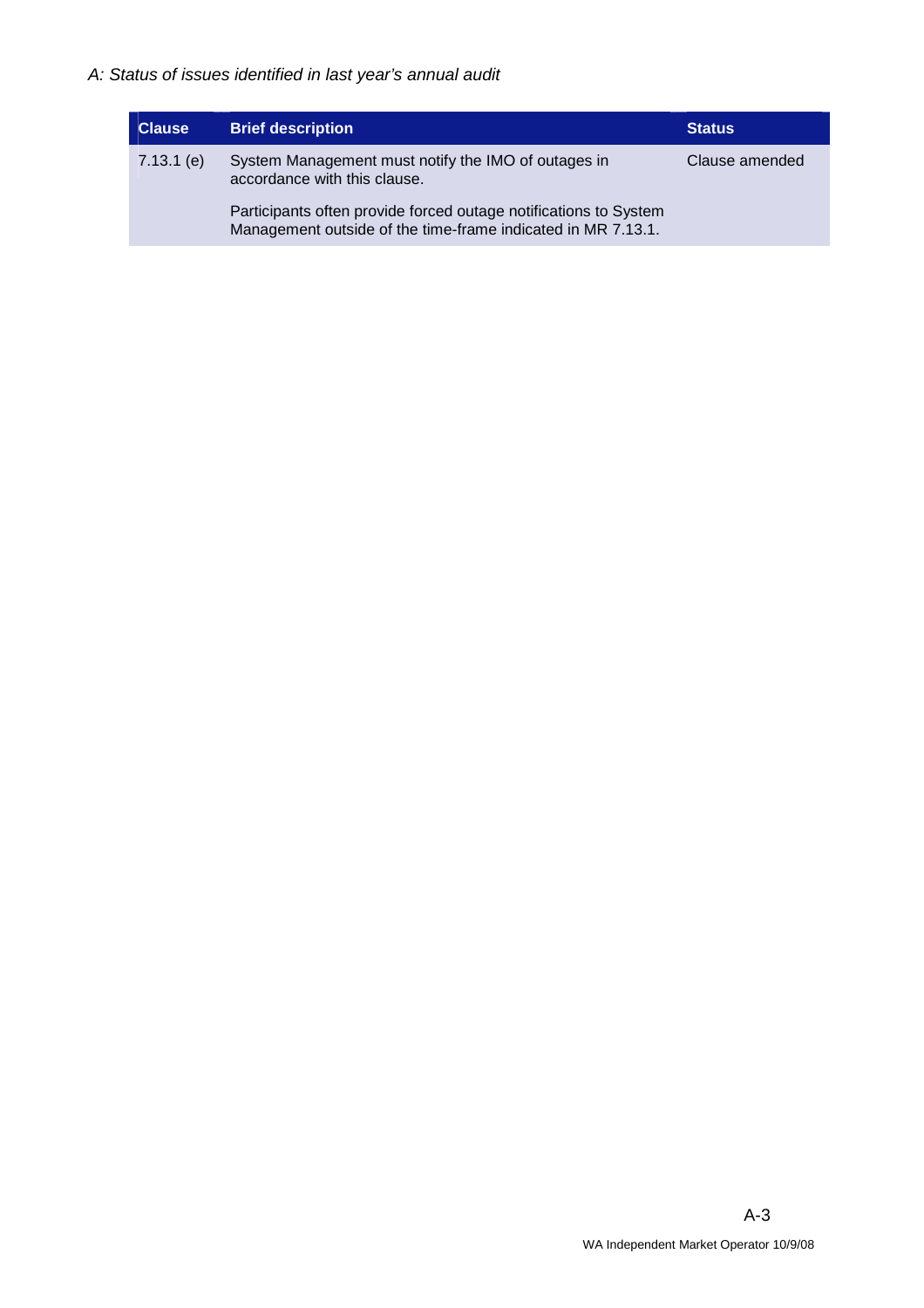# **APPENDIX B: THE STATUS OF THE POWER SYSTEM OPERATIONAL PROCEDURES**

As outlined in Section 1.3, System Management intends to undertake a review of the Power System Operational Procedures (PSOPs) as it believes that in their current form they do not provide a relevant basis for operation. Pending this review, System Management has not updated the PSOPs to reflect amendments to the Market Rules.

Below we present a table setting out the changes to the Market Rules that ought to have given rise to changes to the PSOPs but have not.

| Clause(s)                      | <b>Brief description of the amendment</b>                                                                                                                      | <b>Relevant PSOP</b>                        |
|--------------------------------|----------------------------------------------------------------------------------------------------------------------------------------------------------------|---------------------------------------------|
| 2.13.9                         | Removes System Management's obligation to monitor<br>compliance with clauses 2.34.2, 2.34.2A and 2.34.5                                                        | Monitoring and<br><b>Reporting Protocol</b> |
| 3.4.1,<br>3.5.1                | Allows System Management more flexibility when determining<br>whether the SWIS is in a High Risk or Emergency Operating<br><b>State</b>                        | Power System<br>Security                    |
| 3.11.8,<br>3.11.8A,<br>3.11.8B | Relate to System Management entering into Ancillary Service<br>Contracts                                                                                       | <b>Ancillary Services</b>                   |
| 3.16.9                         | Obliges System Management to include their reasonable<br>forecast of DSM in the MT PASA                                                                        | <b>MT PASA</b>                              |
| 3.17.9                         | Obliges System Management to include their reasonable<br>forecast of DSM in the ST PASA                                                                        | <b>ST PASA</b>                              |
| 3.18.11,<br>3.19.6             | Relate to System Management including their reasonable<br>forecast of DSM when assessing outage requests                                                       | <b>Facility Outages</b>                     |
| 4.25.9                         | System Management must notify the IMO if a Capacity Test has<br>been successfully performed                                                                    | Commissioning<br>and Testing                |
| 7.13.1A                        | Certain Settlement and Monitoring Data must not be provided to<br>the IMO 15 business days after the event (previously required<br>the following business day) | <b>Facility Outages</b>                     |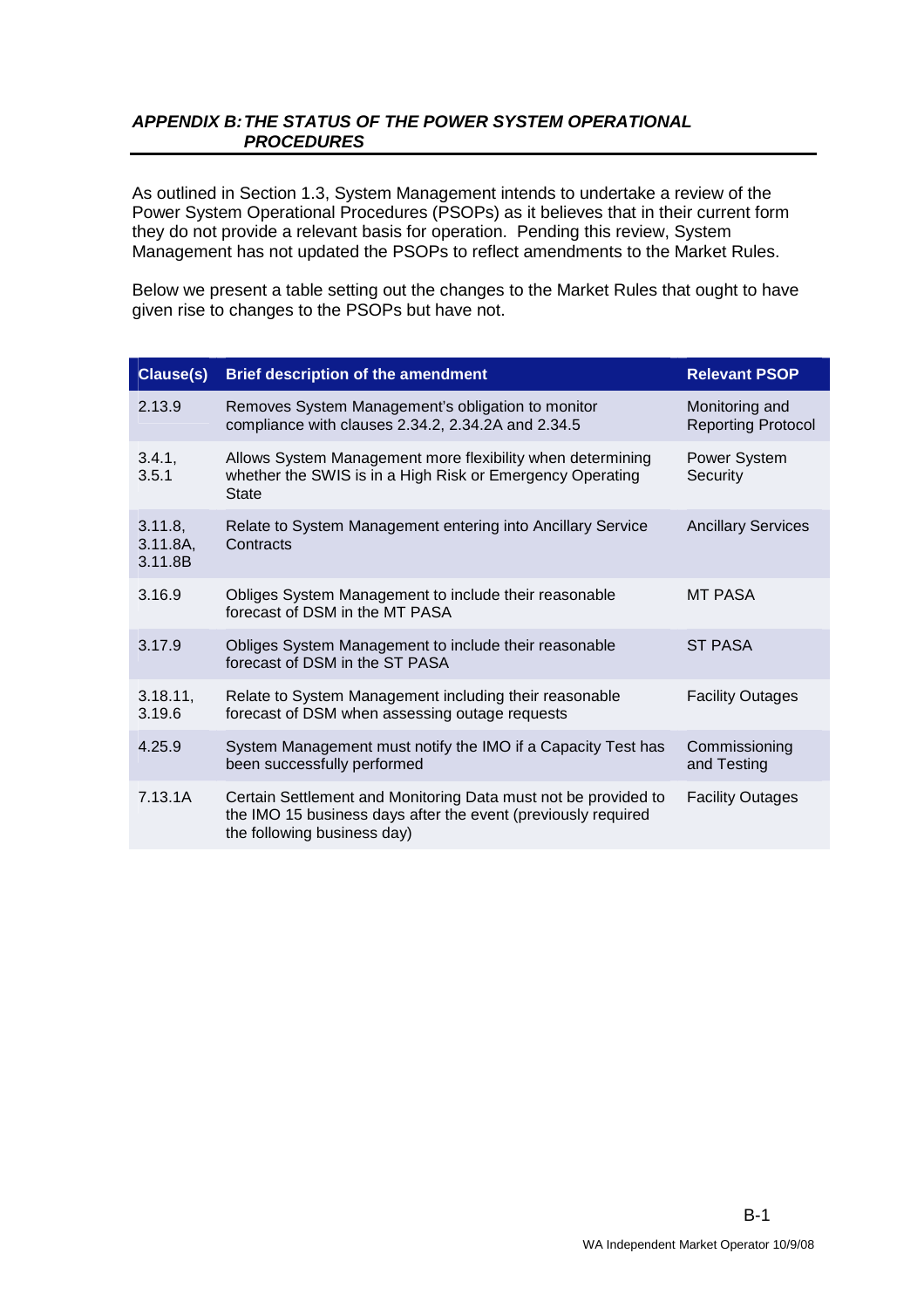#### **APPENDIX C: MAPPING OF SYSTEM MANAGEMENT MARKET RULE OBLIGATIONS TO POWER SYSTEM OPERATIONAL PROCEDURES AND INTERNAL PROCEDURES**

# **C.1 CHAPTER 1**

There are no obligations placed on System Management under Chapter 1.

# **C.2 CHAPTER 2**

| <b>Clause</b> | <b>Obligation</b>                                                                                                                                                                                                                                                                                                                                                                                                                                                                                                                                                                                                                                                                                                                                                                         | <b>Procedure</b>                                                                                                                                                                                                                   |
|---------------|-------------------------------------------------------------------------------------------------------------------------------------------------------------------------------------------------------------------------------------------------------------------------------------------------------------------------------------------------------------------------------------------------------------------------------------------------------------------------------------------------------------------------------------------------------------------------------------------------------------------------------------------------------------------------------------------------------------------------------------------------------------------------------------------|------------------------------------------------------------------------------------------------------------------------------------------------------------------------------------------------------------------------------------|
| 2.2           | <b>System management</b>                                                                                                                                                                                                                                                                                                                                                                                                                                                                                                                                                                                                                                                                                                                                                                  |                                                                                                                                                                                                                                    |
| 2.2.1         | SM has overall function to operate the SWIS in a secure and reliable manner.                                                                                                                                                                                                                                                                                                                                                                                                                                                                                                                                                                                                                                                                                                              | PSOP: Power System Security                                                                                                                                                                                                        |
| 2.2.2         | SM has other general functions, namely:<br>procurement of adequate Ancillary Services where the Electricity<br>(a)<br>Generation Corporation is unable to meet Ancillary Service Requirements<br>assisting the IMO in processing of applications for participation and for<br>(b)<br>the registration, de-registration and transfer of facilities<br>development of Market Procedures (and related amendment or<br>(c)<br>replacement), as required by the Market Rules<br>release of information, as required by Market Rules<br>(d)<br>monitoring compliance by Rule Participants with the Market Rules in<br>(e)<br>respect of Power System Security and Power System Reliability and<br>carrying out any other functions or responsibilities conferred by the<br>(f)<br>Market Rules. | <b>PSOP: Ancillary Services</b><br>PSOP: Commissioning and Testing<br>PSOP: Communication and control systems<br>PSOP: Monitoring and reporting protocol<br>PSOP: Power system security<br>PSOP: Monitoring and reporting protocol |
| 2.2.3         | SM may delegate any of its function(s) under the Market Rules to a person or<br>persons who, in SM's opinion, is competent to carry out such function(s).                                                                                                                                                                                                                                                                                                                                                                                                                                                                                                                                                                                                                                 |                                                                                                                                                                                                                                    |
| 2.5           | <b>Rule Change Proposals</b>                                                                                                                                                                                                                                                                                                                                                                                                                                                                                                                                                                                                                                                                                                                                                              |                                                                                                                                                                                                                                    |
| 2.5.1         | SM may make a Rule Change Proposal by submitting the relevant Rule Change<br>Proposal Form to the IMO.                                                                                                                                                                                                                                                                                                                                                                                                                                                                                                                                                                                                                                                                                    |                                                                                                                                                                                                                                    |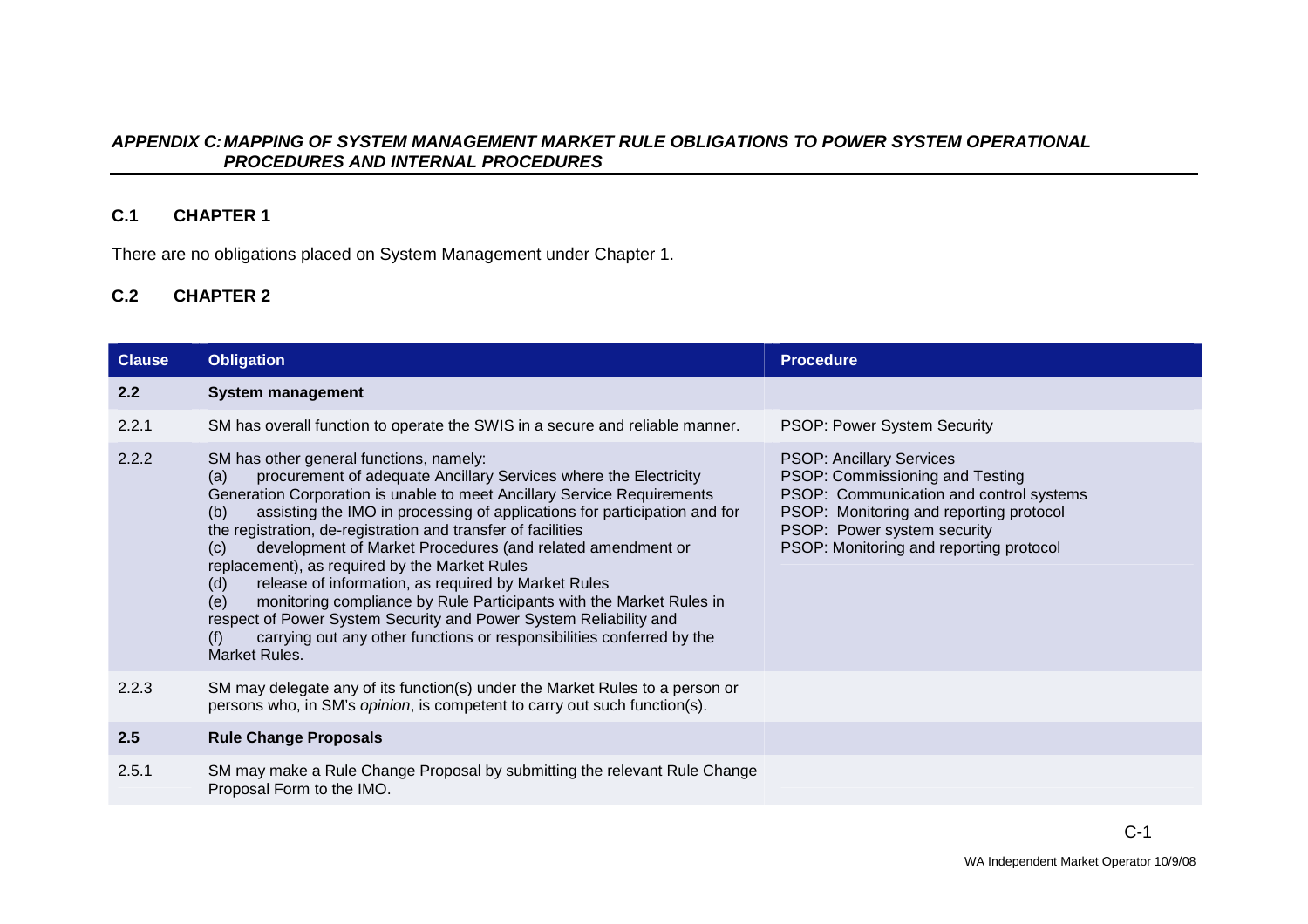| <b>Clause</b> | <b>Obligation</b>                                                                                                                                                                                                                                                                                                                     | <b>Procedure</b>                                                                                                                                                                                                                   |
|---------------|---------------------------------------------------------------------------------------------------------------------------------------------------------------------------------------------------------------------------------------------------------------------------------------------------------------------------------------|------------------------------------------------------------------------------------------------------------------------------------------------------------------------------------------------------------------------------------|
| 2.9           | <b>Market Procedures</b>                                                                                                                                                                                                                                                                                                              |                                                                                                                                                                                                                                    |
| 2.9.2         | SM must manage the development, and, where applicable, amendment and<br>replacement of, Market Procedures required to be developed by System<br>Management under the Market Rules.                                                                                                                                                    | <b>PSOP: Ancillary Services</b><br>PSOP: Commissioning and Testing<br>PSOP: Communication and control systems<br>PSOP: Monitoring and reporting protocol<br>PSOP: Power system security<br>PSOP: Monitoring and reporting protocol |
| 2.9.7         | SM must comply with any applicable Market Procedures.                                                                                                                                                                                                                                                                                 |                                                                                                                                                                                                                                    |
| 2.10          | <b>Procedure Change Process</b>                                                                                                                                                                                                                                                                                                       |                                                                                                                                                                                                                                    |
| 2.10.1        | SM may initiate Procedure Change Process.                                                                                                                                                                                                                                                                                             |                                                                                                                                                                                                                                    |
| 2.10.3        | If an Amending Rule requires System Management to develop new Market<br>Procedures or to amend or replace existing Market Procedures, then the System<br>Management, as applicable, is responsible for the development of, Chapter 2<br>amendment of or replacement for, Market Procedures so as to comply with the<br>Amending Rule. |                                                                                                                                                                                                                                    |
| 2.10.4        | Where the Procedure Change Proposal is developed by System Management,<br>System Management must provide the Procedure Change Proposal to the IMO,.                                                                                                                                                                                   |                                                                                                                                                                                                                                    |
| 2.10.10       | Following the closing date for submissions, the IMO or System Management, as<br>applicable, must prepare a Procedure Change Report on the Procedure Change<br>Proposal.                                                                                                                                                               |                                                                                                                                                                                                                                    |
| 2.10.11       | Where the Procedure Change Report is prepared by System Management,<br>System Management must provide the Procedure Change Report to the IMO.                                                                                                                                                                                         |                                                                                                                                                                                                                                    |
| 2.12          | <b>Standard of Performance</b>                                                                                                                                                                                                                                                                                                        |                                                                                                                                                                                                                                    |
| $2.12.3$ (a)  | Standard required for System Management responsibilities under Market Rules.                                                                                                                                                                                                                                                          |                                                                                                                                                                                                                                    |
| 2.13          | <b>Market Rule Compliance Monitoring and Enforcement</b>                                                                                                                                                                                                                                                                              |                                                                                                                                                                                                                                    |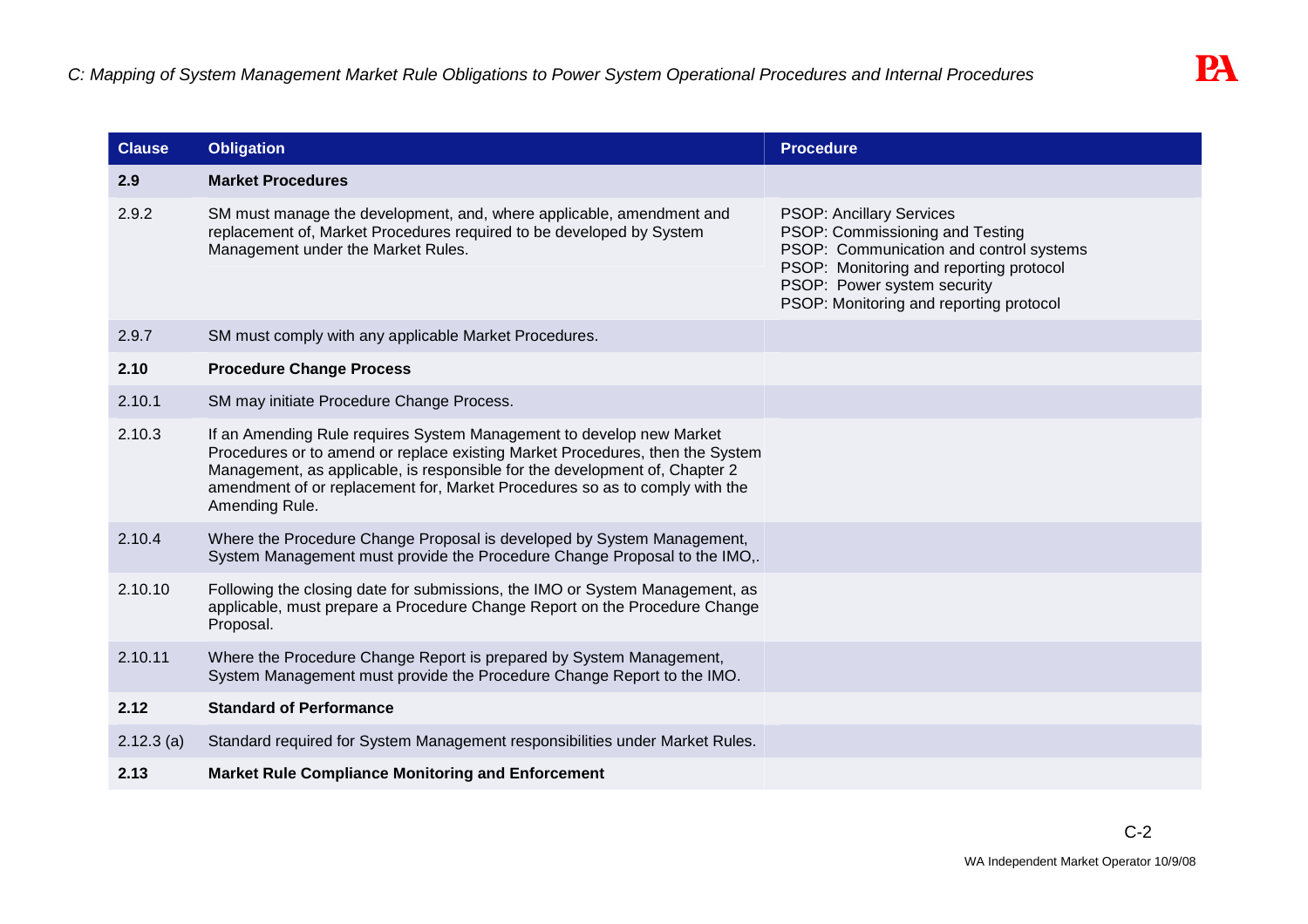| <b>Clause</b> | <b>Obligation</b>                                                                                                                                                                                                                                                          | <b>Procedure</b>                                    |
|---------------|----------------------------------------------------------------------------------------------------------------------------------------------------------------------------------------------------------------------------------------------------------------------------|-----------------------------------------------------|
| 2.13.6        | SM must monitor compliance by Rule Participants with the Market Rules in<br>respect of:<br>the specific Market Rules under 2.13.9 and<br>(a)<br>Market Procedures developed by SM.<br>(b)<br>SM must monitor Rule Participant compliance in accordance with the Monitoring | PSOP: Monitoring and Reporting, sections 3, 4 and 6 |
|               | and Reporting Protocol. Any alleged breach of the Market Rules and Market<br>Procedures must be reported to the IMO.                                                                                                                                                       |                                                     |
| 2.13.7.       | System Management must ensure it has processes and systems in place to<br>allow it to monitor Rule Participants' behaviour in accordance with clause 2.13.6.                                                                                                               | PSOP: Monitoring and Reporting                      |
| 2.14          | <b>Audit</b>                                                                                                                                                                                                                                                               |                                                     |
| 2.14.6        | Where required by the IMO, System Management must demonstrate compliance<br>with the Market Rules and Market Procedures (including being audited by the<br>Market Auditor).                                                                                                |                                                     |
| 2.15          | <b>Monitoring and Reporting Protocols</b>                                                                                                                                                                                                                                  |                                                     |
| 2.15.4        | SM must develop and implement a Monitoring and Reporting Protocol.                                                                                                                                                                                                         | PSOP: Monitoring and Reporting Protocol             |
| 2.16          | Monitoring the Effectiveness of the Market                                                                                                                                                                                                                                 |                                                     |
| 2.16.7        | Where requested, System Management must provide information to the<br>Economic Regulation Authority as part of its Marketing Monitoring function.                                                                                                                          |                                                     |
| 2.19          | <b>First Stage Dispute Resolution</b>                                                                                                                                                                                                                                      |                                                     |
| 2.19.1        | SM may issue Notice of Dispute to a party (or parties) involved in such dispute.                                                                                                                                                                                           |                                                     |
| 2.21          | <b>Market Consultation</b>                                                                                                                                                                                                                                                 |                                                     |
| 2.21.3        | SM must consult on such matters, with such people and over such timeframes<br>as specified under the Market Rules.                                                                                                                                                         |                                                     |
| 2.23          | Determination of System Management's budget                                                                                                                                                                                                                                |                                                     |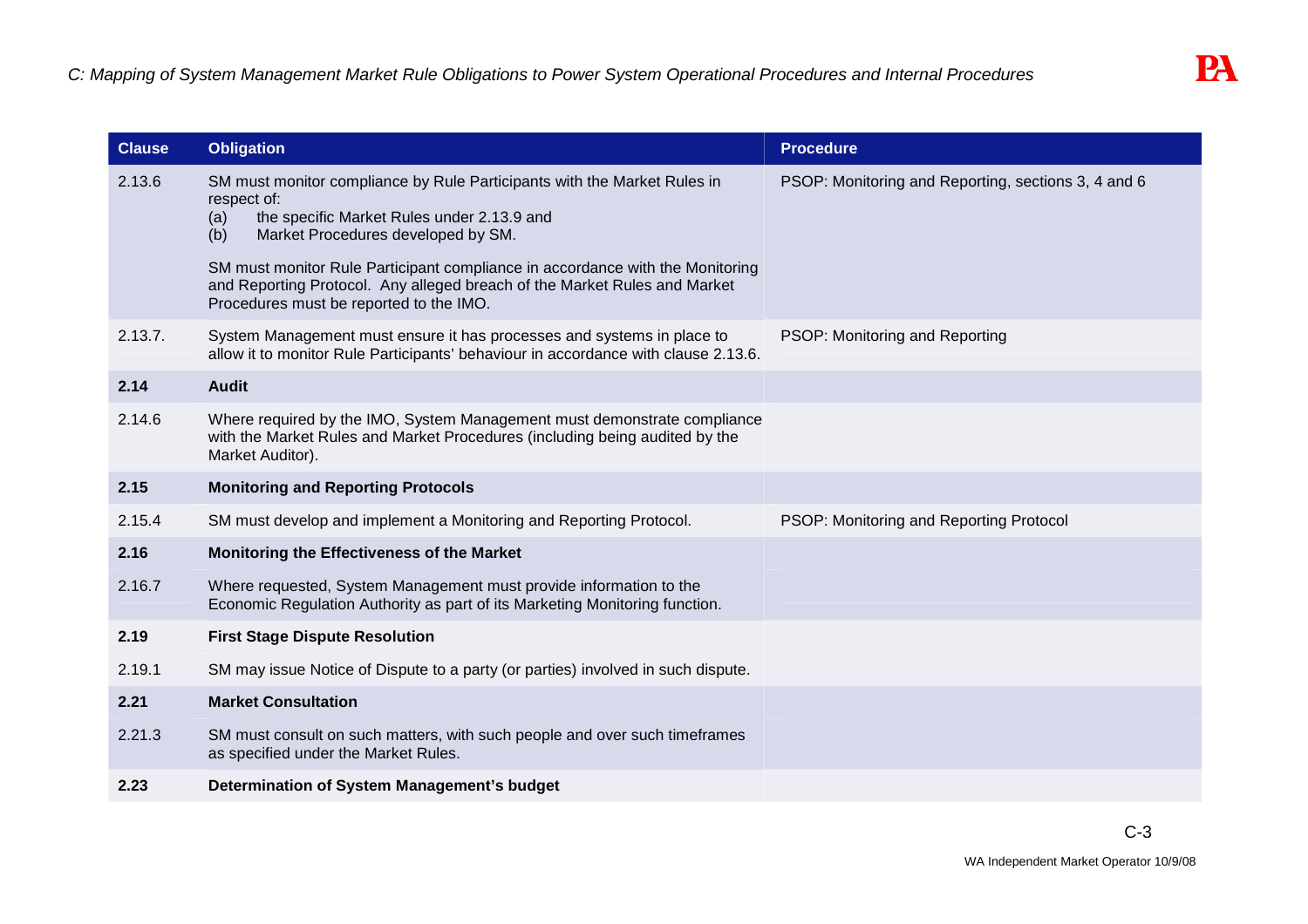| <b>Clause</b> | <b>Obligation</b>                                                                                                                                                                                                                                        | <b>Procedure</b> |
|---------------|----------------------------------------------------------------------------------------------------------------------------------------------------------------------------------------------------------------------------------------------------------|------------------|
| 2.23.3        | SM must seek approval of its Allowable Revenue from the Economic Regulation<br>Authority for each Review Period.                                                                                                                                         |                  |
| 2.23.5        | SM must prepare a budget proposal for each of the services carried out by it<br>under clause 2.23.1 by 30 April each year.                                                                                                                               |                  |
| 2.23.8        | SM must apply to the Economic Regulation Authority where a budget proposal is<br>likely to result in revenue recovery (over the relevant Review Period) more than<br>15% above the Allowable Revenue determined by the Economic Regulation<br>Authority. |                  |
| 2.23.9        | SM must provide a copy of the budget proposal to the IMO by 30 April each<br>year.                                                                                                                                                                       |                  |
| 2.23.11       | SM must provide the (finalised) budget to the IMO.                                                                                                                                                                                                       |                  |
| 2.28          | <b>Rule Participants</b>                                                                                                                                                                                                                                 |                  |
| 2.28.3        | SM must inform the IMO that it has determined that it does not require<br>information about the relevant network to maintain Power System Security and<br>Power System Reliability.                                                                      |                  |
| 2.28.14       | No requirement for System Management to register as a Rule Participant.                                                                                                                                                                                  |                  |
| 2.30          | <b>Facility Aggregation</b>                                                                                                                                                                                                                              |                  |
| 2.30.11(b)    | SM must follow documented Registration Procedure when processing<br>applications for facility aggregation and disaggregating previously aggregated<br>facilities.                                                                                        |                  |
| 2.30A         | <b>Exemption from Funding Spinning Reserve</b>                                                                                                                                                                                                           |                  |
| 2.30A.6(b)    | SM must follow the documented Market Procedure when processing<br>applications for exemption from Spinning Reserve.                                                                                                                                      |                  |
| 2.31          | <b>Registration Process</b>                                                                                                                                                                                                                              |                  |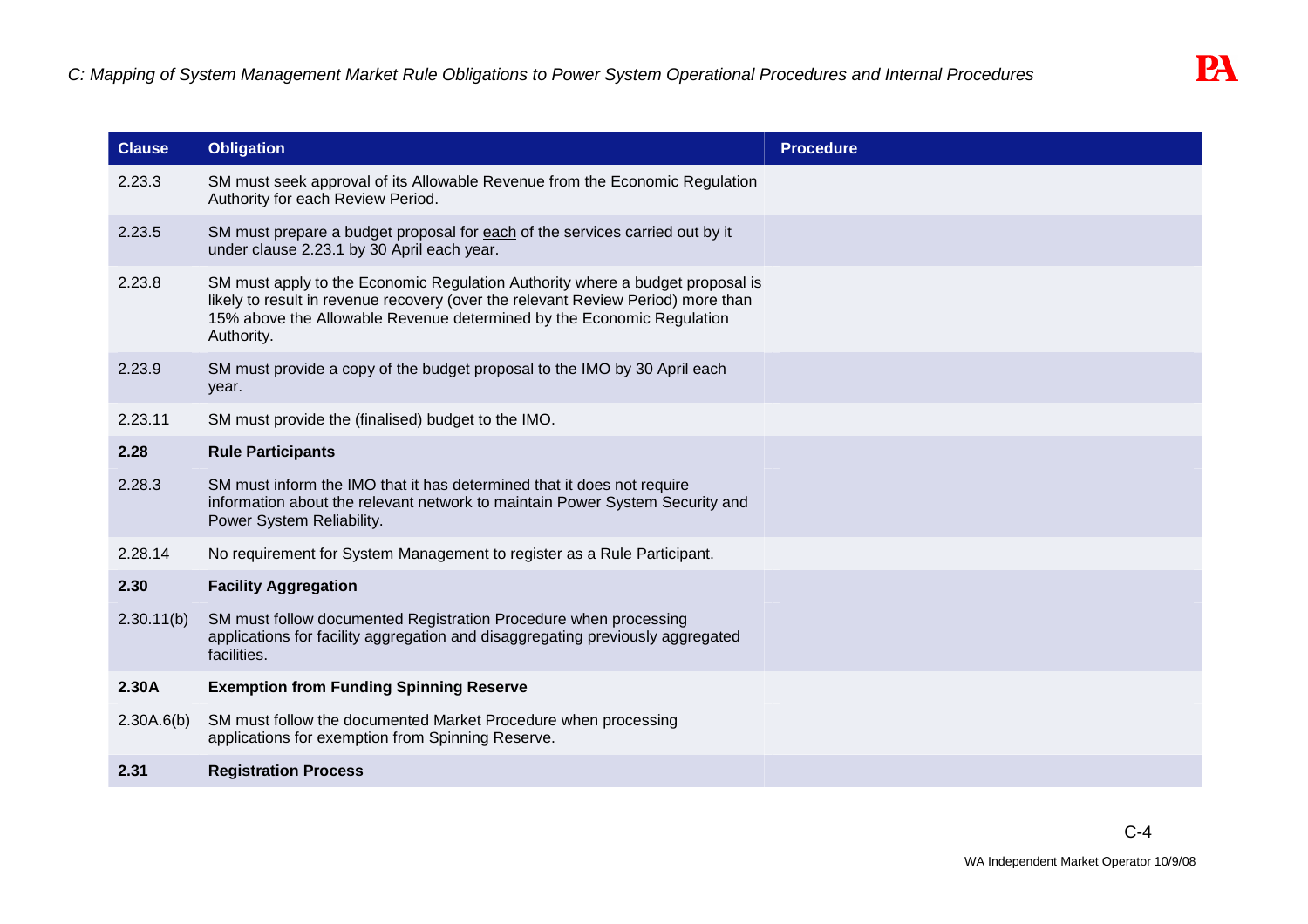| <b>Obligation</b>                                                                                                                                                           | <b>Procedure</b>                             |
|-----------------------------------------------------------------------------------------------------------------------------------------------------------------------------|----------------------------------------------|
| SM must allow a facility holding an Arrangement for Access to operate tests<br>required under such arrangement.                                                             | PSOP: Commissioning and Testing, section 4.2 |
| SM must facilitate participation by an approved application in a Rule Participant<br>class or Facility Class as soon as practicable.                                        |                                              |
| SM must assist the IMO in relation to documenting the registration, de-<br>registration and transfer process in accordance with the applicable Registration<br>Procedure.   |                                              |
| <b>Standing Data</b>                                                                                                                                                        |                                              |
| SM must notify the IMO as soon as practicable where it becomes aware that a<br>Rule Participant's Standing Data is inaccurate (or will become inaccurate in the<br>future). |                                              |
| SM must commence using Standing Data (or revised Standing Data) as soon as<br>it is received from the IMO.                                                                  |                                              |
| <b>Dispatch Systems Requirements</b>                                                                                                                                        |                                              |
| SM must document the communications and control system requirements<br>necessary to support the dispatch process in the Power System Operation<br>Procedure.                | PSOP: Communication and Control Systems      |
|                                                                                                                                                                             |                                              |

# **C.3 CHAPTER 3**

| <b>Clause</b> | <b>Obligation</b>                                                                                      | <b>Procedure</b> |
|---------------|--------------------------------------------------------------------------------------------------------|------------------|
| 3.2           | <b>Technical Envelope, Security and Equipment Limits</b>                                               |                  |
| 3.2.2         | SM must record Equipment Limit information in accordance with the Power System<br>Operation Procedure. |                  |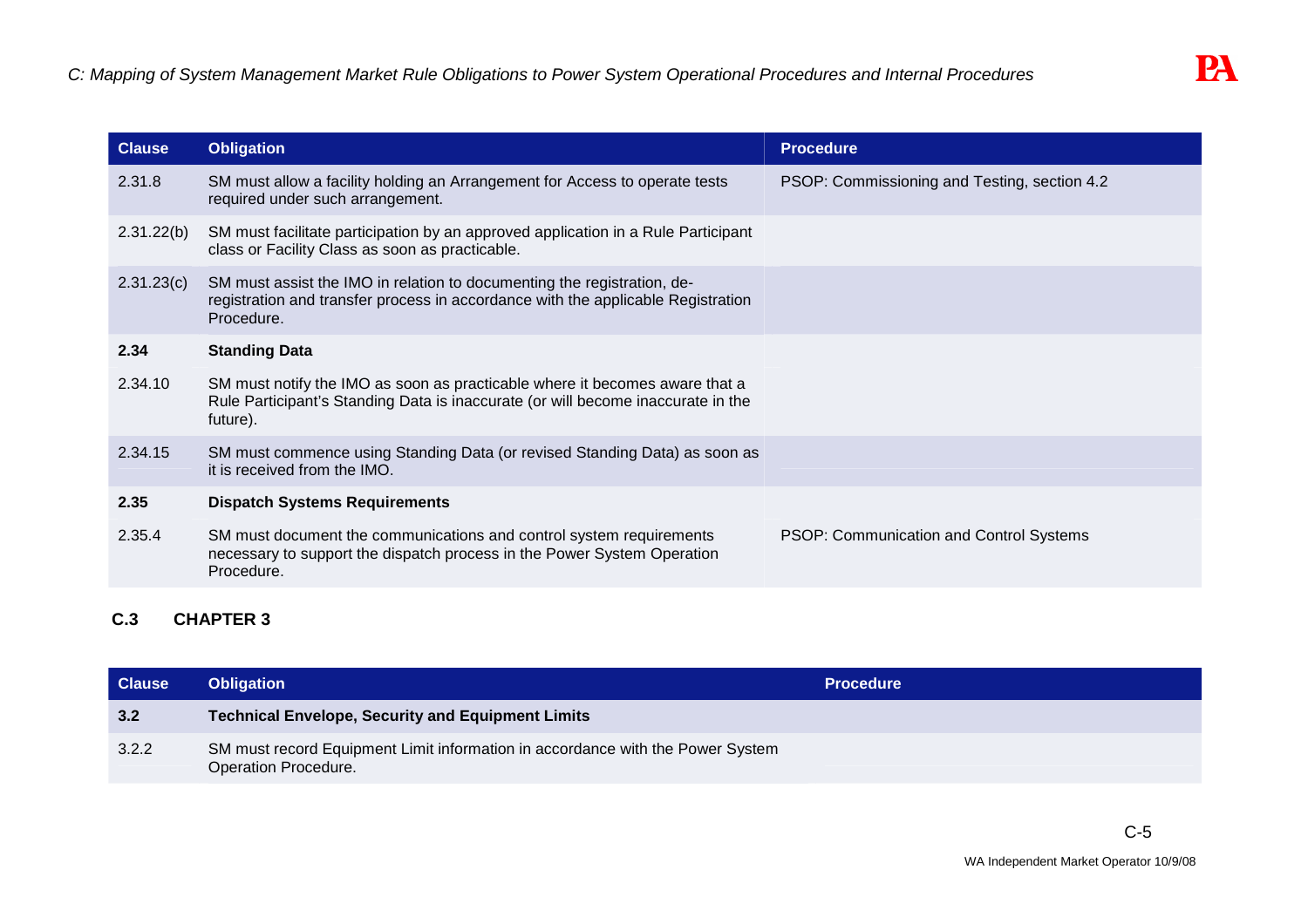| <b>Clause</b> | <b>Obligation</b>                                                                                                                                                                                         | <b>Procedure</b>              |
|---------------|-----------------------------------------------------------------------------------------------------------------------------------------------------------------------------------------------------------|-------------------------------|
| 3.2.4         | SM must record Security Limit information in accordance with the Power System<br>Operation Procedure.                                                                                                     |                               |
| 3.2.6         | SM must establish and modify the Technical Envelope in accordance with clause 3.2.5<br>and the Power System Operation Procedure.                                                                          |                               |
| 3.2.7         | SM must develop a Power System Operation Procedure.                                                                                                                                                       |                               |
| 3.2.8         | SM must operate the SWIS in accordance with the Power System Operation<br>Procedure and the Technical Envelope for the applicable SWIS Operating State.                                                   |                               |
| 3.3           | <b>Normal Operating State</b>                                                                                                                                                                             |                               |
| 3.3.1         | Power of System Management to determine when the SWIS is in a Normal Operating<br>State.                                                                                                                  |                               |
| 3.3.2         | SM must do, or must not do, certain things when the SWIS is in a Normal Operating<br>State.                                                                                                               |                               |
| 3.3.3         | SM may include guidelines in the Power System Operation Procedure describing<br>matters it will take into account in making a determination under clause 3.3.1 in respect<br>of a Normal Operating State. |                               |
| 3.3.4         | SM shall determine when the SWIS is in a High Risk Operating State.                                                                                                                                       |                               |
| 3.4           | <b>High Risk Operating State</b>                                                                                                                                                                          |                               |
| 3.4.2         | SM must do, or must not do, certain things when the SWIS is in a High Risk Operating<br>State.                                                                                                            | PSOP: Security, section 7.2   |
| 3.4.3         | SM may take certain steps when the SWIS is in a High Risk Operating State.                                                                                                                                | PSOP: Security, section 7.2.4 |
| 3.4.4         | SM may take such other actions as it considers are required to return the SWIS to a<br>Normal Operating State.                                                                                            | PSOP: Security, section 7.2.4 |
| 3.4.5         | SM must return the SWIS from a High Risk Operating State to a Normal Operating<br>State as soon as it is able.                                                                                            | PSOP: Security, section 7.2.1 |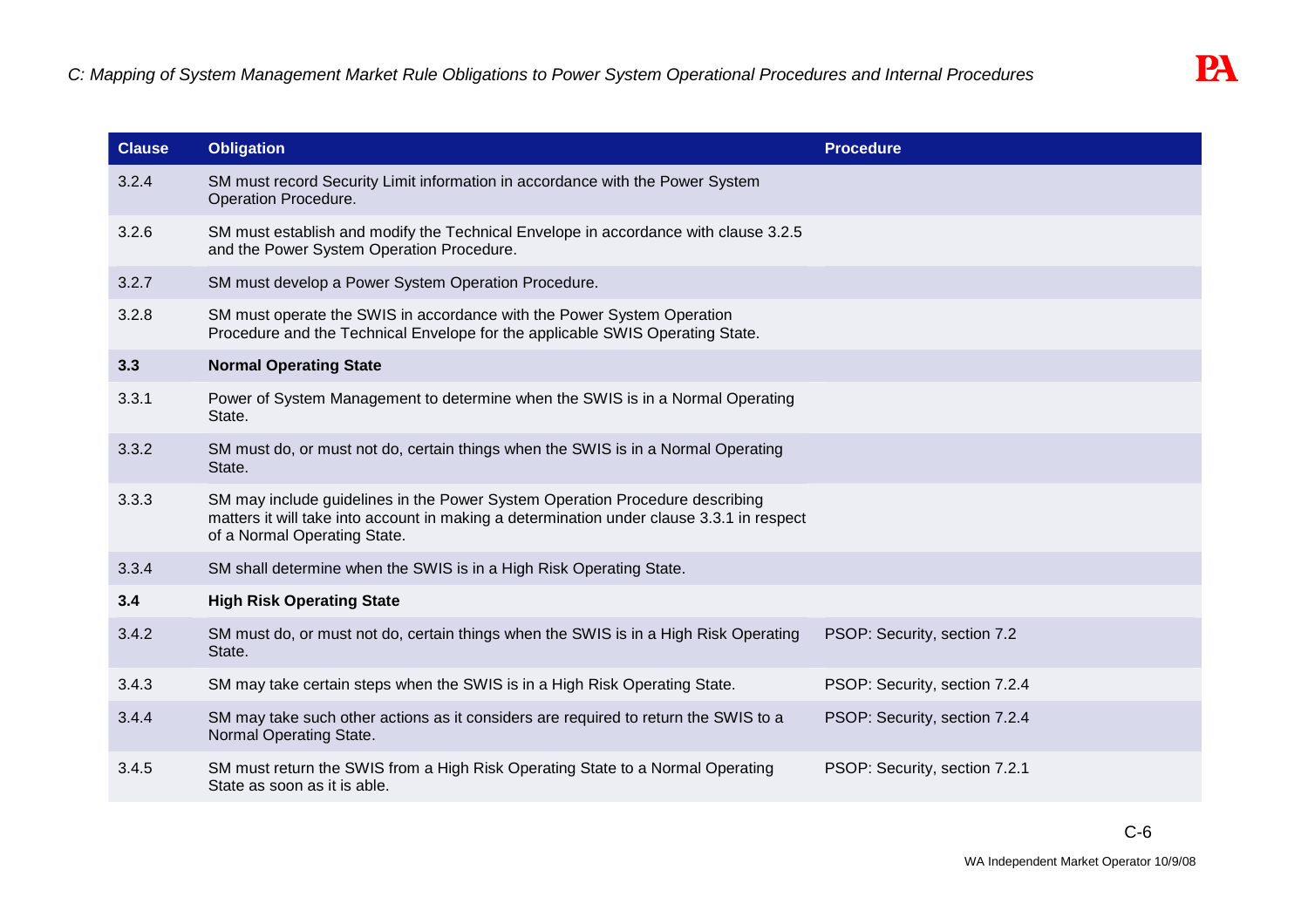| <b>Clause</b> | <b>Obligation</b>                                                                                                                                                                                                                                                       | <b>Procedure</b>                |
|---------------|-------------------------------------------------------------------------------------------------------------------------------------------------------------------------------------------------------------------------------------------------------------------------|---------------------------------|
| 3.4.9         | SM may include guidelines in the Power System Operation Procedure describing<br>matters it will take into account in making a determination under clause 3.4.1 in respect<br>of a High Risk Operating State.                                                            | PSOP: Security, section 7.1.1   |
| 3.5           | <b>Emergency Operating State</b>                                                                                                                                                                                                                                        |                                 |
| 3.5.1         | SM shall determine when the SWIS is in an Emergency Operating State.                                                                                                                                                                                                    | PSOP: Security, section 8.1     |
| 3.5.3         | Prohibition on System Management taking any actions that, in its opinion, would be<br>reasonably likely to lead to an Emergency Operating State.                                                                                                                        |                                 |
| 3.5.4         | SM must not require Registered Facilities to operate inconsistently with the Security<br>Standards or their Equipment Limits during an Emergency Operating State.                                                                                                       | PSOP: Security, section 8.3.3.c |
| 3.5.5         | SM may take certain steps when the SWIS is in an Emergency Operating State.                                                                                                                                                                                             | PSOP: Security, section 8.3.4   |
| 3.5.6         | SM must return the SWIS from an Emergency Operating State to a Normal Operating<br>State as soon as it is able.                                                                                                                                                         | PSOP: Security, section 8.3.1   |
| 3.5.7         | SM must attempt to operate the SWIS during an Emergency Operating State such to<br>minimise disruption to:<br>electricity supply and<br>(a)<br>the implementation of Resource Plans received from the IMO,<br>(b)<br>as is reasonably practicable in the circumstances. | PSOP: Security, section 8.3.3   |
| 3.5.11        | SM may include guidelines in the Power System Operation Procedure describing<br>matters it will take into account in making a determination under clause 3.5.1 in respect<br>of an Emergency Operating State.                                                           | PSOP: Security, section 8.1     |
| 3.6           | <b>Demand Control</b>                                                                                                                                                                                                                                                   |                                 |
| 3.6.1         | SM must determine the aggregate requirements for automatic under frequency load<br>shedding in accordance with the SWIS Operating Standards.                                                                                                                            | PSOP: Security, section 10      |
| 3.6.3         | SM must ensure that operational plans have the approval of the IMO.                                                                                                                                                                                                     |                                 |
| 3.6.4         | SM must inform all Network Operators of its operational plans for under frequency load                                                                                                                                                                                  | PSOP: Security, section 10      |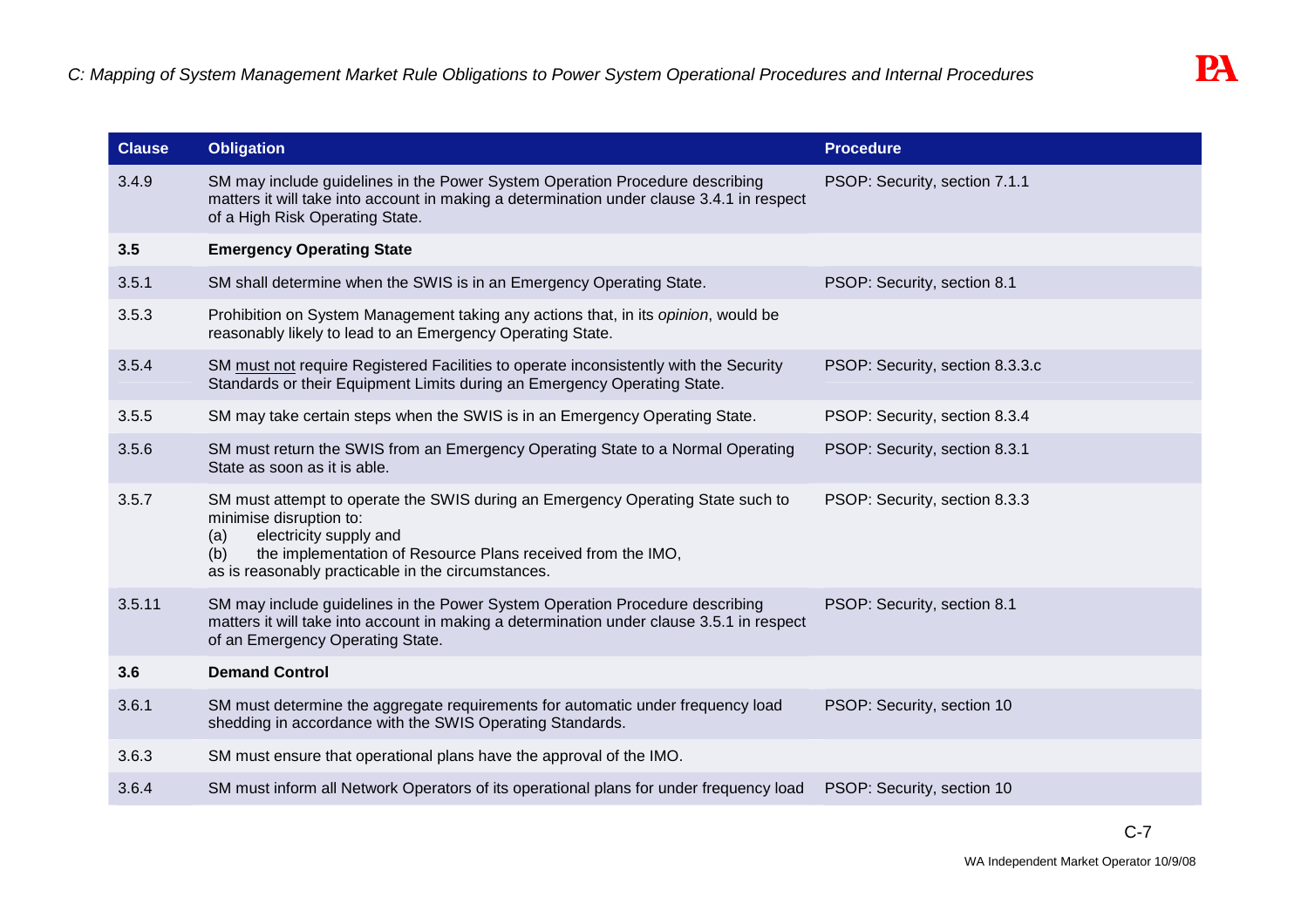| <b>Clause</b> | <b>Obligation</b>                                                                                                         | <b>Procedure</b>                            |
|---------------|---------------------------------------------------------------------------------------------------------------------------|---------------------------------------------|
|               | shedding.                                                                                                                 |                                             |
| 3.6.6         | SM must make plans for manual load shedding and inform Network Operators of these<br>plans.                               | PSOP: Security, section 10                  |
| 3.6.6A        | SM shall issue manual disconnection directions to Network Operators.                                                      |                                             |
| 3.7           | <b>System Restart</b>                                                                                                     |                                             |
| 3.7.1         | SM must make operational plans and preparations to restart the SWIS in the event of<br>system shutdown.                   | PSOP: Security, section 10.6                |
| 3.7.2         | SM must restart the SWIS in the event of system shutdown.                                                                 | PSOP: Security, section 10                  |
| 3.8           | Investigating Incident in the SWIS                                                                                        |                                             |
| 3.8.1         | SM must notify the IMO of any incidents relating to the operation of any equipment<br>which forms part of the SWIS.       | POSP: Monitoring and Reporting, section 7.2 |
| 3.8.2(c)      | SM must comply with any reporting request by the IMO in respect of an incident<br>notified to the IMO under clause 3.8.1. | POSP: Monitoring and Reporting, section 8.3 |
| 3.10          | <b>Ancillary Service Standards</b>                                                                                        |                                             |
| 3.10.1        | The standard for Load Following Service is a level which is sufficient to:                                                | PSOP Power System Security 10.1             |
| 3.10.2        | The standard for Spinning Reserve Service is a level which satisfies the following<br>principles:                         | PSOP Power System Security 10.2             |
| 3.10.4        | The standard for Load Rejection Reserve Service is a level which satisfies the<br>following principles:                   | PSOP Power System Security 10.4             |
| 3.10.5        | SM may reduce the level of Load Following Service, Spinning Reserve Service and<br>Load Rejection Reserve Service.        | PSOP Power System Security 10.1             |
| 3.11          | <b>Determining &amp; Procuring Service Requirements</b>                                                                   |                                             |
| 3.11.1        | SM must determine all Ancillary Service Requirements in accordance with the SWIS                                          | <b>PSOP: Ancillary Services</b>             |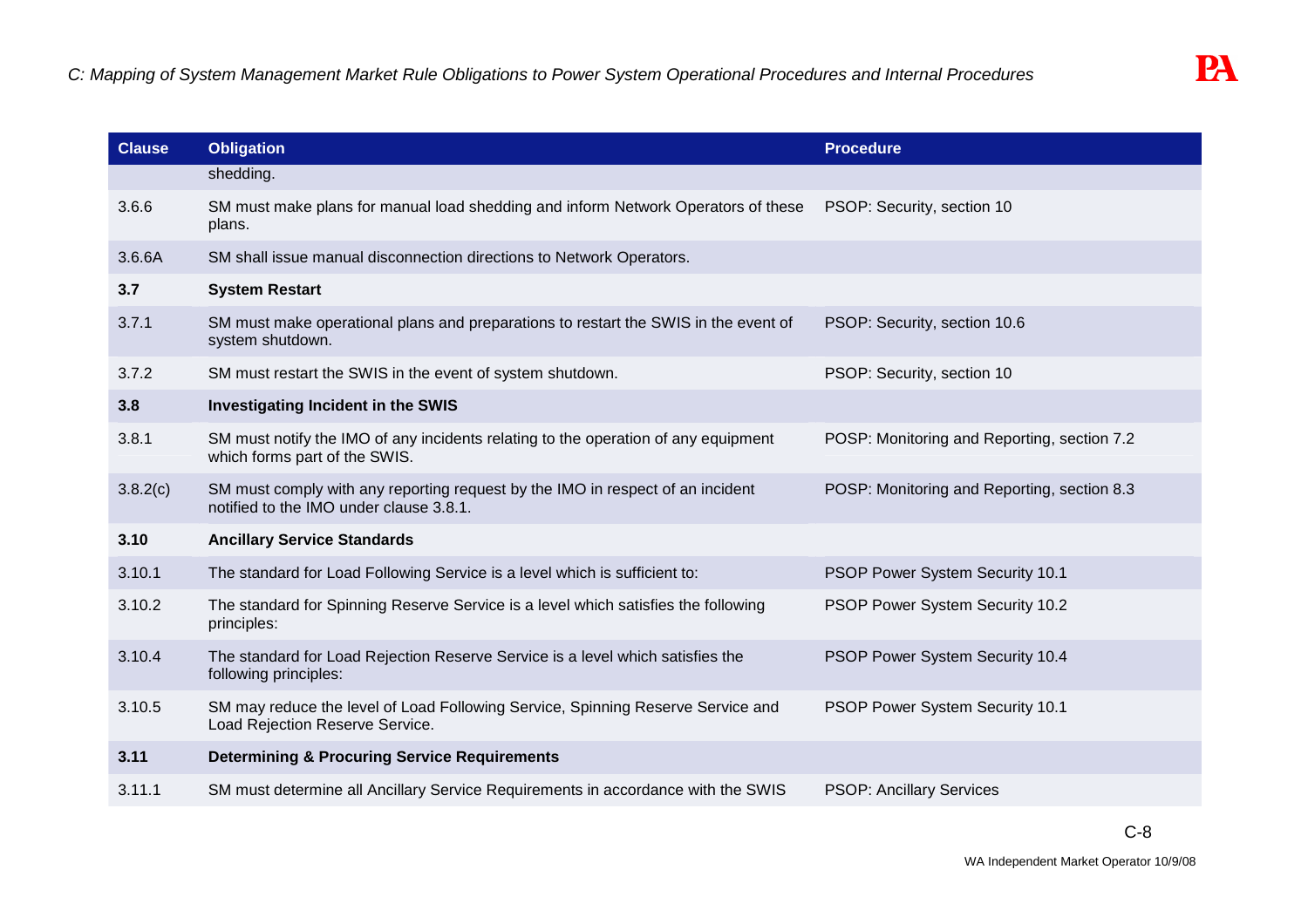| <b>Clause</b> | <b>Obligation</b>                                                                                                                                                                              | <b>Procedure</b>                                                                            |
|---------------|------------------------------------------------------------------------------------------------------------------------------------------------------------------------------------------------|---------------------------------------------------------------------------------------------|
|               | Operating Standards and the Ancillary Service Standards.                                                                                                                                       |                                                                                             |
| 3.11.2        | SM must update Ancillary Service Requirements on an annual basis.                                                                                                                              | PSOP: Ancillary Services, section 4                                                         |
| 3.11.3        | SM must reassess the level of the Ancillary Service Requirements for an Ancillary<br>Service.                                                                                                  | PSOP: Ancillary Services, section 4.5                                                       |
| 3.11.6        | SM must submit Ancillary Service Requirements to the IMO for approval.                                                                                                                         | PSOP: Ancillary Services, section 4.3.4                                                     |
| 3.11.7        | SM must make an annual Ancillary Services plan indicating how the Ancillary Service<br>Requirements will be met.                                                                               | PSOP: Ancillary Services, section 5                                                         |
| 3.11.8        | SM may enter into an Ancillary Services Contract with a Rule Participant (other than<br>the Electricity Generation Corporation).                                                               | PSOP: Ancillary Services, section 6                                                         |
| 3.11.8A       | SM may contract for Load Rejection Reserve, System Restart and Dispatch Support<br><b>Ancillary Services</b>                                                                                   | Internal Process: 3.11: How System Management<br>enters into an Ancillary Services contract |
| 3.11.8B       | SM must obtain ERA approval before entering into an Ancillary Service Contract for<br><b>Dispatch Support Ancillary Services</b>                                                               | Internal Process: 3.11: How System Management<br>enters into an Ancillary Services contract |
| 3.11.10       | SM must report specific details of an Ancillary Service Contract to the IMO.                                                                                                                   | PSOP: Ancillary Services, section 6.2                                                       |
| 3.11.11       | SM must report annually to the IMO in respect of Ancillary Services and Ancillary<br>Service Requirements.                                                                                     | http://www.imowa.com.au/Attachments/AncillaryServi<br>cesReport2007.PDF                     |
| 3.11.14       | SM must document certain procedures, and ensure these procedures are followed, in<br>respect of Ancillary Services and Ancillary Service contracts in the Power System<br>Operation Procedure. | <b>PSOP: Ancillary Services</b>                                                             |
| 3.12          | <b>Ancillary Service Dispatch</b>                                                                                                                                                              |                                                                                             |
| 3.12.1        | SM must schedule and dispatch facilities to meet the Ancillary Service Requirements in<br>each Trading Interval.                                                                               |                                                                                             |
| 3.15          | <b>Review of Ancillary Service Requirements Process and Standards</b>                                                                                                                          |                                                                                             |
| 3.15.1        | SM must assist the IMO with its intermittent study in respect of Ancillary Service                                                                                                             |                                                                                             |
|               |                                                                                                                                                                                                |                                                                                             |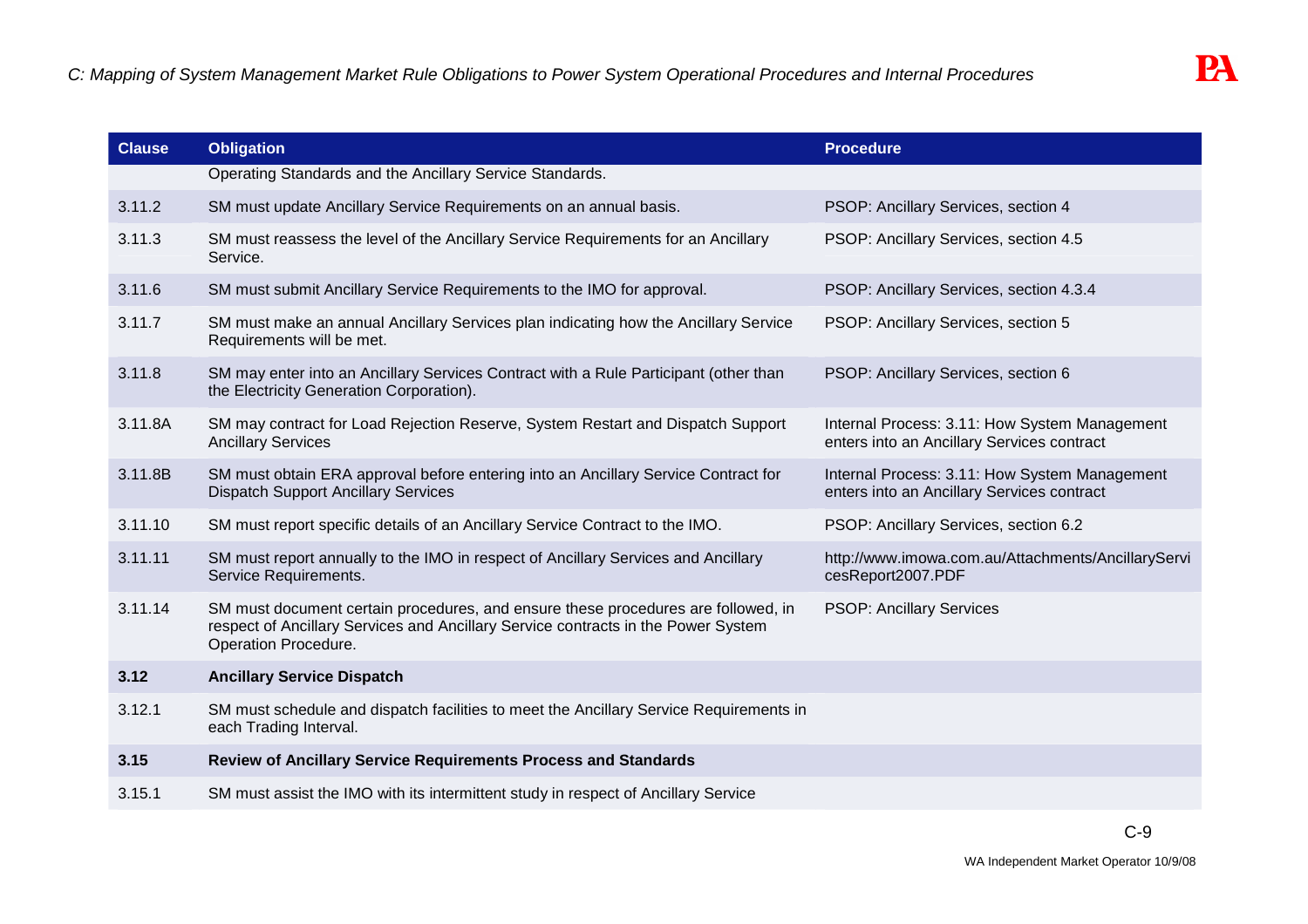| <b>Clause</b> | <b>Obligation</b>                                                                                                                                              | <b>Procedure</b>                                |
|---------------|----------------------------------------------------------------------------------------------------------------------------------------------------------------|-------------------------------------------------|
|               | Standards and the basis for setting Ancillary Service Requirements.                                                                                            |                                                 |
| 3.16          | <b>Medium and Short Term Planning</b>                                                                                                                          |                                                 |
| 3.16.1        | SM must carry out a Medium Term PASA study.                                                                                                                    | Internal Procedure: Medium Term PASA Publishing |
| 3.16.3        | SM must use the data assembled for the Medium Term PASA study to assist with<br>certain functions.                                                             | Internal Procedure: Medium Term PASA Publishing |
| 3.16.8        | SM must review information provided by Rule Participants in accordance with 3.16.4,<br>and, where necessary, seek additional information or clarification.     | Internal Procedure: Medium Term PASA Publishing |
| 3.16.9        | SM must provide the IMO with information developed as a result of its monthly Medium<br>Term PASA study.                                                       | Internal Procedure: Medium Term PASA Publishing |
| 3.16.10       | SM must document the procedure in relation to Medium Term PASA studies in the<br>Power System Operation Procedure and ensure such procedure is followed by it. | Internal Procedure: Medium Term PASA Publishing |
| 3.17          | <b>Short term PASA</b>                                                                                                                                         |                                                 |
| 3.17.1        | SM must carry out a Short Term PASA study and provide the results of this to the IMO.                                                                          | Internal Procedure: Short Term PASA Publishing  |
| 3.17.4        | SM may use the Short Term PASA study to assist in certain functions.                                                                                           | Internal Procedure: Short Term PASA Publishing  |
| 3.17.9        | SM must ensure that the results of the Short Term PASA study provided to the IMO<br>include the information required by the IMO.                               | Internal Procedure: Short Term PASA Publishing  |
| 3.17.10       | SM must document the procedure in relation to Short Term PASA studies in the Power<br>System Operation Procedure and ensure such procedure is followed by it.  | Internal Procedure: Short Term PASA Publishing  |
| 3.18          | <b>Outage Scheduling</b>                                                                                                                                       |                                                 |
| 3.18.2        | SM must compile a list of all equipment on the SWIS that is required to be subject to<br>outage scheduling by SM.                                              | PSOP: Facility Outages, section 4.1             |
| 3.18.A2       | SM must record any Planned Outage proposed by a Market Participant.                                                                                            | PSOP: Facility Outages, section 9.2             |
| 3.18.3        | SM must remove any item of equipment from the list compiled in accordance with                                                                                 |                                                 |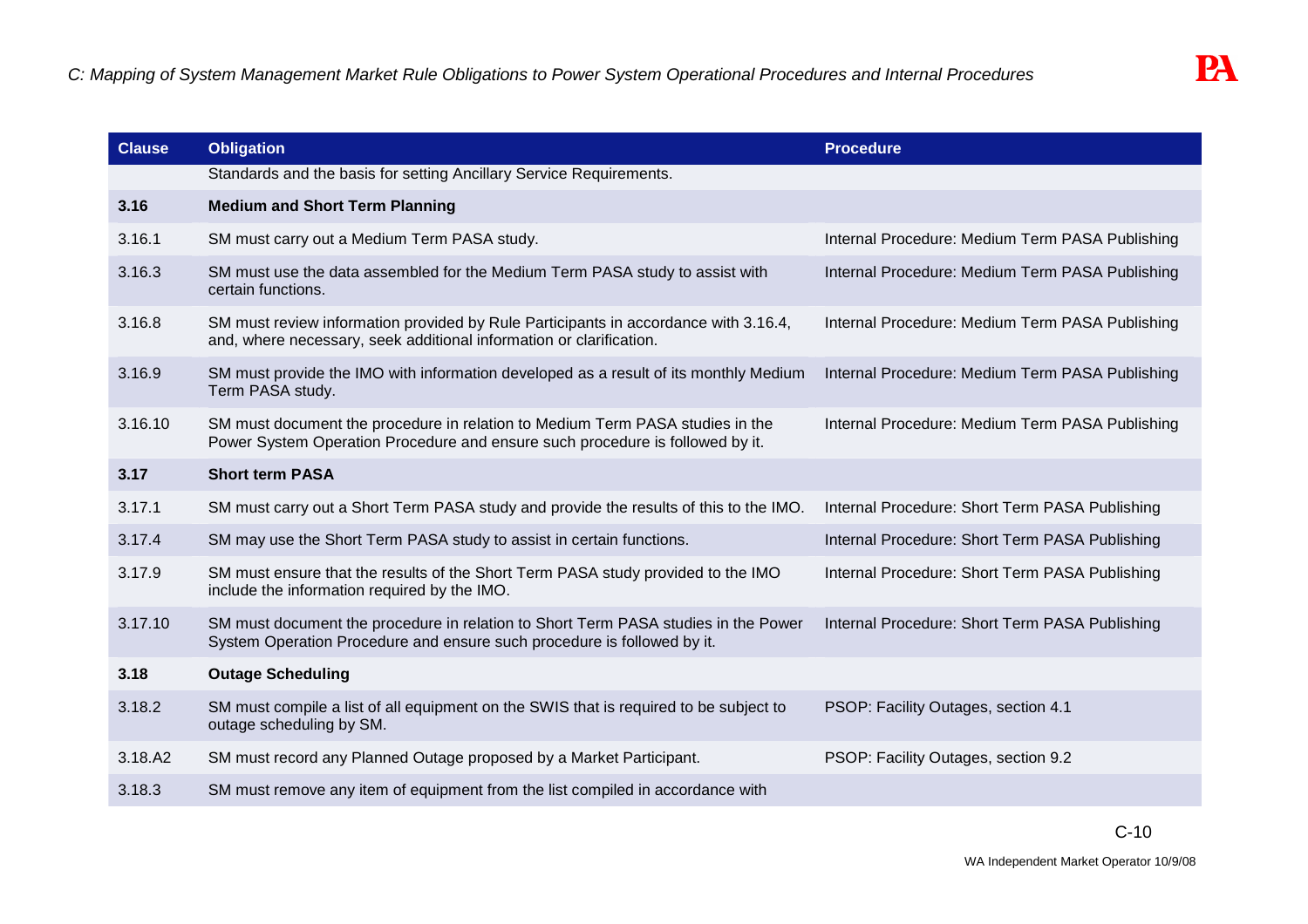| <b>Clause</b> | <b>Obligation</b>                                                                                                                                                                                                          | <b>Procedure</b>                       |
|---------------|----------------------------------------------------------------------------------------------------------------------------------------------------------------------------------------------------------------------------|----------------------------------------|
|               | 3.18.2 where it is directed to do so by the IMO.                                                                                                                                                                           |                                        |
| 3.18.4        | SM must maintain an outage schedule containing information on all scheduled<br>outages.                                                                                                                                    | PSOP: Facility Outages, section 7.1    |
| 3.18.5A       | SM must prioritise Outage Plans of Market Participants according to time of receipt.                                                                                                                                       |                                        |
| 3.18.5C       | SM may require Market Participants to coordinate the timing of their outages when<br>developing Outage Plans which would otherwise unduly impact the operation of one or<br>more Market Participant Registered Facilities. |                                        |
| 3.18.7A       | SM may reject an Outage Plan submitted within six weeks of the commencement time<br>of the outage with evaluation.                                                                                                         | PSOP: Facility Outages, section 9.4.1  |
| 3.18.10       | SM must use a risk assessment process to evaluate Outage Plans.                                                                                                                                                            | PSOP: Facility Outages, section 12     |
| 3.18.11A      | SM may relax the Ready Reserve Standard requirements.                                                                                                                                                                      | PSOP: Facility Outages, section 10.10  |
| 3.18.13       | SM's conduct in respect of the acceptance of an Outage Plan after evaluation.                                                                                                                                              | PSOP: Facility Outages, section 10.4   |
| 3.18.14       | SM must use specific criteria where agreement has not been reached between SM,<br>Network Operators and Market Participants in respect of an Outage Plan under clause<br>$13.18.13(d)$ .                                   | PSOP: Facility Outages, section 10.6   |
| 3.18.15       | SM must submit records to the IMO where a Market Participant or Network Operator<br>has applied to the IMO for reassessment regarding the non-scheduling or removal of<br>an Outage Plan from SM's outage schedule.        |                                        |
| 3.18.16       | SM must otherwise coordinate with Network Operators and Market Participants on a<br>best endeavours basis where an Outage Plan is deemed unacceptable for an<br>alternative time for the relevant outage.                  | PSOP: Facility Outages, section 10.8.4 |
| 3.18.17       | SM must keep records of all outage evaluations and decisions made by it under clause<br>3.18.                                                                                                                              | PSOP: Facility Outages, section 16.2   |
| 3.18.18       | SM must assist the IMO with an intermittent review of the outage planning process<br>against the Wholesale Market Objectives.                                                                                              |                                        |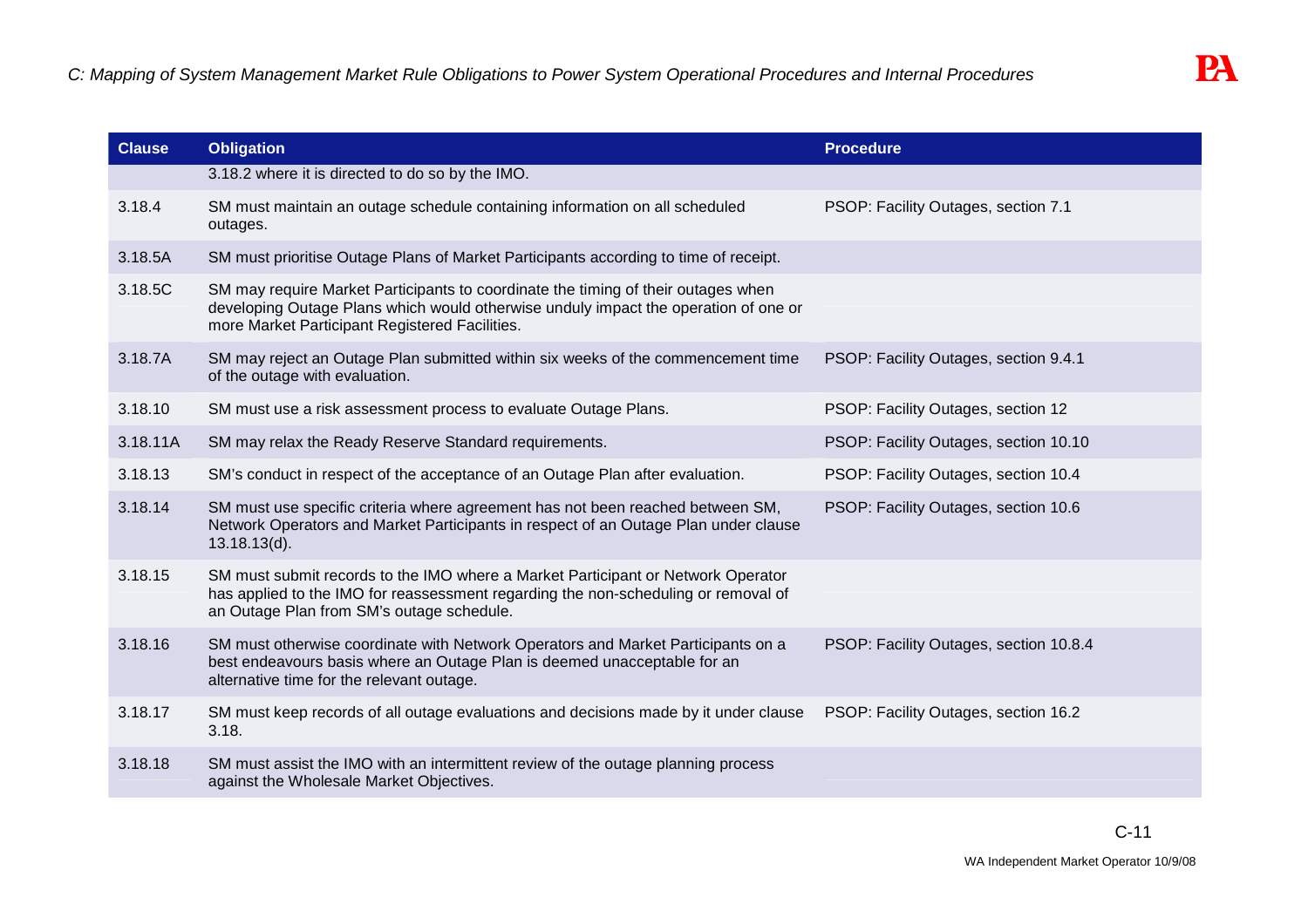| <b>Clause</b> | Obligation                                                                                                                                                                 | <b>Procedure</b>                                                    |
|---------------|----------------------------------------------------------------------------------------------------------------------------------------------------------------------------|---------------------------------------------------------------------|
| 3.18.21       | SM must document the procedure in relation to conducting outage planning Power<br>System Operation Procedure and ensure such procedure is followed by it.                  | <b>PSOP: Facility Outages</b>                                       |
| 3.19          | <b>Outage Approval</b>                                                                                                                                                     |                                                                     |
| 3.19.3        | SM must assess any request by a Market Participant or Network Operator for approval<br>of a Scheduled Outage or Opportunistic Maintenance.                                 | Internal Procedure: How to approve or reject a<br>generation outage |
| 3.19.5        | SM must reject a Scheduled Outage or Opportunistic Maintenance previously<br>approved by it where a change in power system conditions makes it necessary to do<br>SO.      |                                                                     |
| 3.19.6        | SM must apply specific criteria when considering approval of any Schedule Outages or<br>Opportunistic Maintenance.                                                         |                                                                     |
| 3.19.7        | SM must negotiate with a Market Participant or Network Operator on a best<br>endeavours basis to find an alternative time for an outage rejected.                          |                                                                     |
| 3.19.13       | SM must keep records of all its outage evaluations and decisions (together with related<br>reasons for each) and submit these to the IMO.                                  |                                                                     |
| 3.19.14       | SM must document the procedure in relation to conducting final approval of outages in<br>the Power System Operation Procedure and ensure such procedure is followed by it. |                                                                     |
| 3.20          | <b>Outage Recall</b>                                                                                                                                                       |                                                                     |
| 3.20.1        | SM may direct a Market Participant or Network Operator that a Facility or item of<br>equipment be returned to service from Planned Outages.                                |                                                                     |
| 3.21          | <b>Forced Outages</b>                                                                                                                                                      |                                                                     |
| 3.21.3        | SM must keep a record all Forced Outages and Consequential Outages.                                                                                                        | PSOP: Facility Outages, section 14.3                                |
| 3.21A         | <b>Commissioning Tests</b>                                                                                                                                                 |                                                                     |
| 3.21A.3       | SM must only approve a Commission Test for new generating systems which is<br>expected to be registered as Scheduled Generators or existing Scheduled Generators           | PSOP: Commissioning and Testing, section 6.0.2                      |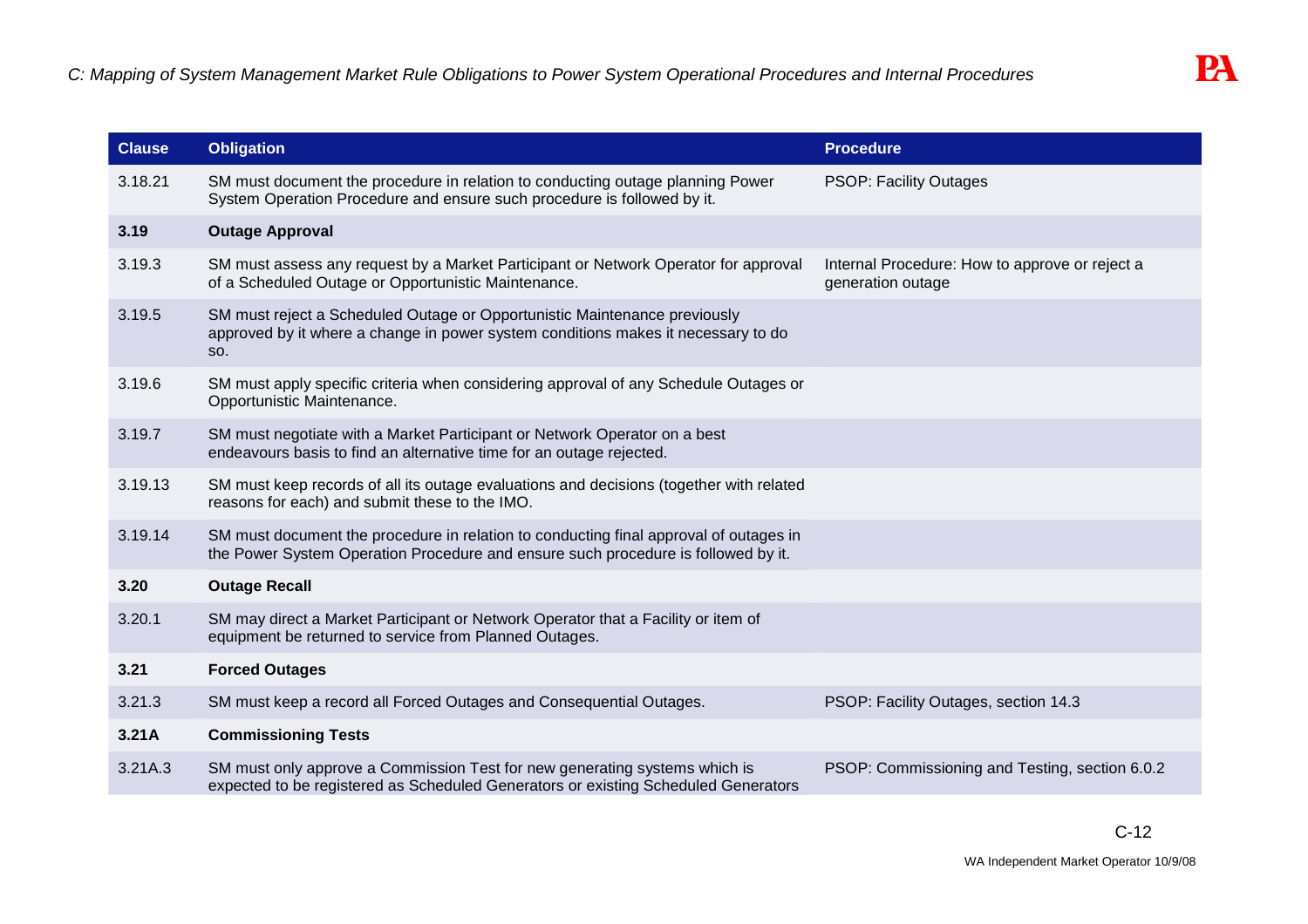| <b>Clause</b> | <b>Obligation</b>                                                                                                                                                                                                                                                            | <b>Procedure</b>                               |
|---------------|------------------------------------------------------------------------------------------------------------------------------------------------------------------------------------------------------------------------------------------------------------------------------|------------------------------------------------|
|               | which have undergone significant maintenance.                                                                                                                                                                                                                                |                                                |
| 3.21A.9       | SM must notify a Market Participant that it has approved a Commissioning Test within<br>10 Business Days.                                                                                                                                                                    | PSOP: Commissioning and Testing, section 6.3.4 |
| 3.21A.11      | SM must notify a Market Participant that it has delayed or cancelled a Commission<br>Test.                                                                                                                                                                                   | PSOP: Commissioning and Testing, section 6.4.1 |
| 3.21A.15      | SM must document the procedure it follows in scheduling Commissioning Tests in the<br>Power System Operation Procedure and ensure such procedure is followed by it.                                                                                                          | PSOP: Commissioning and Testing                |
| 3.21B         | <b>Decommitment and Reserve Capacity Obligations</b>                                                                                                                                                                                                                         |                                                |
| 3.21B.3       | SM must assess any request for permission by a Market Participant to put a Scheduled<br>Generator holding Capacity Credits into a state where it will take more than four hours<br>to re-synchronise.                                                                        | PSOP: Dispatch, section 12.3.1.c               |
| 3.21B.6       | SM must negotiate with a Market Participant where it has not approved a request<br>under 3.21B.3 on a best endeavours basis to find an alternative time for the Scheduled<br>Generator to be put into a state where it will take more than four hours to re-<br>synchronise. | PSOP: Dispatch, section 12.3.1.f               |
| 3.21B.8       | SM must document the procedure it follows in granting approval in accordance with<br>clause 3.21B in the Power System Operation Procedure and ensure such procedure is<br>followed by it.                                                                                    | PSOP: Dispatch, section 12.3                   |
| 3.22          | <b>Settlement Data</b>                                                                                                                                                                                                                                                       |                                                |
| 3.22.2        | SM must provide specific information to the IMO where it has entered into an Ancillary<br>Contract with a Rule Participant.                                                                                                                                                  |                                                |
| 3.22.3        | SM must provide specific information to the IMO for each Rule Participant holding an<br>Ancillary Service Contract for a Trading Month where it has entered into an Ancillary<br>Contract with a Rule Participant.                                                           |                                                |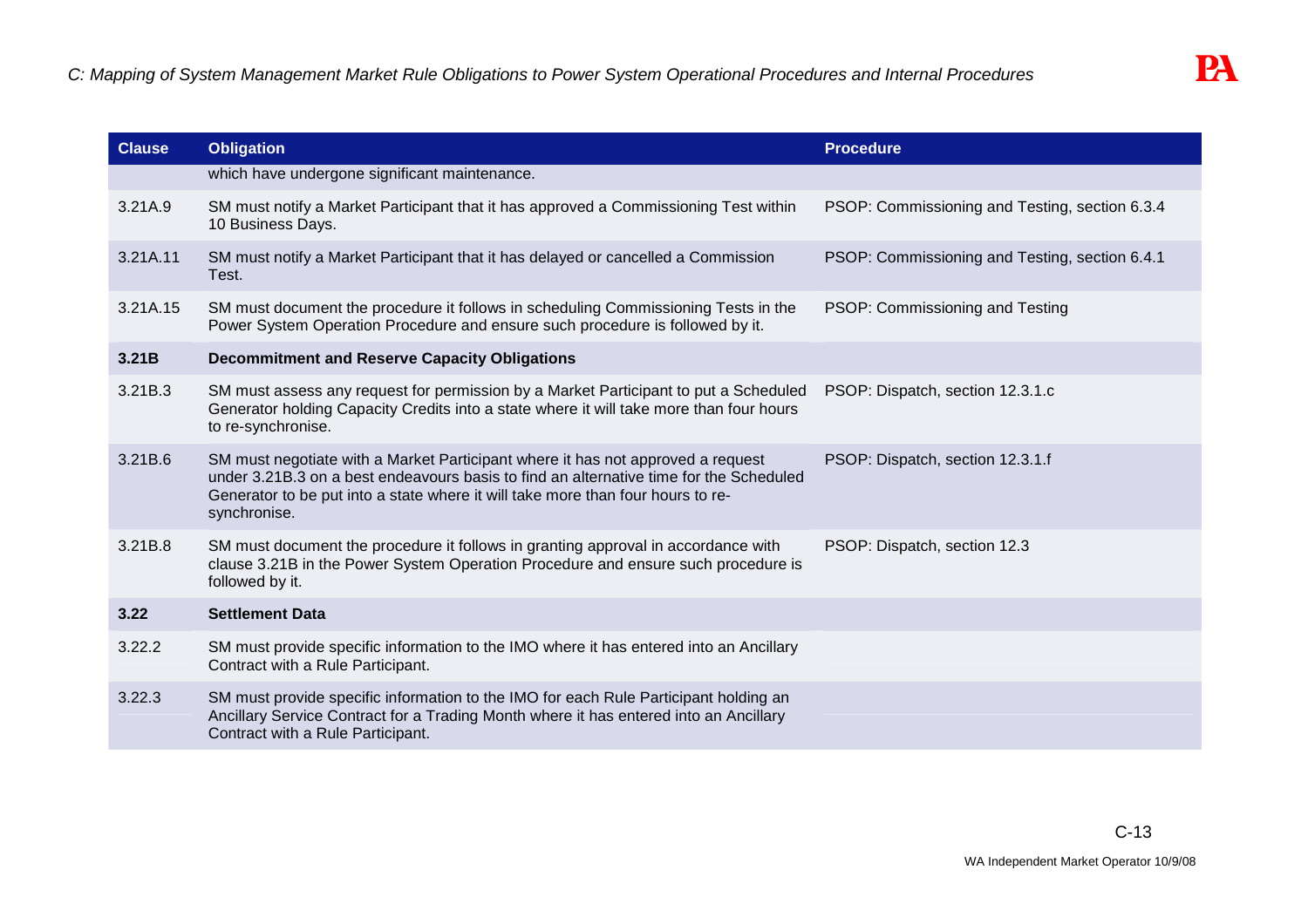# **C.4 CHAPTER 4**

| <b>Clause</b>  | <b>Obligation</b>                                                                                                                                                                                                                                                                            | <b>Procedure</b>                                                    |
|----------------|----------------------------------------------------------------------------------------------------------------------------------------------------------------------------------------------------------------------------------------------------------------------------------------------|---------------------------------------------------------------------|
| 4.11           | <b>Setting Certified Reserve Capacity</b>                                                                                                                                                                                                                                                    |                                                                     |
| $4.11.1(h)$ (i | SM must work with the IMO where the IMO seeks to consult with it in respect of<br>whether to refuse or grant Certified Reserve Capacity.                                                                                                                                                     |                                                                     |
| 4.24           | <b>Supplementary Reserve Capacity</b>                                                                                                                                                                                                                                                        |                                                                     |
| 4.24.18        | SM must follow the procedure documented by the IMO in relation to Supplementary<br>Capacity Contracts in the Reserve Capacity Procedure.                                                                                                                                                     |                                                                     |
| 4.25           | <b>Testing, Monitoring and Compliance</b>                                                                                                                                                                                                                                                    |                                                                     |
| 4.25.2(b)      | SM must comply with any requirements of the IMO in respect of verifying Reserve<br>Capacity Obligations of a Facility.                                                                                                                                                                       |                                                                     |
| 4.25.4         | SM must comply with any requirements of the IMO in respect of a Facility which has<br>failed a Reserve Capacity test under clause 4.25.2(b).                                                                                                                                                 |                                                                     |
| 4.25.6         | SM must comply with any requirement of the IMO to perform a single re-test of<br>Reserve Capacity where a Market Participant has requested the IMO to require<br>System Management to carry out such test.                                                                                   |                                                                     |
| 4.25.8         | SM must notify the IMO within one Business Day where the IMO has requested a test<br>be carried out in accordance with clause 4.25.5 that it can carry out the test within the<br>timeframe stipulated by the IMO without endangering Power System Security and<br>Power System Reliability. |                                                                     |
| 4.25.9         | SM must conduct any Reserve Capacity test under clause 4.25.6 according to specific<br>requirements.                                                                                                                                                                                         | Internal Procedure: How to notify IMO of details of<br><b>Tests</b> |
| 4.25.14        | SM must follow the procedure documented by the IMO in relation to performing<br>Reserve Capacity tests in the Reserve Capacity Procedure.                                                                                                                                                    |                                                                     |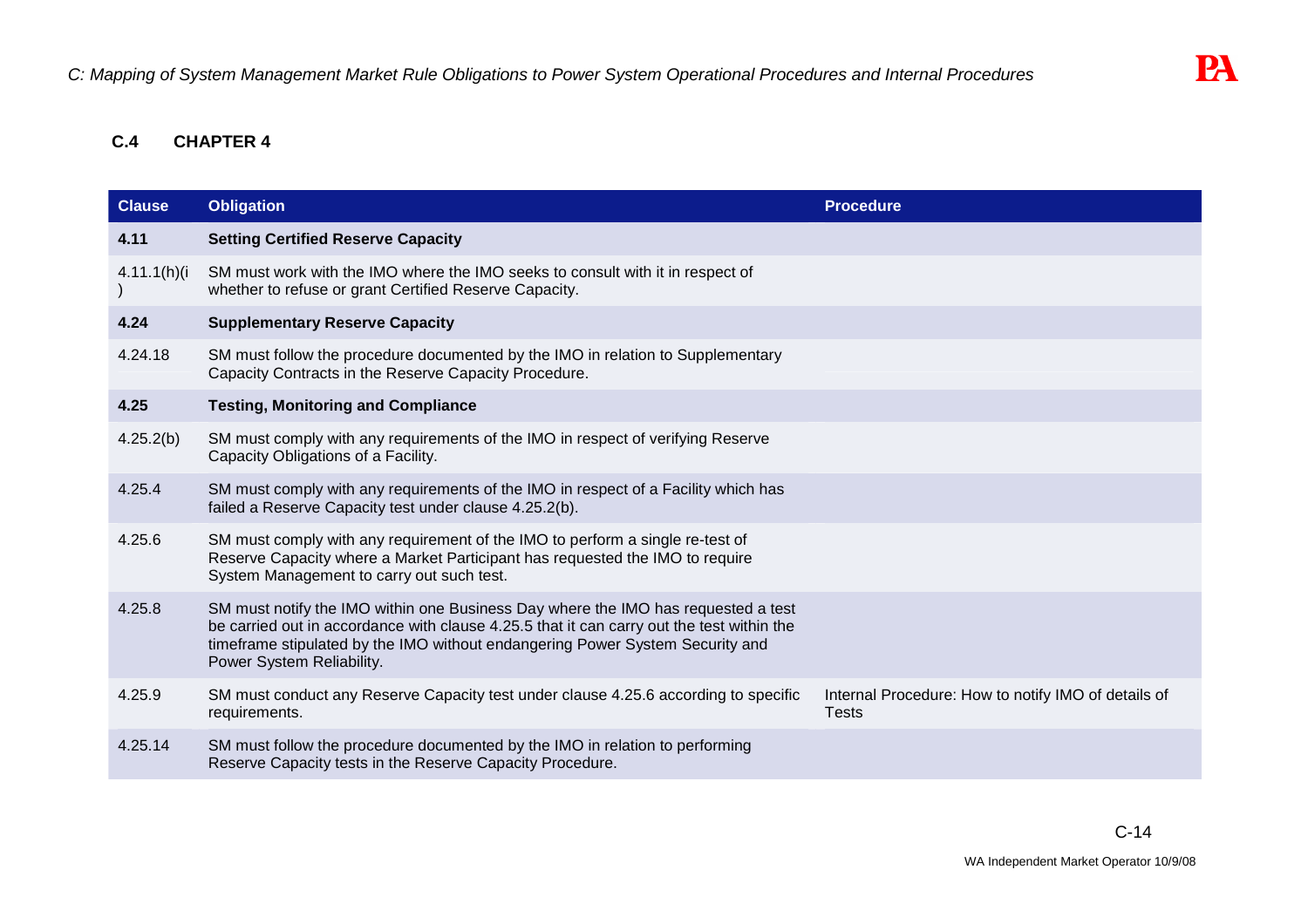| <b>Clause</b> | <b>Obligation</b>                                                                                                                                                                                                 | <b>Procedure</b> |
|---------------|-------------------------------------------------------------------------------------------------------------------------------------------------------------------------------------------------------------------|------------------|
| 4.26          | <b>Financial Implications of Failure to Satisfy Reserve Capacity Obligations</b>                                                                                                                                  |                  |
| 4.26.5(b)     | System Management must provide the temperatures described in clause 4.26.5(a)(ii)<br>for a Trading Month to the IMO not later than two Business Days prior to the relevant<br>Non-STEM Settlement Statement Date. |                  |
| 4,27          | <b>Reserve Capacity Performance Monitoring</b>                                                                                                                                                                    |                  |
| 4.27.6        | SM must work with the IMO where the IMO seeks to consult with it in respect of the<br>implications of any Capacity Credit report provided by a Market Participant.                                                |                  |
| 4.27.12       | SM must follow the procedure documented by the IMO in relation to Reserve Capacity<br>monitoring in the Reserve Capacity Procedure.                                                                               |                  |
| 4.28A         | <b>Intermittent Load Refunds</b>                                                                                                                                                                                  |                  |
| 4.28A.2(b)    | SM must provide temperatures to the IMO for generating systems where the daily<br>maximum temperature is measured by the SCADA system operated by SM.                                                             |                  |

# **C.5 CHAPTER 5 NETWORK CONTROL SERVIVES PROCUREMENT**

| <b>Clause</b> | <b>Obligation</b>                                                                                                                                                                              | <b>Procedure</b> |
|---------------|------------------------------------------------------------------------------------------------------------------------------------------------------------------------------------------------|------------------|
| 5.5           | <b>Contract Conditions</b>                                                                                                                                                                     |                  |
| 5.5.2         | SM must work with the IMO where the IMO seeks to consult with it in developing or<br>amending standard contractual terms relating to Network Control Service Contracts.                        |                  |
| 5.5.4         | SM must work with the IMO where the IMO seeks to consult with it before entering into<br>a Network Control Service Contract which varies substantially from the terms of the<br>standard form. |                  |
| 5.7           | <b>Network Control Service Dispatch</b>                                                                                                                                                        |                  |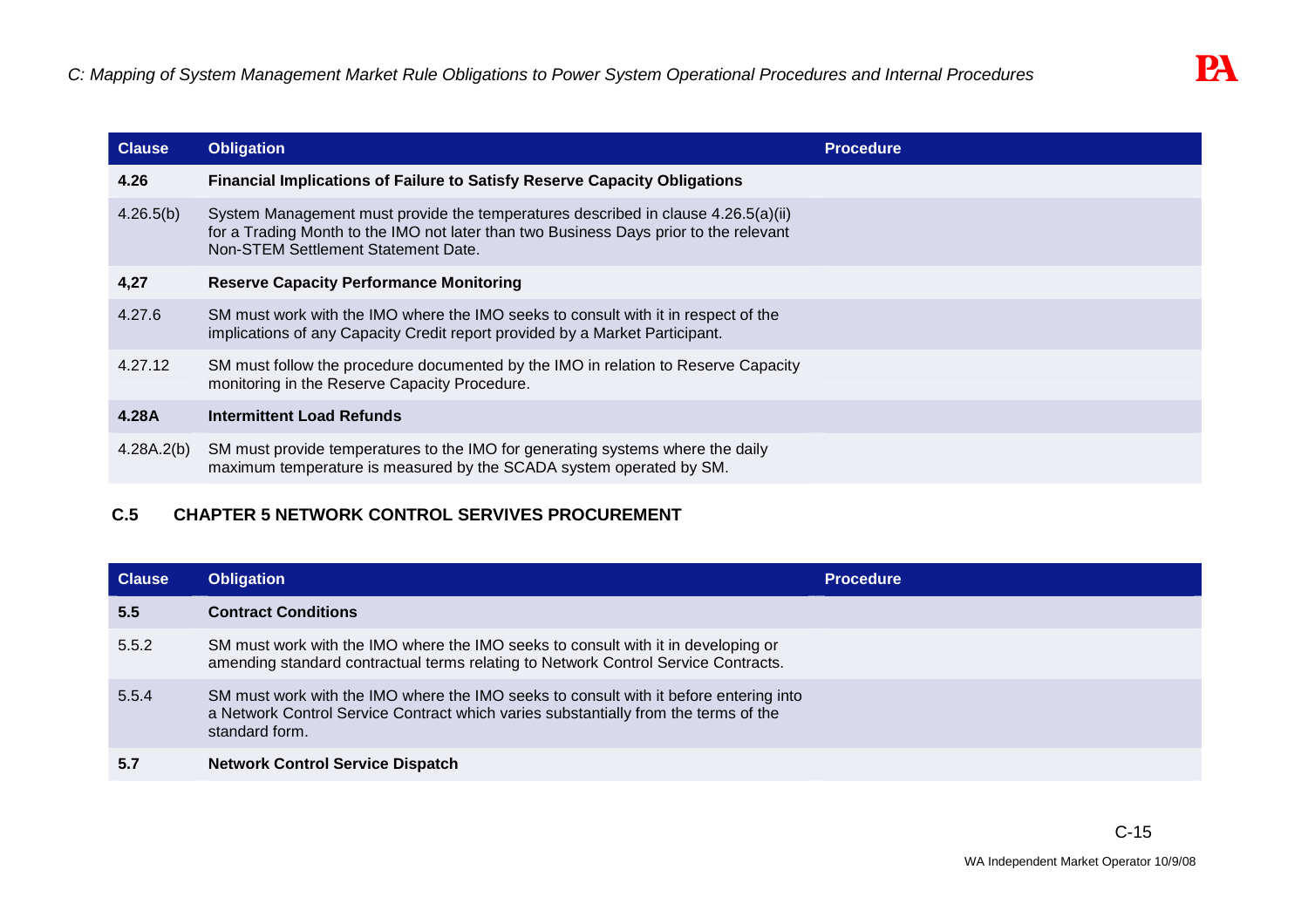| <b>Clause</b> | <b>Obligation</b>                                                                                                                                                                                                                                                                                                                                                                       | <b>Procedure</b> |
|---------------|-----------------------------------------------------------------------------------------------------------------------------------------------------------------------------------------------------------------------------------------------------------------------------------------------------------------------------------------------------------------------------------------|------------------|
| 5.7.2         | System Management <b>may</b> call upon the relevant Facility to provide services under a<br>Network Control Services Contract in accordance with the terms of the contract.                                                                                                                                                                                                             |                  |
| 5.7.4         | System Management must document the procedure it will follow in calling on<br>Registered Facilities to provide services under Network Control Service Contracts in<br>the Power System Operation Procedure, and System Management must follow that<br>documented Market Procedure when calling on Registered Facilities to provide<br>services under Network Control Service Contracts. |                  |

# **C.6 CHAPTER 6 THE ENERGY MARKET**

| <b>Clause</b> | <b>Obligation</b>                                                                                                                                                                                                                                                                                    | <b>Procedure</b> |
|---------------|------------------------------------------------------------------------------------------------------------------------------------------------------------------------------------------------------------------------------------------------------------------------------------------------------|------------------|
| 6.13          | <b>Real Time Dispatch Information</b>                                                                                                                                                                                                                                                                |                  |
| 6.13.1        | SM must provide the IMO with dispatch data for settlement purposes.                                                                                                                                                                                                                                  |                  |
| 6.14          | <b>Calculation of MCAP, UDAP and DDAP</b>                                                                                                                                                                                                                                                            |                  |
| 6.14.4        | SM must provide the IMO with the Operational System Load Estimate for a Trading<br>Interval so that it may use this as part of calculating the Marginal Cost Administered<br>Price, Upwards Deviation Administered Price and Downwards Deviation Administered<br>Price for the purposes of the STEM. |                  |
| 6.19          | <b>Market Advisories and Energy Price Limits</b>                                                                                                                                                                                                                                                     |                  |
| 6.19.7        | SM must comply with directions issued by the IMO as part of any Market Advisory.                                                                                                                                                                                                                     |                  |
| 6.19.9        | SM must advise the IMO if they become aware of any circumstances that might<br>reasonably be expected to result in the IMO issuing a Market Advisory.                                                                                                                                                |                  |
| 6.19.10       | System Management must follow documented Market Procedure after the IMO has<br>issued a relevant Market Advisory                                                                                                                                                                                     |                  |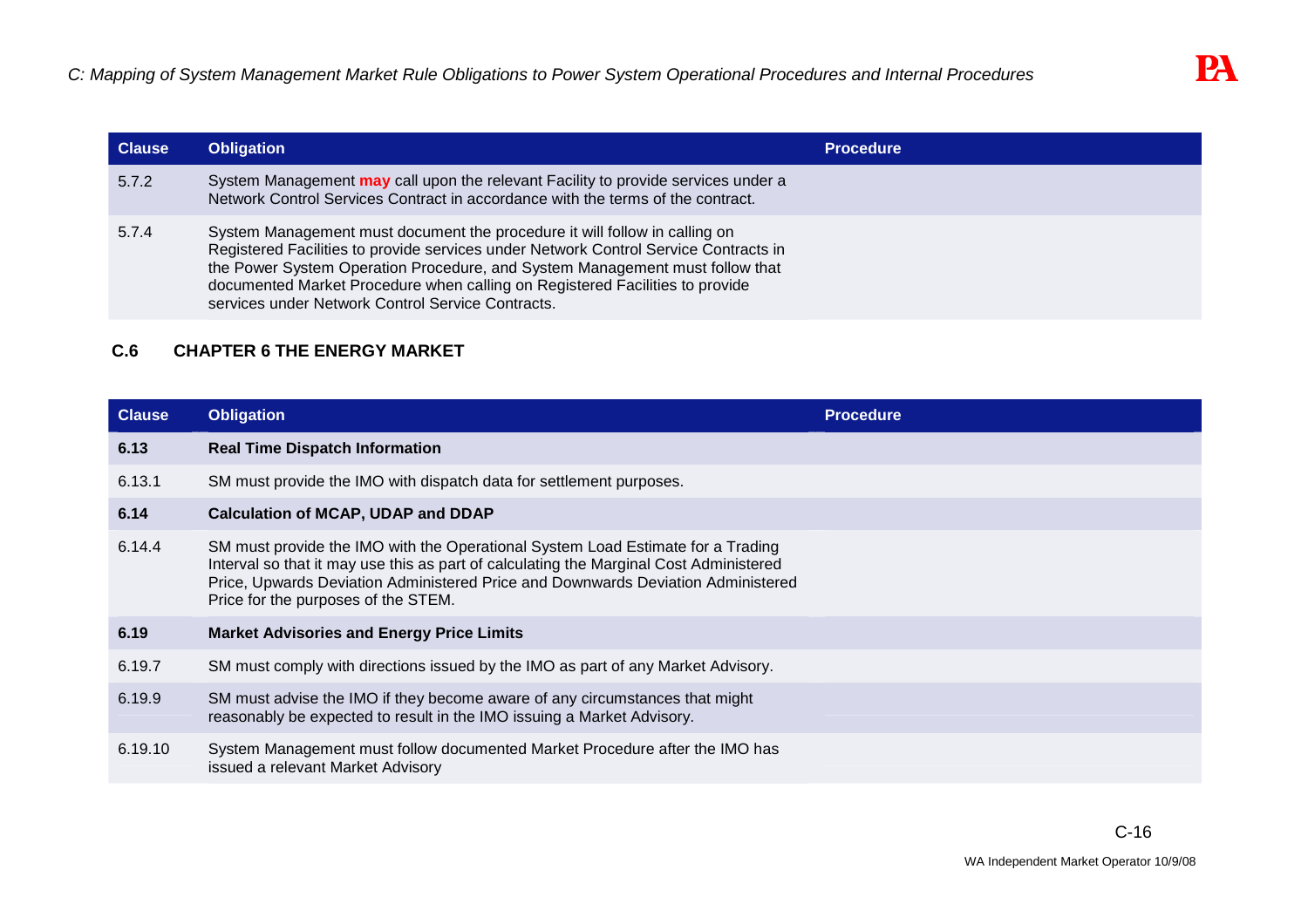# **C.7 CHAPTER 7 DISPATCH**

| <b>Clause</b> | <b>Obligations</b>                                                                                                                              | <b>Procedure</b>                                                                                                                                                 |
|---------------|-------------------------------------------------------------------------------------------------------------------------------------------------|------------------------------------------------------------------------------------------------------------------------------------------------------------------|
| 7.1           | Data Used in the Dispatch Process                                                                                                               |                                                                                                                                                                  |
| 7.1.1         | SM must maintain specific data in order to determine which Dispatch Instructions it<br>will give.                                               | 398290<br>Maintain Loss Factor information                                                                                                                       |
| 7.1.2         | SM must continually modify its records of the data required under clause 7.1.1 to<br>reflect any changes it becomes aware of.                   |                                                                                                                                                                  |
| 7.2           | <b>Load Forecasts and Ancillary Service Requirements</b>                                                                                        |                                                                                                                                                                  |
| 7.2.1         | SM must prepare Load Forecasts.                                                                                                                 | PSOP: Dispatch, section 4.1, 5.1<br>3957525: Preparing and updating load forecasts<br>3952147: Preparing list of Ancillary Service daily<br>requirements (7.23A) |
| 7.2.3         | SM must update the Load Forecast for a Trading Day to be used in the dispatch<br>process, as applicable.                                        | PSOP: Dispatch, section 7.1                                                                                                                                      |
| 7.2.3A        | SM must determine an estimate of Loss Factor and a list of Facilities for each Market<br>Participant which is a provider of Ancillary Services. | PSOP: Dispatch, section 4.5.1                                                                                                                                    |
| 7.2.3B        | System Management must provide:                                                                                                                 | PSOP: Dispatch, section 4.1.9, 4.5.5                                                                                                                             |
|               | (a) the information determined in clauses 7.2.1(a) to the IMO by 7:30 AM on the<br>Scheduling Day and                                           |                                                                                                                                                                  |
|               | (b) the information determined in clauses 7.2.3A to the IMO by 8:30 AM on the<br>Scheduling Day.                                                |                                                                                                                                                                  |
| 7.2.4         | SM must determine the actual quantity of Ancillary Services required by location for<br>each Trading Interval of the Trading Day.               |                                                                                                                                                                  |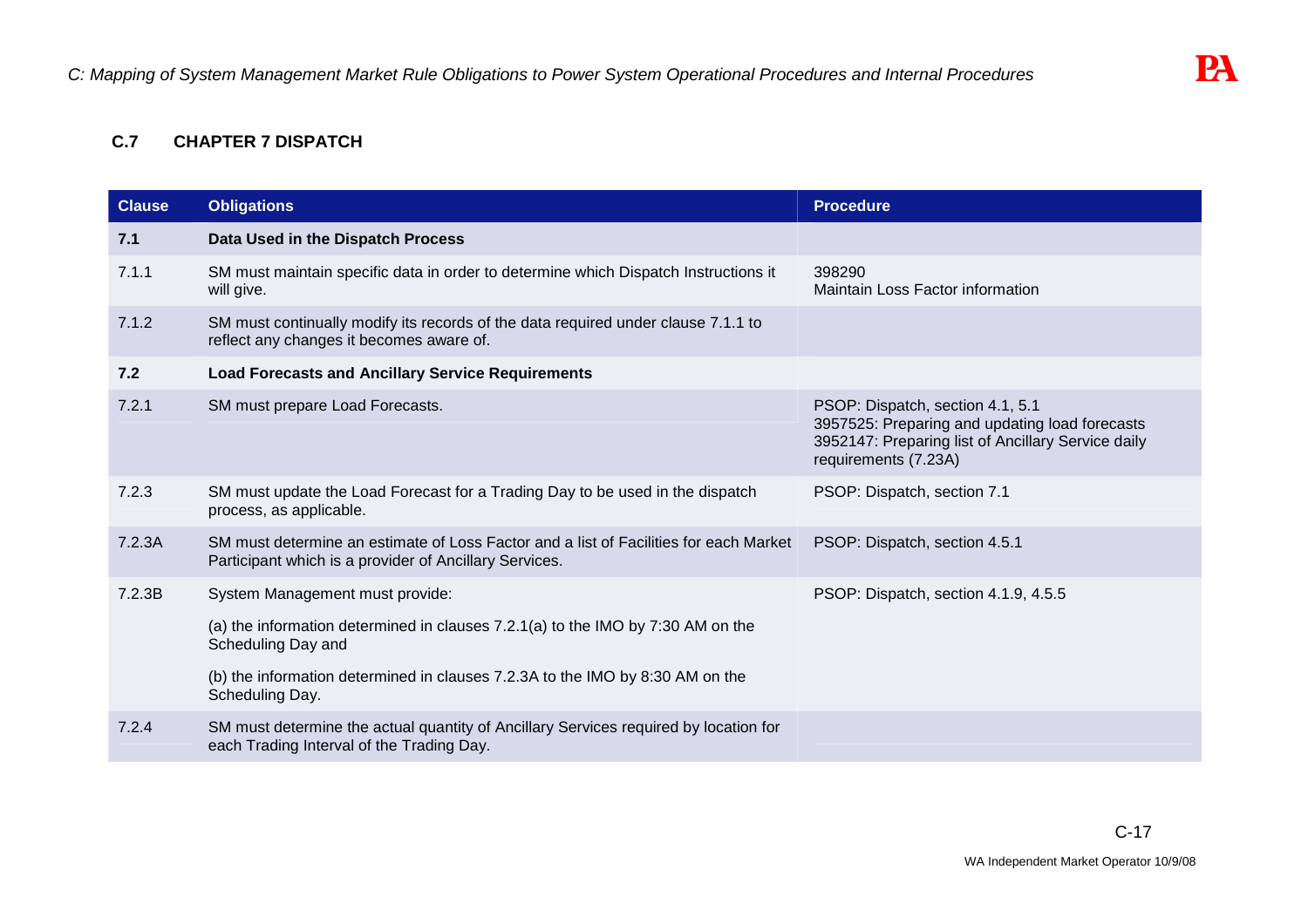| <b>Clause</b> | <b>Obligations</b>                                                                                                                                                                                                                      | <b>Procedure</b>                                                                              |
|---------------|-----------------------------------------------------------------------------------------------------------------------------------------------------------------------------------------------------------------------------------------|-----------------------------------------------------------------------------------------------|
| 7.2.6         | SM must only use forecasts provided by Market Generators for each of its Intermittent<br>Generators under clause 7.5.5 to set and revise requirements for Ancillary Service<br>and to update its dispatch plans during the Trading Day. | PSOP: Dispatch, section 4.3.4                                                                 |
| 7.3           | <b>Outages</b>                                                                                                                                                                                                                          |                                                                                               |
| 7.3.1         | SM must take account of Planned Outages in determining Dispatch Instructions.                                                                                                                                                           |                                                                                               |
| 7.3.2         | SM must take account of a Forced Outage or Consequential Outage (from the time it<br>is notified of such outage) in determining Dispatch Instructions.                                                                                  |                                                                                               |
| 7.3.4         | SM must provide the IMO with a schedule of Planned Outages, Forced Outages and<br>Consequential Outages for each Registered Facility it is aware of.                                                                                    | PSOP: Dispatch, section 4.6.1                                                                 |
| 7.4           | <b>Resources Plans</b>                                                                                                                                                                                                                  |                                                                                               |
| 7.4.2         | SM must confirm receipt of a Resource Plan provided by the IMO within five minutes<br>of receiving the plan.                                                                                                                            | PSOP: Dispatch, section 4.7.2<br>3803962: Confirming receipt of Resource Plans                |
| 7.4.4         | SM may request a Market Participant confirm that it is able to conform to its Resource<br>Plan for the relevant Trading Intervals.                                                                                                      | PSOP: Dispatch, section 4.7.5                                                                 |
| 7.5           | <b>Dispatch Merit Orders and Fuel Declarations</b>                                                                                                                                                                                      |                                                                                               |
| 7.5.2         | SM must confirm receipt of Dispatch Merit Orders and Fuel Declarations provided by<br>the IMO within five minutes of receiving the orders/declarations.                                                                                 | PSOP: Dispatch, section 4.8.2<br>3803981: Confirming receipt of DMO and Fuel<br>Declarations. |
| 7.5.6         | SM must retain a record of all notifications from a Market Participant (other than the<br>Electricity Generation Corporation) in respect of a change of fuel for a Scheduled<br>Generator.                                              | PSOP: Dispatch, section 7.2.9                                                                 |
| 7.5.7         | SM must, for the purposes of employing Dispatch Merit Orders, assume that a Facility<br>is operating on the fuel indicated for that Facility in the applicable Fuel Declaration.                                                        |                                                                                               |
| 7.6           | <b>The Dispatch Criteria</b>                                                                                                                                                                                                            |                                                                                               |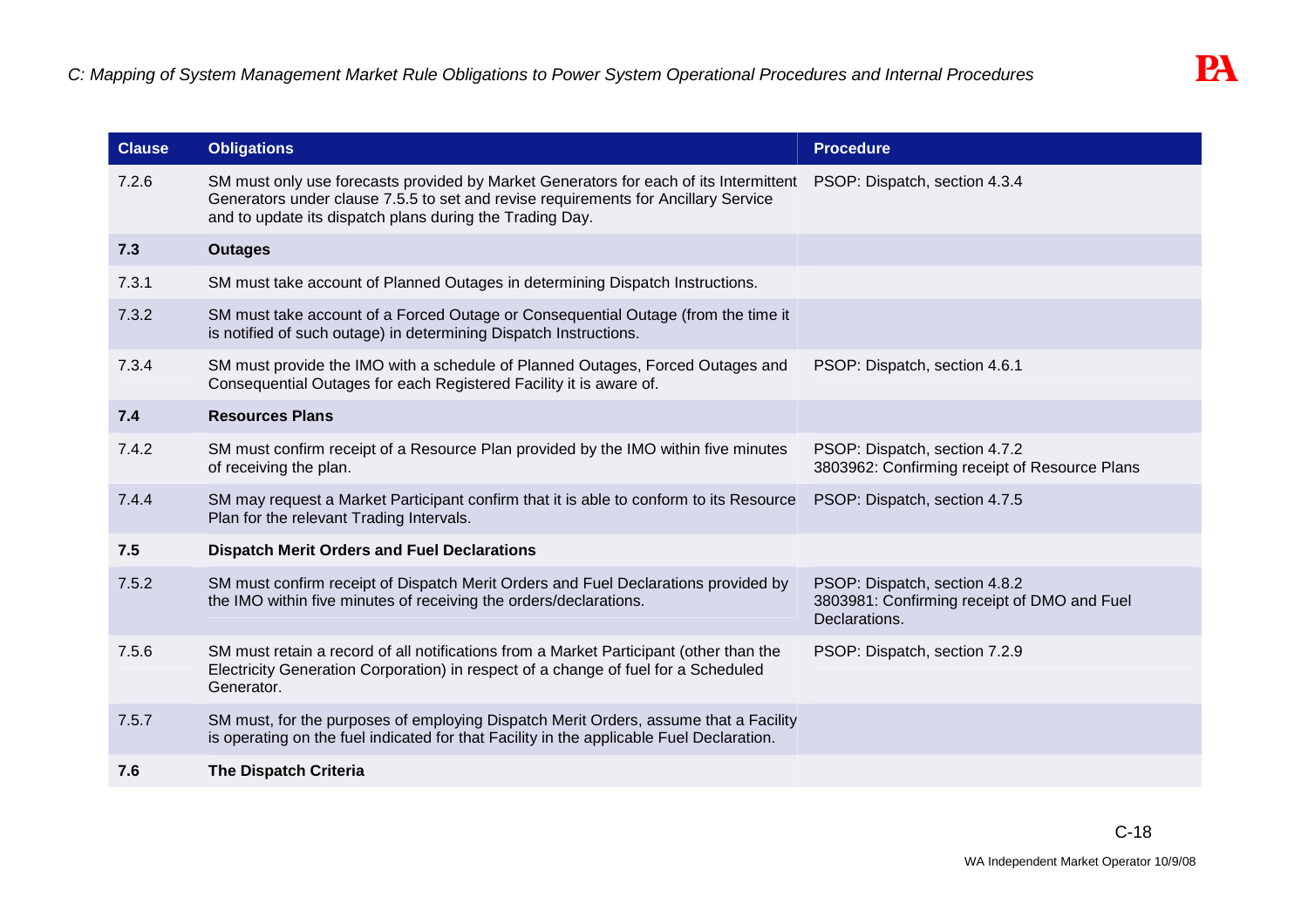| <b>Clause</b> | <b>Obligations</b>                                                                                                                                                                                                                                                                                                                                    | <b>Procedure</b>                |
|---------------|-------------------------------------------------------------------------------------------------------------------------------------------------------------------------------------------------------------------------------------------------------------------------------------------------------------------------------------------------------|---------------------------------|
| 7.6.1         | SM must seek to meet certain criteria in relation to scheduling and dispatching the<br>Registered Facilities of the Electricity Generation Corporation and issuing Dispatch<br>Instructions to other Market Participants.                                                                                                                             | PSOP: Dispatch, section 6.2.1   |
| 7.6.2         | SM must schedule and dispatch the Registered Facilities of the Electricity Generation<br>Corporation and Registered Facilities covered by any Balancing Support Contract or<br>Ancillary Service Contract such to implement Resource Plans it has received from the<br>IMO for Market Participants other than the Electricity Generation Corporation. | PSOP: Dispatch, section 8.3.1   |
| 7.6.2A        | SM must employ reasonable endeavours to minimise, and/or take certain factors into<br>account where the Dispatch Criteria requires it to alter the Dispatch Plan of the<br><b>Electricity Generation Corporation.</b>                                                                                                                                 |                                 |
| 7.6.3         | SM may issue Dispatch Instructions to Market Participants other than the Electricity<br>Generation Corporation where meeting the requirements under clause 7.6.1 would<br>otherwise require System Management to use Liquid Fuelled Facilities of the<br><b>Electricity Generation Corporation.</b>                                                   |                                 |
| 7.6.4         | SM must issue Dispatch Instructions to Market Participants other than the Electricity<br>Generation Corporation where the use of Registered Facilities of the Electricity<br>Generation Corporation would not allow it to implement Resource Plans for Market<br>Participants in accordance with the criteria in clause 7.6.1.                        | PSOP: Dispatch, section 8.4.1.b |
| 7.6.5         | SM must cancel any Dispatch Instruction issued in accordance with clauses 7.6.3<br>and 7.6.4 where the circumstances underlying the dispatch of the instructions have<br>changed.                                                                                                                                                                     | PSOP: Dispatch, section 9.5.1   |
| 7.6.5A        | SM must ensure it does not issue a Dispatch Instruction solely because a Market<br>Participant has notified it of a change in fuel in accordance with clause 7.5.4.                                                                                                                                                                                   |                                 |
| 7.6.6         | SM may issue Dispatch Instructions to Market Participants other than the Electricity<br>Generation Corporation.                                                                                                                                                                                                                                       | PSOP: Dispatch, section 8.2.1   |
| 7.6.7         | SM may enter into Balancing Support Contracts with Market Participants other than<br>the Electricity Generation Corporation to assist it in meeting its obligations under<br>chapter 7.                                                                                                                                                               |                                 |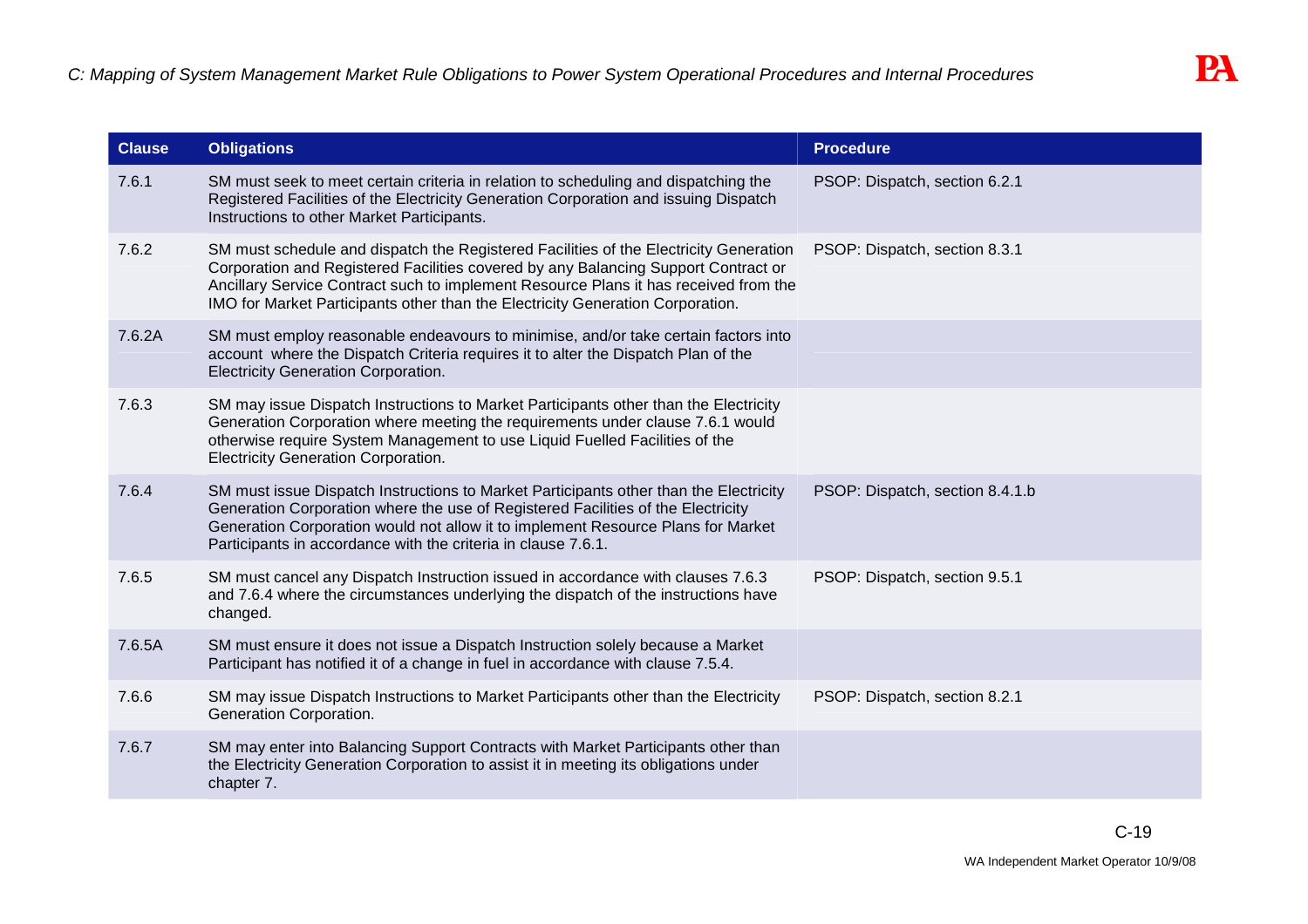| <b>Clause</b> | <b>Obligations</b>                                                                                                                                                                                                                                                                  | <b>Procedure</b>                                               |
|---------------|-------------------------------------------------------------------------------------------------------------------------------------------------------------------------------------------------------------------------------------------------------------------------------------|----------------------------------------------------------------|
| 7.6.8         | Where System Management has entered into a Balancing Support Contract, System<br>Management must report the capacity contracted and the terms for calling on the<br>capacity to the IMO.                                                                                            |                                                                |
| 7.6.9         | Where System Management has entered into a Balancing Support Contract, System<br>Management must report the capacity contracted and the terms for calling on the<br>capacity to the IMO.                                                                                            |                                                                |
| 7.6.10        | SM may issue directions to the Curtailable Load in accordance with the Reserve<br>Capacity Mechanism.                                                                                                                                                                               |                                                                |
| 7.6.11        | SM may call upon the relevant resource to provide service under any Supplementary<br>Capacity Contract in accordance with the terms of the contract.                                                                                                                                |                                                                |
| 7.6.12        | SM may give a direction to a Market Participant (other than the Electricity Generation<br>Corporation) in respect of a Scheduled Generator or Non-Scheduled Generator<br>registered by the Market Participant in relation to the reactive power output of the<br>Facility.          | PSOP: Dispatch, section 9.10 NOTE: does not<br>mention non-EGC |
| 7.6.13        | SM must document the procedure it follows when scheduling or dispatching<br>Registered Facilities covered by any Balancing Support Contract or Ancillary Service<br>Contract in the Power System Operation Procedure and ensure such procedure is<br>followed by it.                |                                                                |
| 7.6A          | Scheduling and Dispatch of the Electricity Generation Corporation                                                                                                                                                                                                                   |                                                                |
| 7.6A.2(b)     | SM must provide the Electricity Generation Corporation with a forecast of total system PSOP: EGC Dispatch, section 6.1<br>demand for the Trading Day.                                                                                                                               |                                                                |
| 7.6A.2(c)     | SM must provide the Electricity Generation Corporation certain other information by<br>12.30 pm on the Scheduling Day associated with a Trading Day.                                                                                                                                | PSOP: EGC Dispatch, section 6.2                                |
| 7.6A.2(e)     | SM must either confirm the Dispatch Plan under sub-clause 7.6A.2(c) or notify the<br>Electricity Generation Corporation of changes to the plan (including forecast fuel<br>requirements reflecting any changes required to accommodate Resource Plans or<br>changes in conditions). | PSOP: EGC Dispatch, section 6.3                                |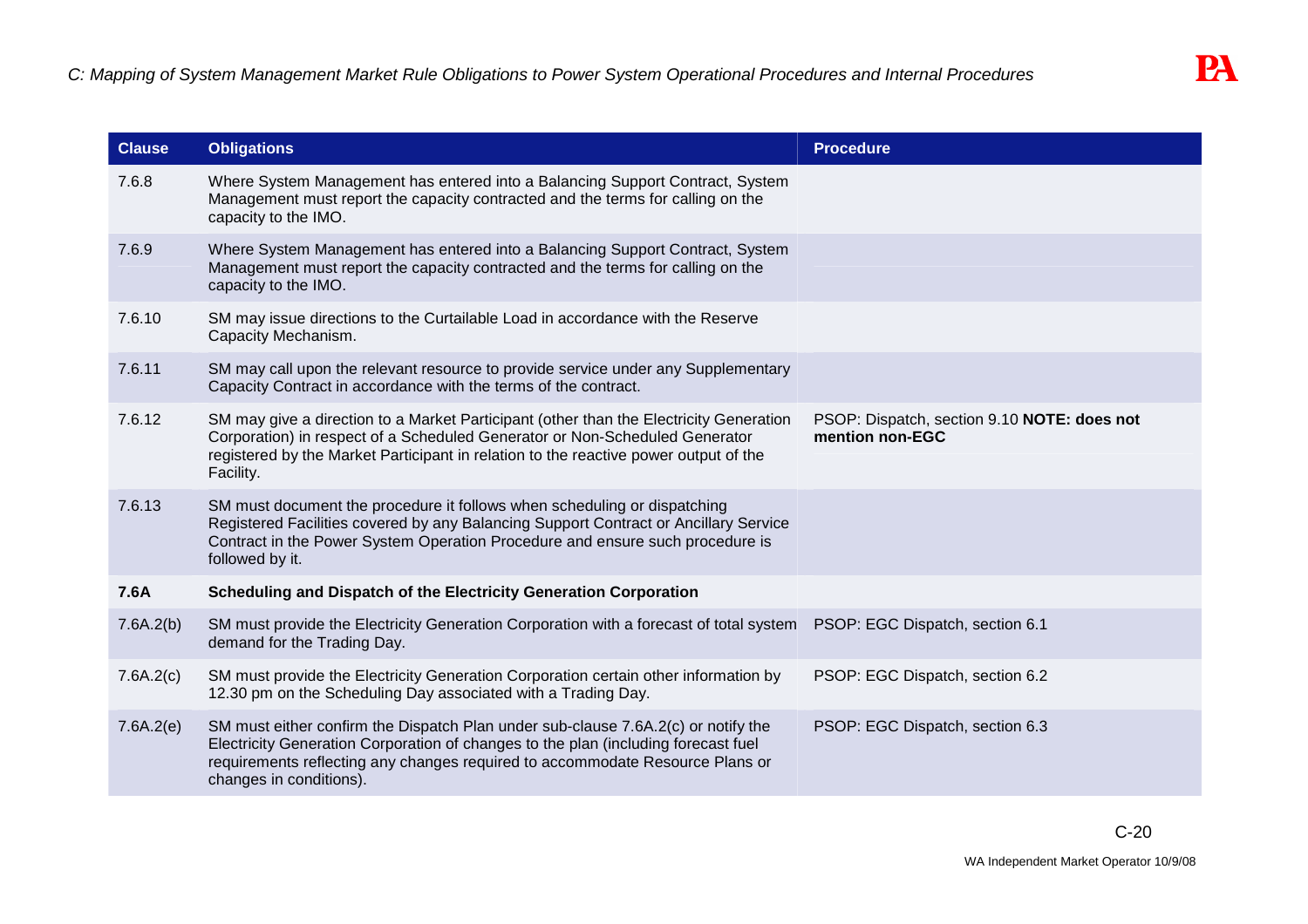| <b>Clause</b> | <b>Obligations</b>                                                                                                                                                                                                            | <b>Procedure</b>                  |
|---------------|-------------------------------------------------------------------------------------------------------------------------------------------------------------------------------------------------------------------------------|-----------------------------------|
| 7.6A.2(f)     | SM must change a Dispatch Plan where is becomes aware of a change of conditions<br>which materially impact the Dispatch Plan.                                                                                                 | PSOP: EGC Dispatch, section 6.3.1 |
| 7.6A.3        | SM conduct in respect of dispatch of Electricity Generation Corporation Facilities<br>during a Trading Day.                                                                                                                   | PSOP: EGC Dispatch, section 7     |
| 7.6A.4        | SM conduct in respect to the dispatch compliance of the Electricity Generation<br>Corporation.                                                                                                                                | PSOP: EGC Dispatch, section 8     |
| 7.6A.5        | SM responsibility in respect of administration and reporting of dispatch.                                                                                                                                                     | PSOP: EGC Dispatch, section 9     |
| 7.6A.6        | SM must retain all records, including minutes of meeting, created as a result of<br>clause 7.6A.                                                                                                                              | PSOP: EGC Dispatch, section 9.2.5 |
| 7.6A.7        | SM must document the procedures it and the Electricity Generation Corporation must<br>follow in relation to clause 7.6A in the Power System Operation Procedure and<br>ensure it follows such procedure.                      | PSOP: EGC Dispatch                |
| 7.6A.8.       | Commercially sensitive information of the Electricity Generation Corporation must not<br>be included in the Power System Operation Procedure.                                                                                 | PSOP: EGC Dispatch, section 10    |
| 7.6A.9        | System Management must obtain the approval of the IMO prior to the confidential<br>procedure described in clause 7.6A.8, or any amendments to that private procedure,<br>being enacted.                                       |                                   |
| 7.7           | <b>Dispatch Instructions</b>                                                                                                                                                                                                  |                                   |
| 7.7.1         | SM may issue a Dispatch Instruction to a Market Participant (other than the Electricity<br>Generation Corporation) directing the Market Participant to vary the output or<br>consumption of one of its Registered Facilities. | PSOP: Dispatch, section 9.1.1     |
| 7.7.4         | SM must determine which Facilities will be affected by Dispatch Instructions (by<br>applying the relevant Dispatch Merit Order required).                                                                                     | PSOP: Dispatch, section 9.1.2     |
| 7.7.4A        | SM must select Curtailable Loads from the Dispatch Merit Order in accordance with<br>the Power System Operations Procedure.                                                                                                   |                                   |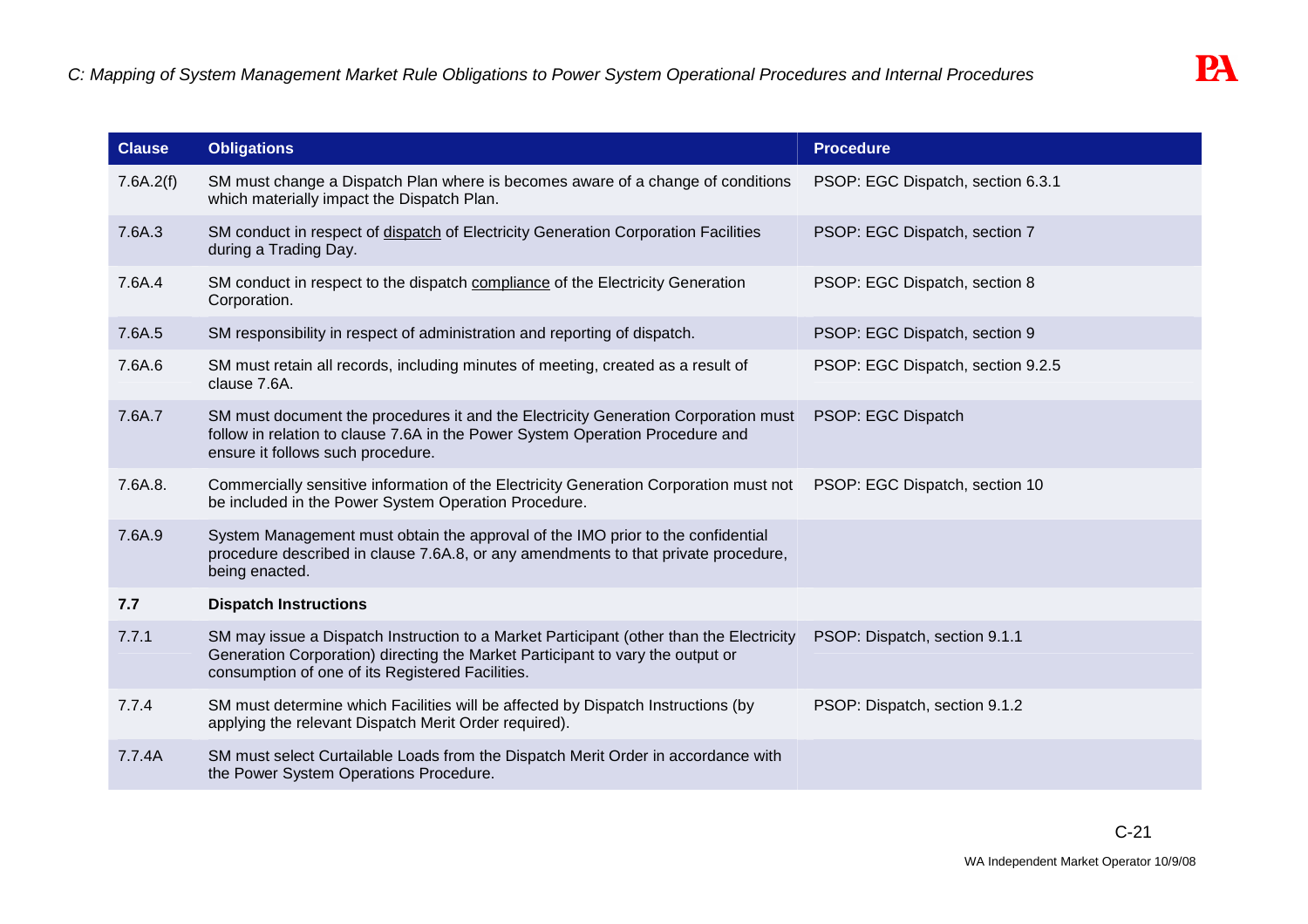| <b>Clause</b> | <b>Obligations</b>                                                                                                                                                                                                                                                                                                                                                   | <b>Procedure</b>                 |
|---------------|----------------------------------------------------------------------------------------------------------------------------------------------------------------------------------------------------------------------------------------------------------------------------------------------------------------------------------------------------------------------|----------------------------------|
| 7.7.5         | A Dispatch Instruction for a Trading Interval must not be issued earlier than 2:00 PM<br>on the Scheduling Day for the Trading Day on which the Trading Interval falls or later<br>than the end of the Trading Interval.                                                                                                                                             | PSOP: Dispatch, section 9.3.1    |
| 7.7.5A        | SM must calculate the quantity (for that part of the Dispatch Instruction Payment<br>detailed under clause $6.17.6(c)(i)$ of a Non-Scheduled Generator for each Trading<br>Interval.                                                                                                                                                                                 | PSOP: Dispatch, section 10.4.3   |
| 7.7.5C        | The Power System Operation Procedure must specify that actual wind data for the<br>site of a wind farm and the number of turbines operating, if made available by a<br>Market Participant to System Management, are sufficient to allow System<br>Management to determine what the output of a wind farm would have been had no<br>Dispatch Instruction been issued. | PSOP: Dispatch, section 10.4.1.2 |
| 7.7.5D        | SM must determine the quantity for a Curtailable Load for each Trading Interval (for<br>the purposes of clause $6.17.6(d)(i)$ as equivalent to the curtailment requested by<br>System Management in its Dispatch Instructions.                                                                                                                                       |                                  |
| 7.7.6         | SM must issue a Dispatch Instruction by telephone to the relevant Market Participant.                                                                                                                                                                                                                                                                                | PSOP: Dispatch, section 9.7.1    |
| 7.7.8         | SM must record all Dispatch Instructions.                                                                                                                                                                                                                                                                                                                            | PSOP: Dispatch, section 9.7.6    |
| 7.7.9         | SM must document the procedure it and Market Participants are required to follow in<br>respect of forming, issuing, recording, receiving and confirming Dispatch Instructions<br>(and determining the quantities described in clauses 7.7.5A and 7.7.5D) in the Power<br>System Operation Procedure.                                                                 |                                  |
| 7.8           | <b>Dispatch Instructions Implemented by SM</b>                                                                                                                                                                                                                                                                                                                       |                                  |
| 7.8.1         | SM may, by agreement with a Market Participant, maintain operational control over<br>aspects of a Registered Facility.                                                                                                                                                                                                                                               | PSOP: Dispatch, section 13.2     |
| 7.8.2         | The maintenance of operational control of a Registered Facility by System<br>Management does not remove the obligation on System Management to produce<br>Dispatch Instructions for those Registered Facilities.                                                                                                                                                     | PSOP: Dispatch, section 13.3     |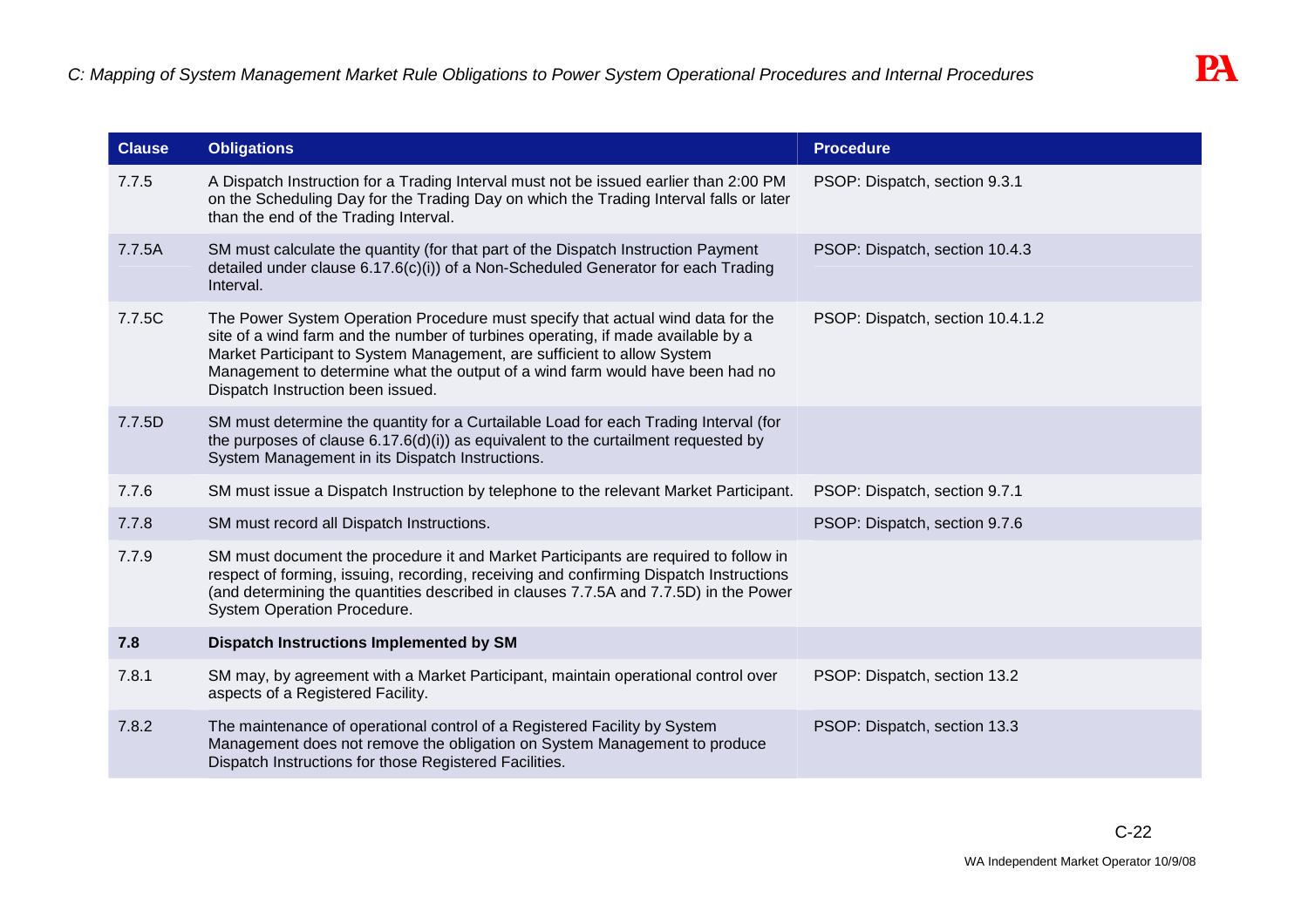| <b>Clause</b> | <b>Obligations</b>                                                                                                                                                                                                   | <b>Procedure</b>                                                                                                                                                                         |
|---------------|----------------------------------------------------------------------------------------------------------------------------------------------------------------------------------------------------------------------|------------------------------------------------------------------------------------------------------------------------------------------------------------------------------------------|
| 7.9           | <b>Commitment</b>                                                                                                                                                                                                    |                                                                                                                                                                                          |
| 7.9.3         | SM may request a Market Participant who has provided confirmation of<br>synchronisation of a Scheduled Generator to provide further notification to it<br>immediately before such synchronisation.                   | PSOP: Dispatch, section 12.1.3                                                                                                                                                           |
| 7.9.4         | SM must grant a Market Participant permission to synchronise (subject to certain<br>conditions).                                                                                                                     | PSOP: Dispatch, section 12.1.5                                                                                                                                                           |
| 7.9.7         | SM may request a Market Participant who has provided confirmation of<br>desynchronisation of a Scheduled Generator to provide further notification to it<br>immediately before such synchronisation.                 | PSOP: Dispatch, section 12.2.4                                                                                                                                                           |
| 7.9.8         | SM must grant a Market Participant permission to desynchronise (subject to certain<br>conditions).                                                                                                                   | PSOP: Dispatch, section 12.2.7                                                                                                                                                           |
| 7.9.12        | SM must record any desynchronisation of a Facility undertaken by a Market<br>Participant (notwithstanding that System Management refused permission for this) as<br>a Forced Outage.                                 | PSOP: Dispatch, section 12.2.11                                                                                                                                                          |
| 7.10          | <b>Dispatch Compliance</b>                                                                                                                                                                                           |                                                                                                                                                                                          |
| 7.10.4        | SM must monitor the behaviour of Market Participants with Registered Facilities to<br>assess whether they are complying with clause 7.10.1 in accordance with its<br>Monitoring and Reporting Protocol.              | PSOP: Dispatch, section 11.1.4, PSOP: EGC Dispatch<br>section 8.1<br>3754202: How to monitor compliance with Resource<br><b>Plans</b><br>3841520: Issue a warning for dispatch deviation |
| 7.10.5        | System Management must warn the Market Participant about the deviation and<br>request an explanation for the deviation; and cessation of the behaviour within a time<br>that System Management considers reasonable. | PSOP: Dispatch, section 11.1.5, PSOP: EGC Dispatch<br>section 8.2                                                                                                                        |
| 7.10.7        | SM may take certain action where a Market Participant does not comply with a<br>request issued by it under clause 7.10.5.                                                                                            | PSOP: Dispatch, section 11.1.8-9, PSOP: EGC<br>Dispatch section 9.2.1                                                                                                                    |
| 7.11          | <b>Advisories, Balancing Suspension and Reporting</b>                                                                                                                                                                |                                                                                                                                                                                          |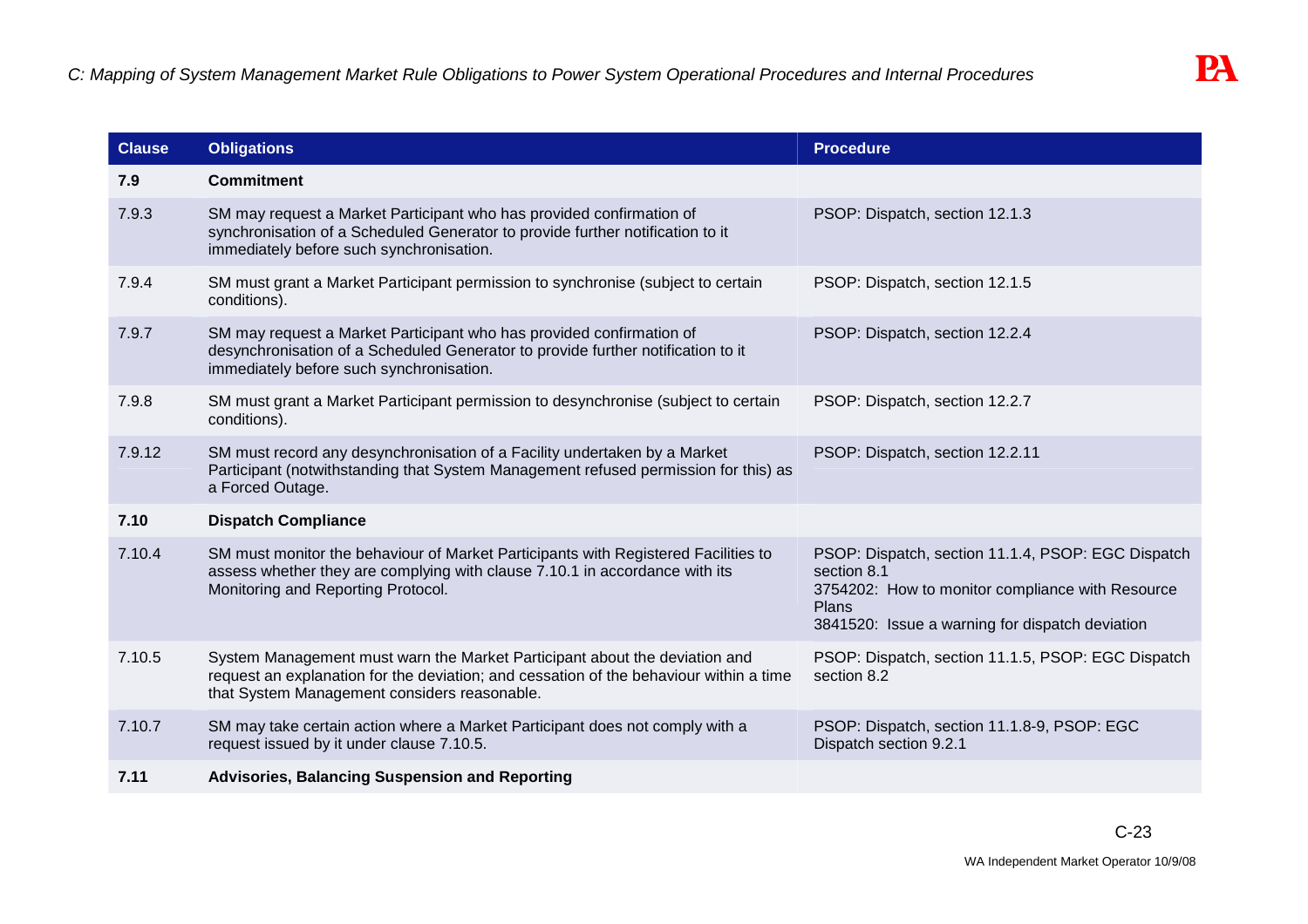| <b>Clause</b> | <b>Obligations</b>                                                                                                                                                                                                                                                                          | <b>Procedure</b>                                                                                 |
|---------------|---------------------------------------------------------------------------------------------------------------------------------------------------------------------------------------------------------------------------------------------------------------------------------------------|--------------------------------------------------------------------------------------------------|
| 7.11.2        | SM may issue a Dispatch Advisory for future potential events if it considers that there<br>is a high probability that the event will occur within 48 hours of the time of issue.                                                                                                            | PSOP: Dispatch, section 14.1.3<br>3754204: How to issue and cancel Dispatch<br><b>Advisories</b> |
| 7.11.3        | SM must issue a Dispatch Advisory as soon as practicable after it becomes aware of<br>the situation requiring release of the advisory.                                                                                                                                                      | PSOP: Dispatch, section 14.1.5                                                                   |
| 7.11.4        | SM must inform Market Participants, Network Operators and the IMO of the<br>withdrawal of a Dispatch Advisory as soon as practical once the situation that the<br>Dispatch Advisory relates to has finished.                                                                                | PSOP: Dispatch, section 14.1.7                                                                   |
| 7.11.5        | SM must release a Dispatch Advisory in the event, or in anticipation of, certain<br>situations.                                                                                                                                                                                             | PSOP: Dispatch, section 14.2                                                                     |
| 7.11.6A       | SM may issue directions as if a Dispatch Advisory had been issued in the event of a<br>High Risk Operating State or an Emergency Operating State provided that it informs<br>the relevant Market Participant or Network Operator of the applicable operating state<br>as soon as practical. | PSOP: Dispatch, section 14.3.3                                                                   |
| 7.12          | <b>Status Reports</b>                                                                                                                                                                                                                                                                       |                                                                                                  |
| 7.12.1        | SM must provide a report to the IMO every three months on the performance of the<br>market in relation to the dispatch regime.                                                                                                                                                              | PSOP: Monitoring and Reporting, section 9.1<br>3867902: How to create the 7.12 Status Report     |
| 7.13          | <b>Settlement and Monitoring Data</b>                                                                                                                                                                                                                                                       |                                                                                                  |
| 7.13.1        | SM must provide specific data to the IMO for a Trading Day.                                                                                                                                                                                                                                 | PSOP: Data Cleansing, section 1                                                                  |
| 7.13.1A       | SM must provide certain days 15 Business Days after the Trading Day                                                                                                                                                                                                                         |                                                                                                  |
| 7.13.2        | SM must maintain systems capable of providing the data described in clause<br>10.5.1(y) to the Market Web Site as soon as practicable following the completion of a<br>Trading Interval.                                                                                                    |                                                                                                  |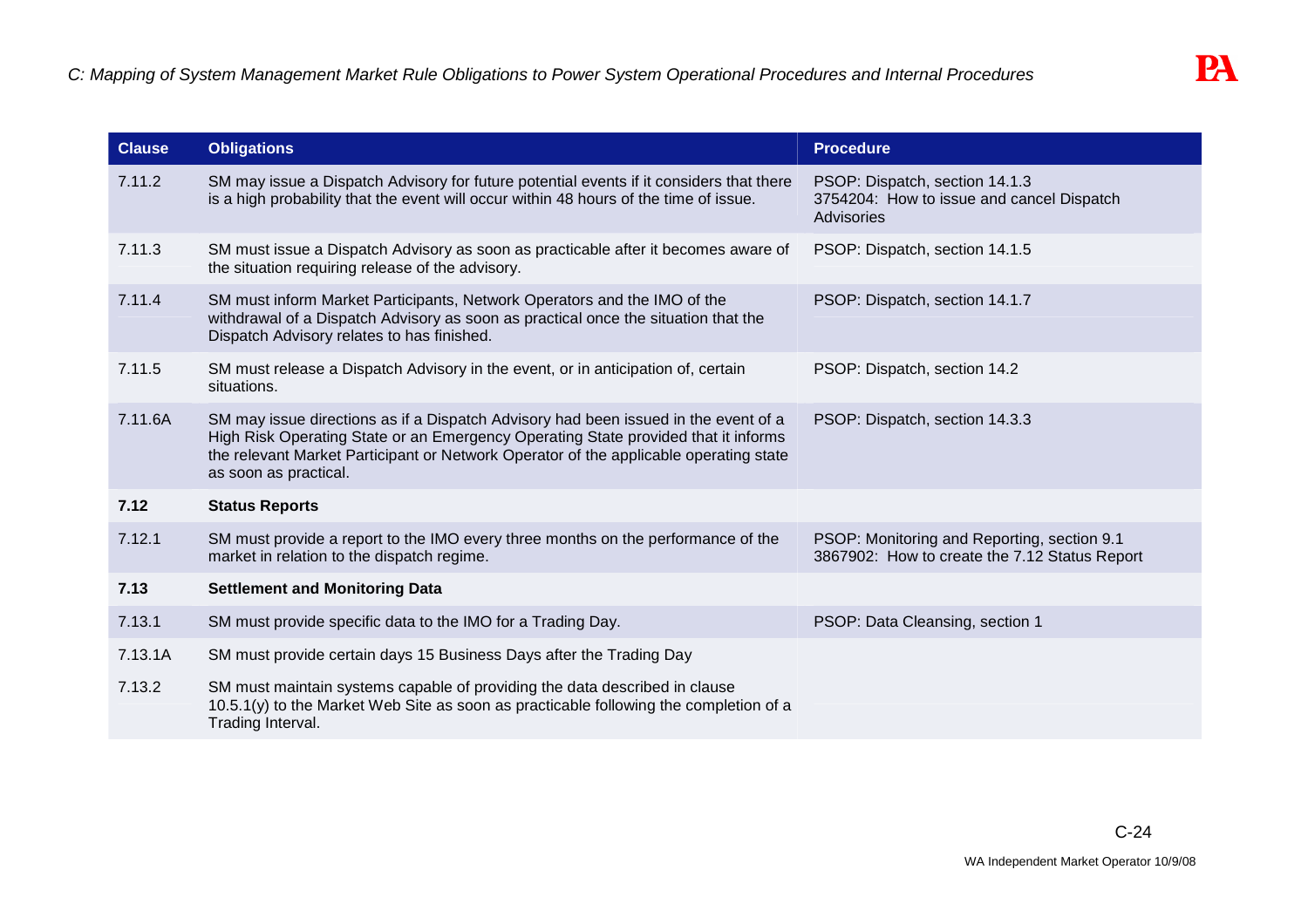# **C.8 CHAPTER 9 SETTLEMENT**

| <b>Clause</b> | <b>Obligation</b>                                                                                                                                                                                                                                                                                                                                                                                          | <b>Procedure</b> |
|---------------|------------------------------------------------------------------------------------------------------------------------------------------------------------------------------------------------------------------------------------------------------------------------------------------------------------------------------------------------------------------------------------------------------------|------------------|
| 9.1           | <b>Introduction</b>                                                                                                                                                                                                                                                                                                                                                                                        |                  |
| 9.1.2(c)      | A Rule Participant makes a taxable supply to another Rule Participant or person<br>under these Market Rules, the other Rule Participant or person must also pay the<br>first Rule Participant making the supply an additional amount equal to the GST<br>payable in respect of that supply                                                                                                                 |                  |
| 9.1.2(e)      | Rule Participants must, if requested by the IMO, do everything necessary<br>(including the entering into of recipient created tax invoice agreements) to enable<br>the IMO to issue valid tax invoices, recipient created tax invoices and adjustment<br>notes in respect of all taxable supplies made by or to the IMO under these Market<br><b>Rules</b>                                                 |                  |
| 9.20          | <b>Notices of Disagreement</b>                                                                                                                                                                                                                                                                                                                                                                             |                  |
| 9.20.3        | If a Rule Participant fails to receive a confirmation in accordance with clause<br>9.20.2, then it must contact the IMO within one Business Day of the deadline for<br>receipt of the confirmation described in clause 9.20.2 to appraise the IMO of the<br>failure of the IMO to confirm receipt and, if necessary, to make alternative<br>arrangements for the submission of the Notice of Disagreement. |                  |
| 9.20.5(c)     | SM must investigate and provide a response to the IMO where the IMO requests it<br>to do so after receiving a Notice of Disagreement from a Rule Participant in<br>respect of a Settlement Statement.                                                                                                                                                                                                      |                  |
| 9.22          | Invoicing and payment                                                                                                                                                                                                                                                                                                                                                                                      |                  |
| 9.22.5        | Unless otherwise authorised by the IMO, all Rule Participants must use the EFT<br>facility nominated by the IMO under clause 9.22.4 for the purpose of settlements<br>under these Market Rules and the payment of Market Participant Fees to the IMO<br>to the extent nominated by the IMO.                                                                                                                |                  |
| 9.22.6        | If an Invoice indicates that a Rule Participant owes an amount to the IMO, then the                                                                                                                                                                                                                                                                                                                        |                  |